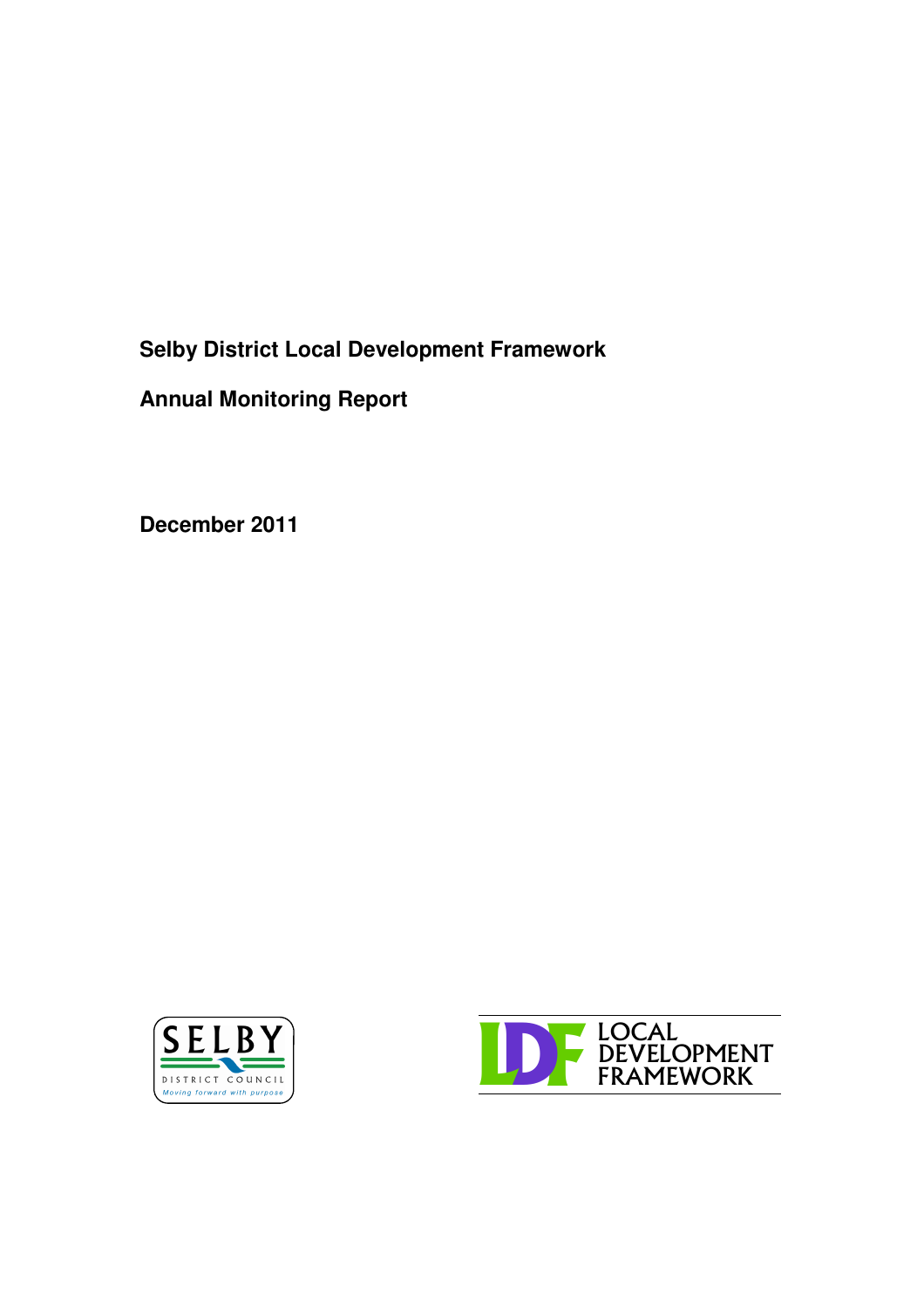#### *Page Number*

| 1. Introduction                                         |    |
|---------------------------------------------------------|----|
| 2. Local Development Scheme                             | 3  |
| 3. Selby District Context 2011                          | 8  |
| 4. Spatial Development Strategy and Housing Land Supply | 9  |
| 5. Creating Sustainable Communities                     | 15 |
| 6. Promoting Economic Prosperity                        | 16 |
| 7. Improving Quality of Life                            | 18 |

### **Appendices** *(from page 20)*

Appendix 1 Table of AMR 11/10 Indicator results / Emerging Performance Indicators

- Appendix 2 Selby Context Data 2011
- Appendix 3 Number of Residential Completions by Parish (April 2010 March 2011)
- Appendix 4 Number of Outstanding Planning Permissions as at 31 March 2011
- Appendix 5 Status of Employment Allocations
- Appendix 6 Market Towns, H6 and H7 settlements
- Appendix 7 Glossary
- Appendix 8 Sub areas in the SHMA
- Appendix 9 Discontinued Indicators from AMR 09/10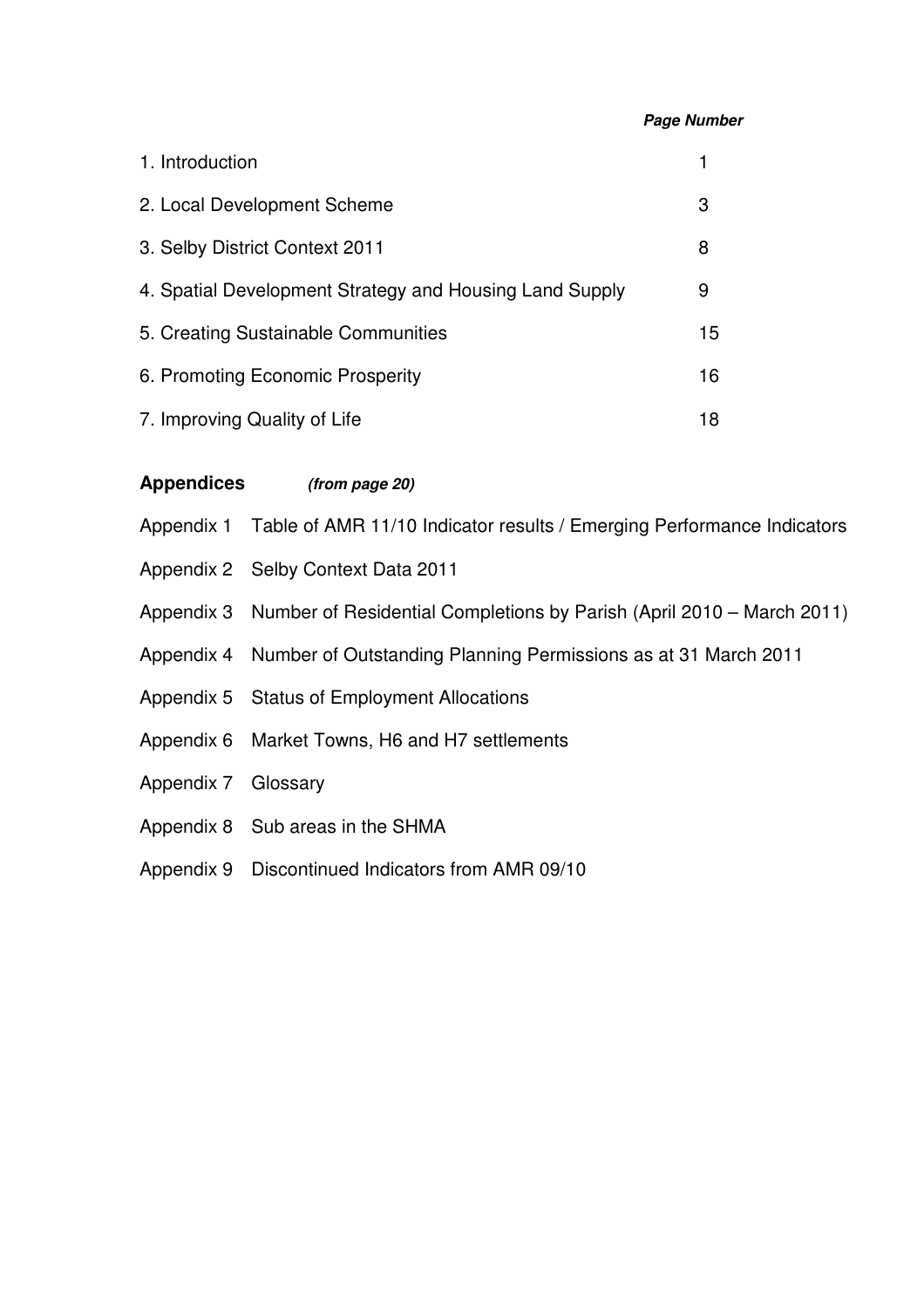## **Annual Monitoring Report 2010/2011**

### **Implementation of the Local Plan and Emerging Core Strategy.**

### **1. Introduction**

- 1.1 Monitoring has an essential role in policy development. It is important that checks are in place to ensure that the plan is being implemented correctly. Continuous monitoring enables achievements and changing circumstances to be identified, where policy changes may be required and to ensure that policies remain relevant and that a sufficient supply of land for development exists.
- 1.2 The Planning and Compulsory Purchase Act 2004 requires the local planning authority to submit an annual monitoring report (AMR) to the Secretary of State by the end of December every year relating to information up to the end of March.
- 1.3 The Council's AMR sets out the framework for monitoring the existing Selby District Local Plan policies and the emerging Submission Draft Core Strategy policies. It is based on Government guidance and has been developed to reflect the concept of 'plan, monitor, and manage'. Central to this is the setting of objectives, defining policies, setting of targets and measuring of indicators.
- 1.4 AMR 2010/11 has been changed to reflect the monitoring needs of the emerging Core Strategy which is currently under Examination by the Planning Inspectorate. The Core Strategy is expected to be adopted within 2012; therefore key indicators and chapters are aligned to the Submission Draft Core Strategy May 2011 Document.
- 1.5 Over time the AMR will be developed to assess both the extent to which the policies set in local development documents are being achieved and progress in preparing these documents against milestones in the local development scheme.

#### 1.6 *Indicators and Targets*

There are three types of output indicators addressed in the AMR:

#### *Core Output Indicators*

These are national indicators set out by the Department of Communities and Local Government. The indicators relate to key planning matters. All Local Authorities have to provide data for these indicators enabling a regional and national picture to be built.

#### *Local Indicators*

Local Indicators are not mandatory government requirements but are set by each Local Planning Authority and are those required to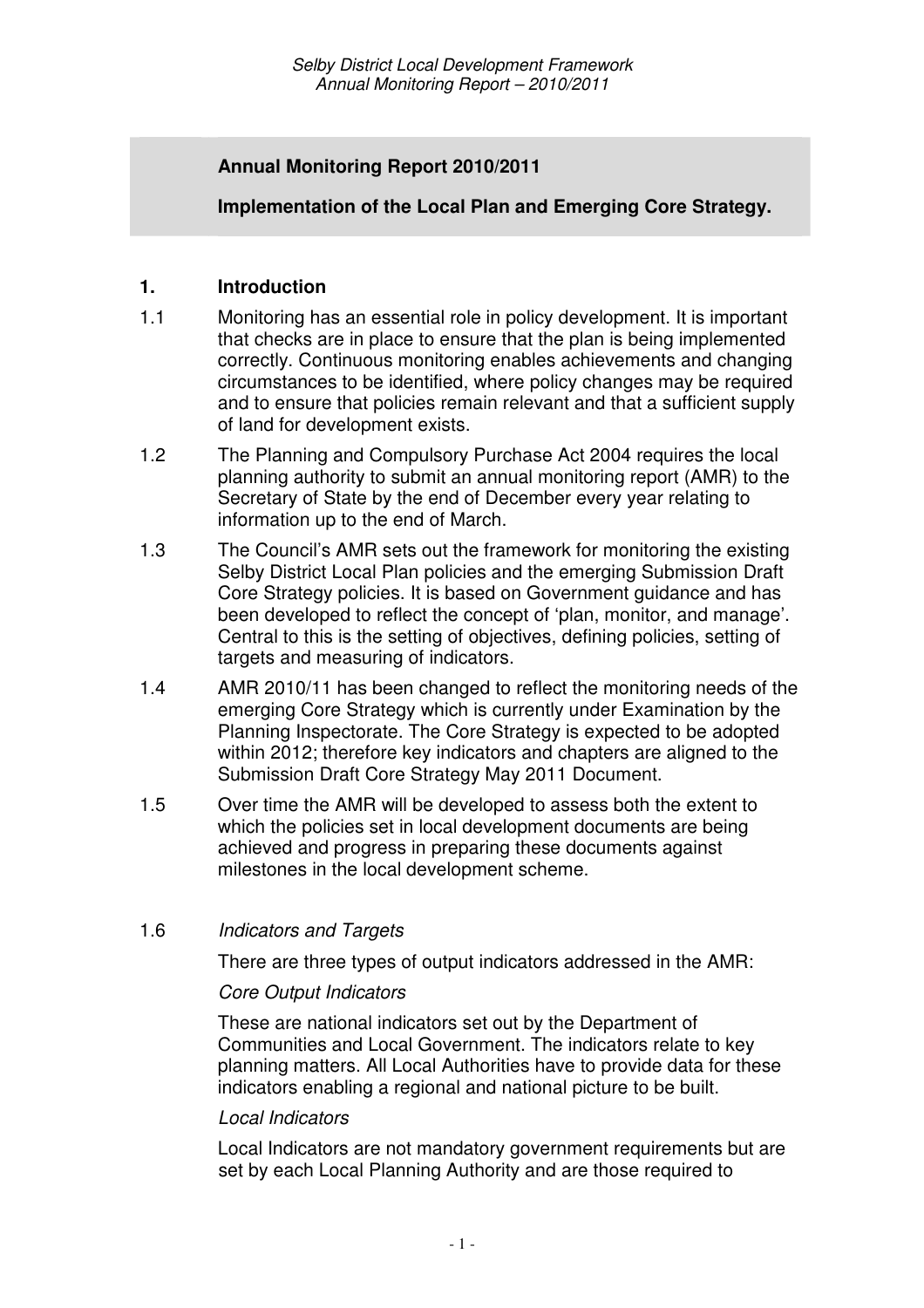address the outputs of policies not covered by the core output indicators, but which are important locally.

### *Significant Effect Indicators*

Monitoring of significant effects will be based on the baseline data and indicators in the Council's Sustainability Appraisal Reports. Monitoring of such data should enable a comparison to be made between the predicted effects and the actual effects measured during implementation of the policies.

- 1.7 To enable the performance of the Core Strategy to be assessed, additional local targets and indicators have been identified. All the targets are set out in Appendix 1.
- 1.8 Monitoring of the targets and indicators will enable the Council to identify:
	- Any significant effects that the core strategy is having on the delivery of sustainable development.
	- The extent to which policies within the Core Strategy are being implemented.
	- Whether the policies are working successfully and if they are not to explain why not.
	- If any of the Core Strategy policies needs reviewing.
- 1.9 As indicated in both the AMR and government guidance, the development of a monitoring framework will take time to fully establish. Whilst a wealth of indicators is necessary to ensure a robust measure of the plan's performance, it is important to curtail the number of indicators with targets to ensure that it remains practical to collect the necessary information. As a result of the review of the AMR to be more aligned to the Core Strategy some former AMR indicators have been discontinued. These are outlined in Appendix 9.

#### *Data Collection*

1.10 Data for the Selby District AMR is compiled from a number of sources; however the majority of the information comes from internal monitoring and information recording within the Council.

#### *Implementation and Review*

- 1.11 Should annual monitoring of key indicators set out in Appendix 1 reveal any significant failure(s) to meet targets, the Council will take action to rectify the situation as soon as possible. This could include actions needed either by the Local Authority or its partners to improve delivery. Alternatively it might identify a need for a partial or full review of the Development Plan Document.
- 1.12 Given the spatial dimension of the Core Strategy and its policies, a partnership implementation approach will be required including public, private and voluntary bodies. The Council has neither the powers nor the resources to implement the Core Strategy alone.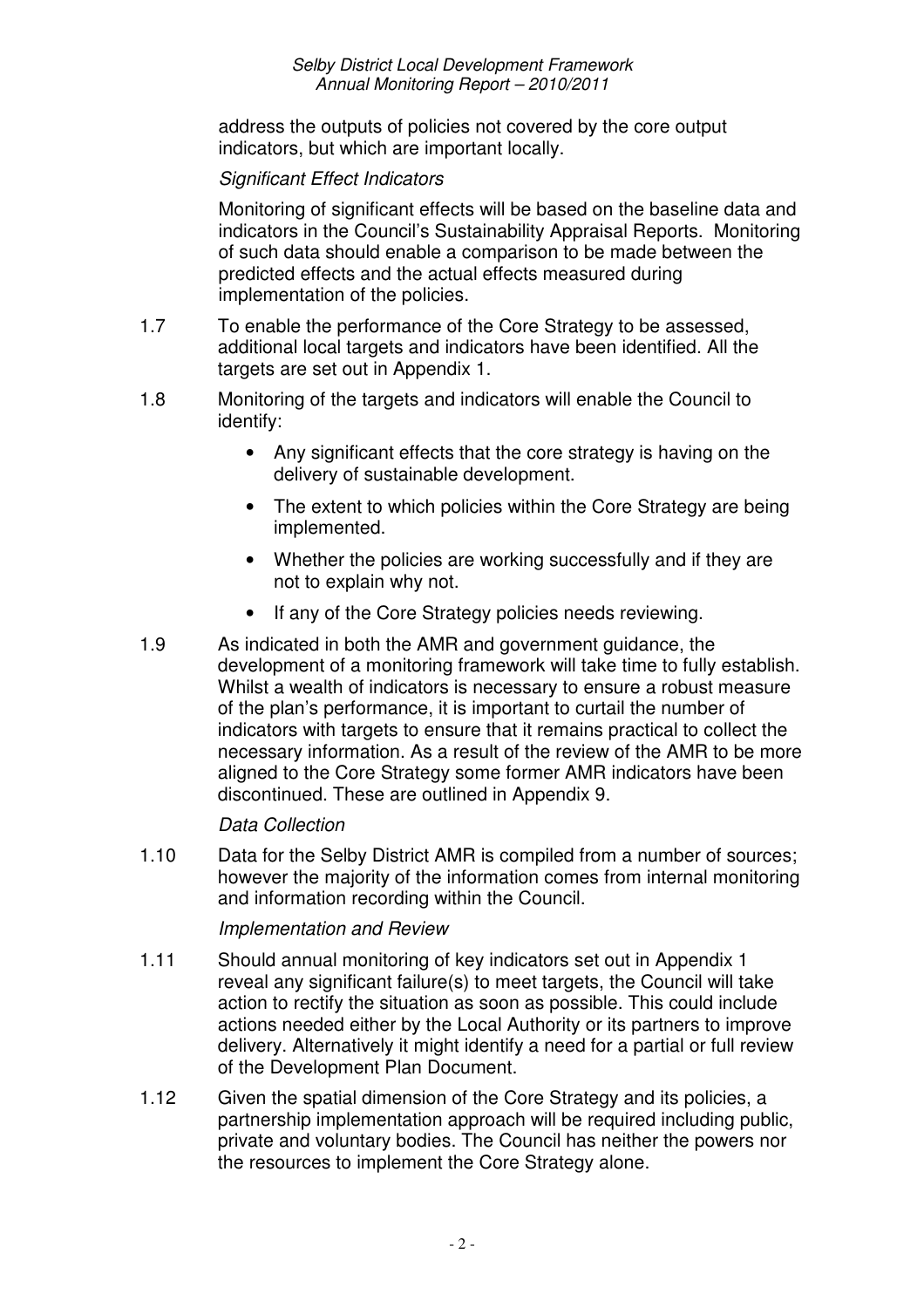1.13 In relation to individual areas or site-specific spatial development projects the partnership will consist of the Council, together with government bodies, any local regeneration or community partnership, and the private sector. Other District wide or non-spatial aspects will be delivered in conjunction with the Selby Local Strategic Partnership.

### *2. The Local Development Scheme (LDS)*

- 2.1 The Local Development Scheme sets out the programme for producing other general and area specific development plan documents that will support the Core Strategy. The LDS, as a key project management tool, will ensure that the policies and proposals of the Core Strategy are brought forward in such a way that ensures areas of greatest priority and need are tackled first. This will help to secure implementation and timely delivery of the Core Strategy's objectives.
- 2.2 The LDS identifies the main Local Development Documents to be prepared over a three year period including their coverage and status.
- 2.3 Unlike indicators in this report, which are based on the 2010/2011 financial year, the AMR is required to review progress towards meeting milestones and targets at the time the AMR is published, and to identify any adjustments needed to the programme.

### *Core Strategy*

2.4 Table 1 overleaf provides the extract from the agreed October 2010 LDS relating to the Core Strategy.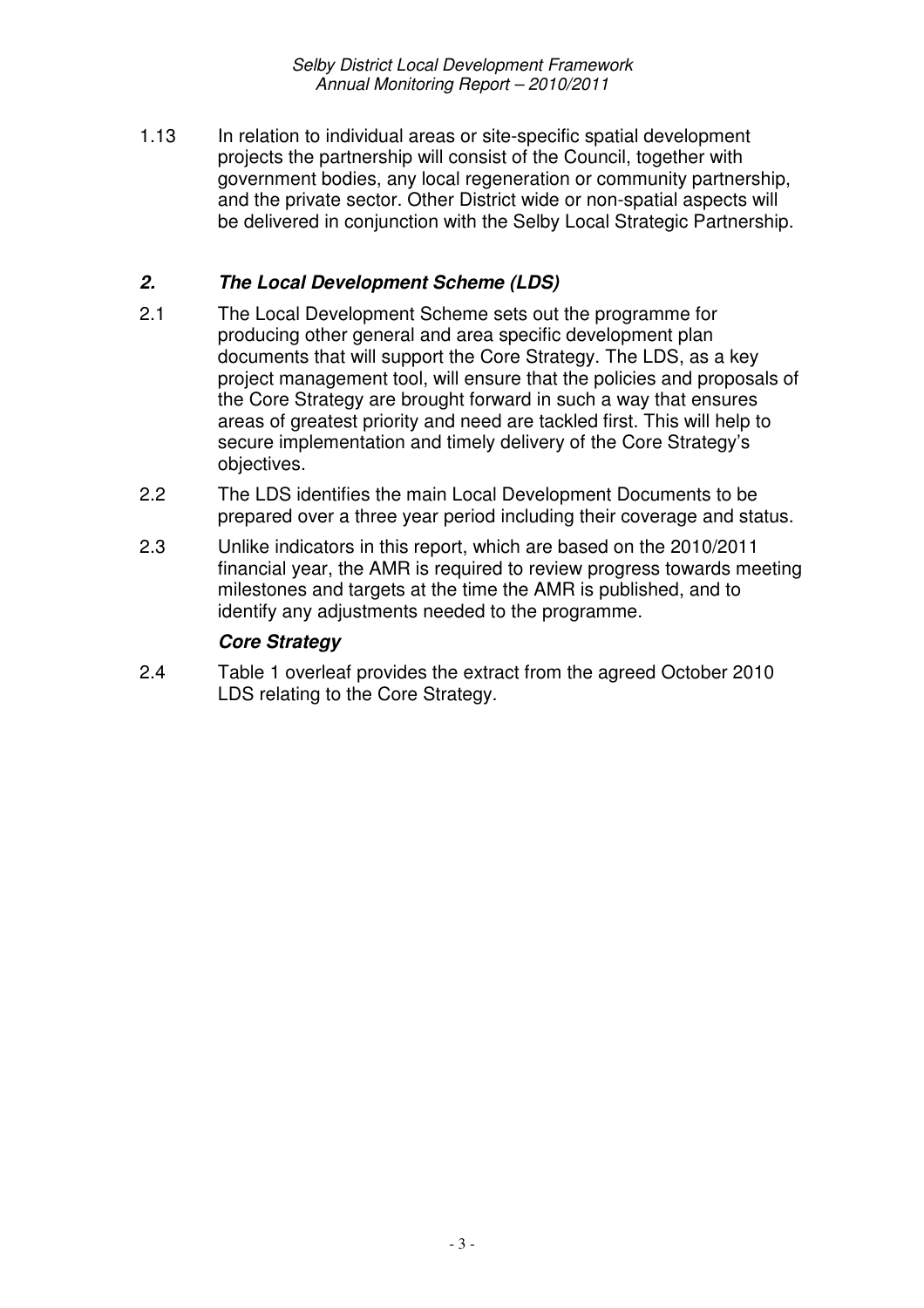#### **Table1. Extract from the agreed October 2010 LDS relating to the Core Strategy**

| <b>Document</b><br><b>Name</b>                      | <b>Description</b>                                                                                                                                                                                                         | <b>Chain of</b><br><b>Conformity</b>                             | <b>Evidence</b><br>Gathering,<br><b>Preparation</b><br>and<br>Stakeholder/<br><b>Community</b><br><b>Engagement</b> | <b>Consultation</b><br>on draft DPD<br>Preferred<br><b>Options</b> | <b>Publication</b><br><b>of</b><br><b>Submission</b><br><b>DPD</b> | <b>Submission</b><br>to Secretary<br>of State | <b>Receipt of</b><br>Inspector's<br><b>Binding</b><br><b>Report</b> | <b>Estimated</b><br>date of<br>adoption |
|-----------------------------------------------------|----------------------------------------------------------------------------------------------------------------------------------------------------------------------------------------------------------------------------|------------------------------------------------------------------|---------------------------------------------------------------------------------------------------------------------|--------------------------------------------------------------------|--------------------------------------------------------------------|-----------------------------------------------|---------------------------------------------------------------------|-----------------------------------------|
| Core<br>Strategy<br>Development<br>Plan<br>Document | District-wide<br>vision and spatial<br>strategy,<br>including policies<br>to control the<br>release of<br>housing land and<br>achieve<br>balanced<br>housing markets,<br>and to identify<br>areas for<br>strategic growth. | Must be in<br>general<br>conformity<br>with national<br>guidance | By end of July<br>2010                                                                                              | February -<br>March 2010                                           | January $-$<br>February<br>2011                                    | April 2011                                    | September<br>2011                                                   | October<br>2011                         |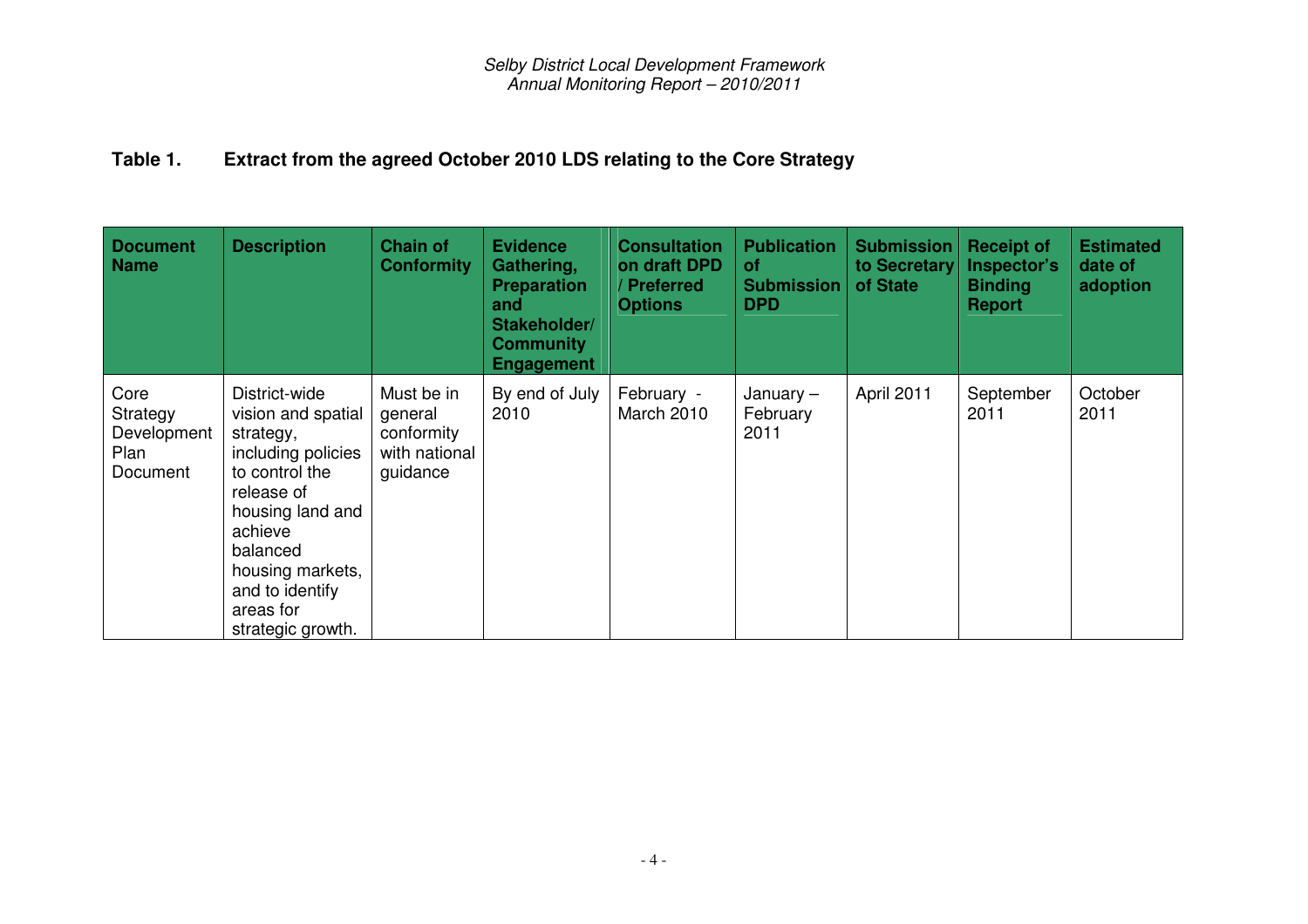- 2.5 The Core Strategy was formally Published in January 2011, for a sixweek period during which time views were received on the Soundness of the Strategy (including legal compliance). The Core Strategy was formally Submitted to the Secretary of State for Examination on the 5 May 2011.
- 2.6 The Examination in Public (EIP) took place over a two-week period between the 20 September and 30 September 2011. The Examination has been suspended to allow the Council to address the following three topics, as set out in the Inspector's Ruling:
	- $(i)$ The strategic approach to Green Belt releases;
	- ii) The scale of housing and employment development proposed for Tadcaster and the implications for the Green Belt;
	- (iii) The overall scale of housing development over the plan period.
- 2.7 The Core Strategy hearing sessions have now been suspended for 6 months in accordance with the agreed timetable with the Inspectorate.
- 2.8 The Council's Proposed Changes to the Submission Draft Core Strategy and associated documents (for example an Addendum to the Sustainability Appraisal) have been published on the Council's website (December 2011). Consultation on the documents commences on 5 January 2012 for a six-week period. Once Submitted to the Secretary of State, the Proposed Changes and associated documents, as well as the representations received, will be considered at the reconvened EIP programmed for April 2012. Following receipt of the Inspector's Report, it is anticipated the Core Strategy will be adopted in Summer 2012.

#### *Site Allocations Development Plan Document (SADPD)*

2.9 Table 2 overleaf provides the extract from the agreed October 2010 LDS relating to the SADPD.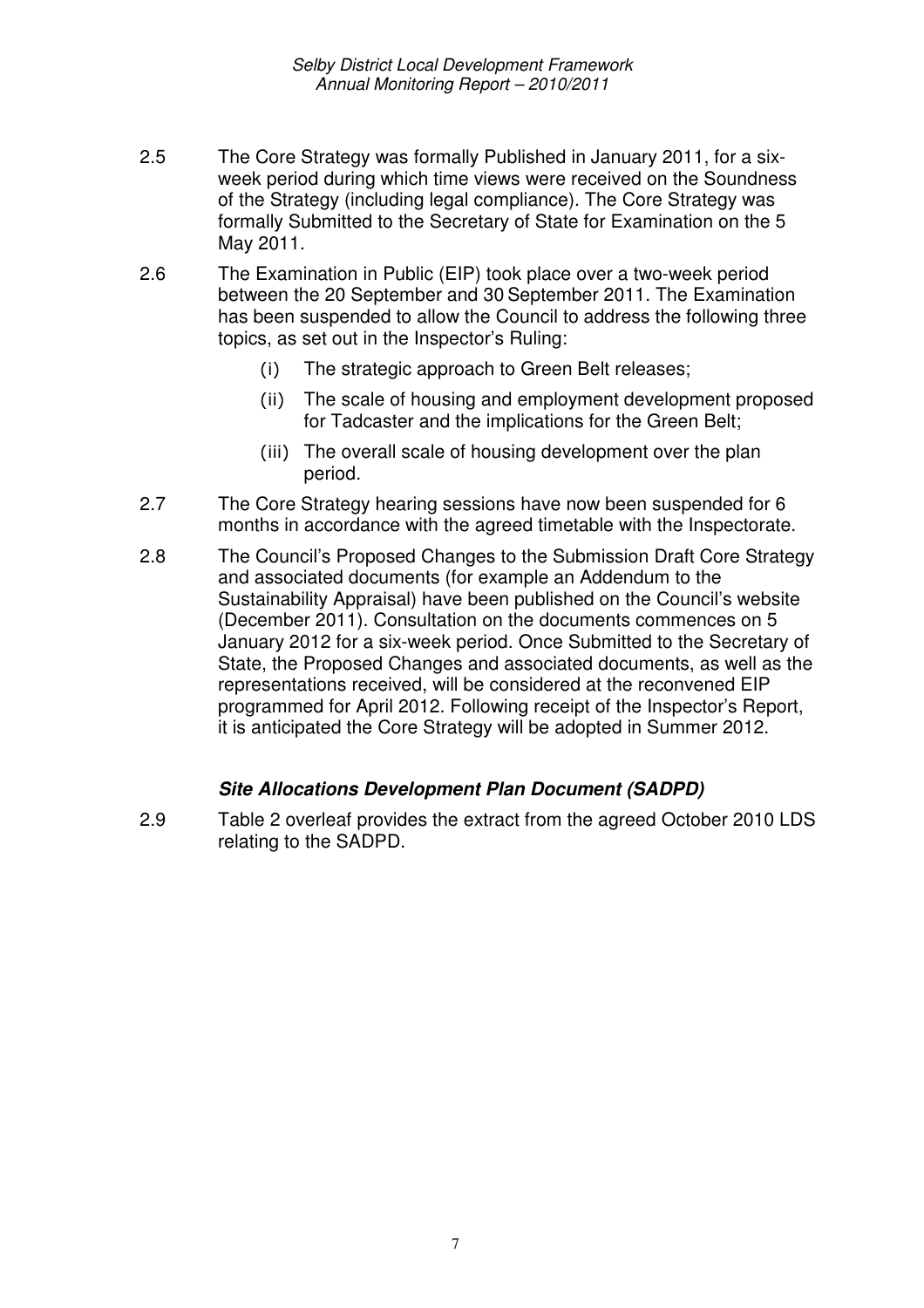#### **Table2. Extract from the agreed October 2010 LDS relating to the SADPD**

| <b>Document</b><br><b>Name</b> | <b>Description</b>                                                                                                                                                     | <b>Chain of</b><br><b>Conformity</b>                   | <b>Evidence</b><br>Gathering,<br><b>Preparation</b><br>and<br>Stakeholder/<br><b>Community</b><br><b>Engagement</b> | <b>Consultation</b><br>on draft DPD                                                                           | <b>Publication of</b><br><b>Submission</b><br><b>DPD</b> | <b>Submission</b><br>to Secretary<br>of State | <b>Receipt of</b><br>Inspector's<br><b>Report</b> | <b>Estimated</b><br>date of<br>adoption |
|--------------------------------|------------------------------------------------------------------------------------------------------------------------------------------------------------------------|--------------------------------------------------------|---------------------------------------------------------------------------------------------------------------------|---------------------------------------------------------------------------------------------------------------|----------------------------------------------------------|-----------------------------------------------|---------------------------------------------------|-----------------------------------------|
| Allocations                    | District - wide details<br>of sites allocated for<br>housing<br>(including gypsy and<br>traveller sites),<br>employment and other<br>purposes and related<br>policies. | With national<br>guidance,<br>and the Core<br>Strategy | By end of<br>October 2011                                                                                           | <b>Issues &amp;</b><br>Options<br>January -<br>February 2011<br>Preferred<br>Options July -<br>August<br>2011 | February $-$<br>March<br>2012                            | May 2012                                      | October<br>2012                                   | November<br>2012                        |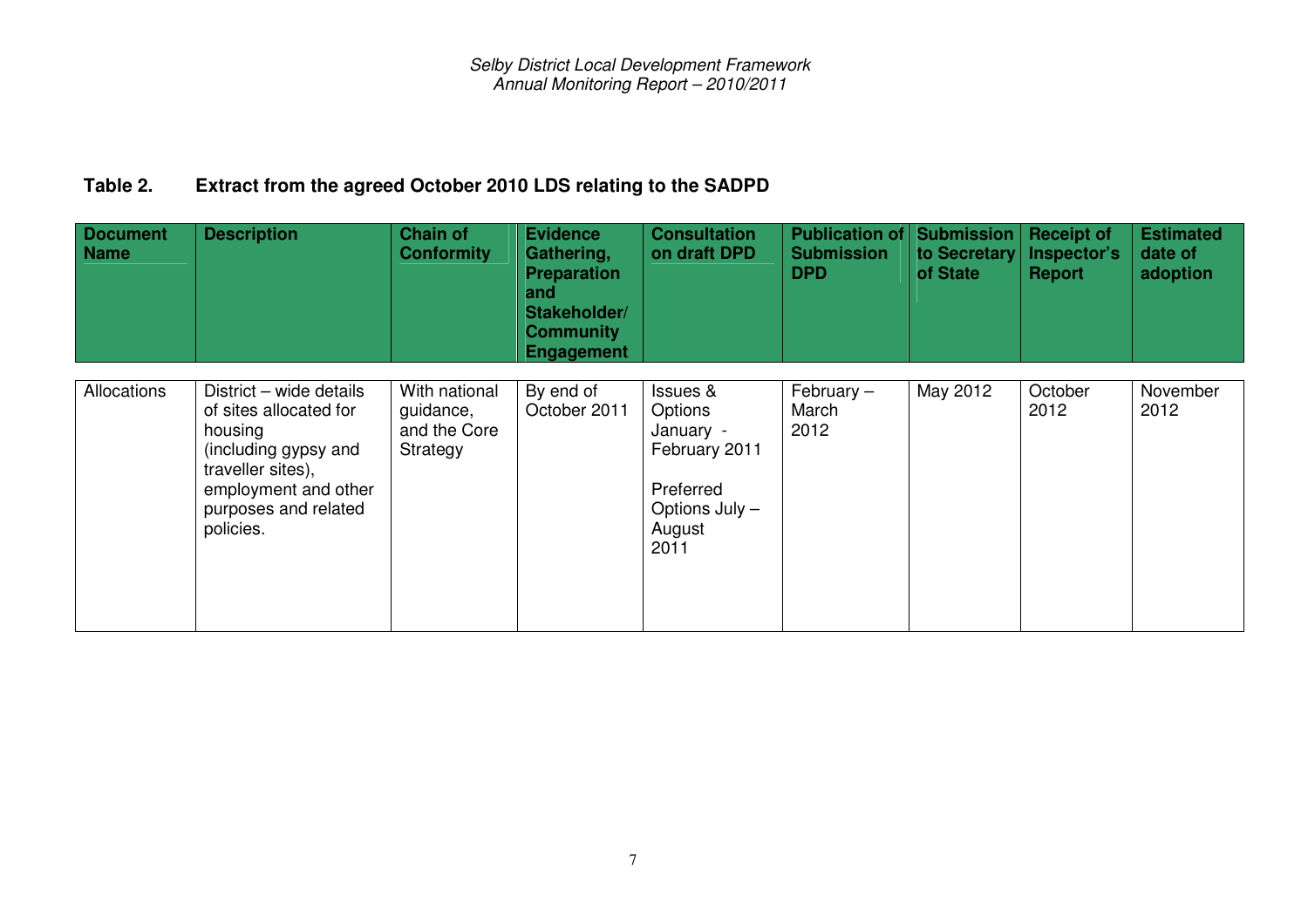- 2.10 Work has progressed on the Site Allocations DPD. This document will aim to achieve the vision and deliver the objectives of the Core Strategy through identifying future sites for housing, employment and supporting infrastructure up to 2026 (the Plan Period set out in the Submission Draft Core Strategy).
- 2.11 Work so far includes a 'call for sites' consultation in June 2010, which requested land to be put forward for consideration for development. Since June 2010, work on the data and evidence collation stage has been completed and a draft Issues and Options was published for consultation in January 2011. Over 3000 responses were received; consequently delaying the Preferred Options consultation until September 2011. The Preferred Options consultation closed on the 2 December 2011 and responses are being analysed.
- 2.12 Following the outcome of the Core Strategy, further work may be required to take into account any changes as a result of the Core Strategy EIP and Inspector's report. A revised timetable will be published in Summer 2012.

### *Development Management DPD (DMDPD)*

2.13 Table 3 overleaf provides the extract from the agreed October 2010 LDS relating to the DMDPD.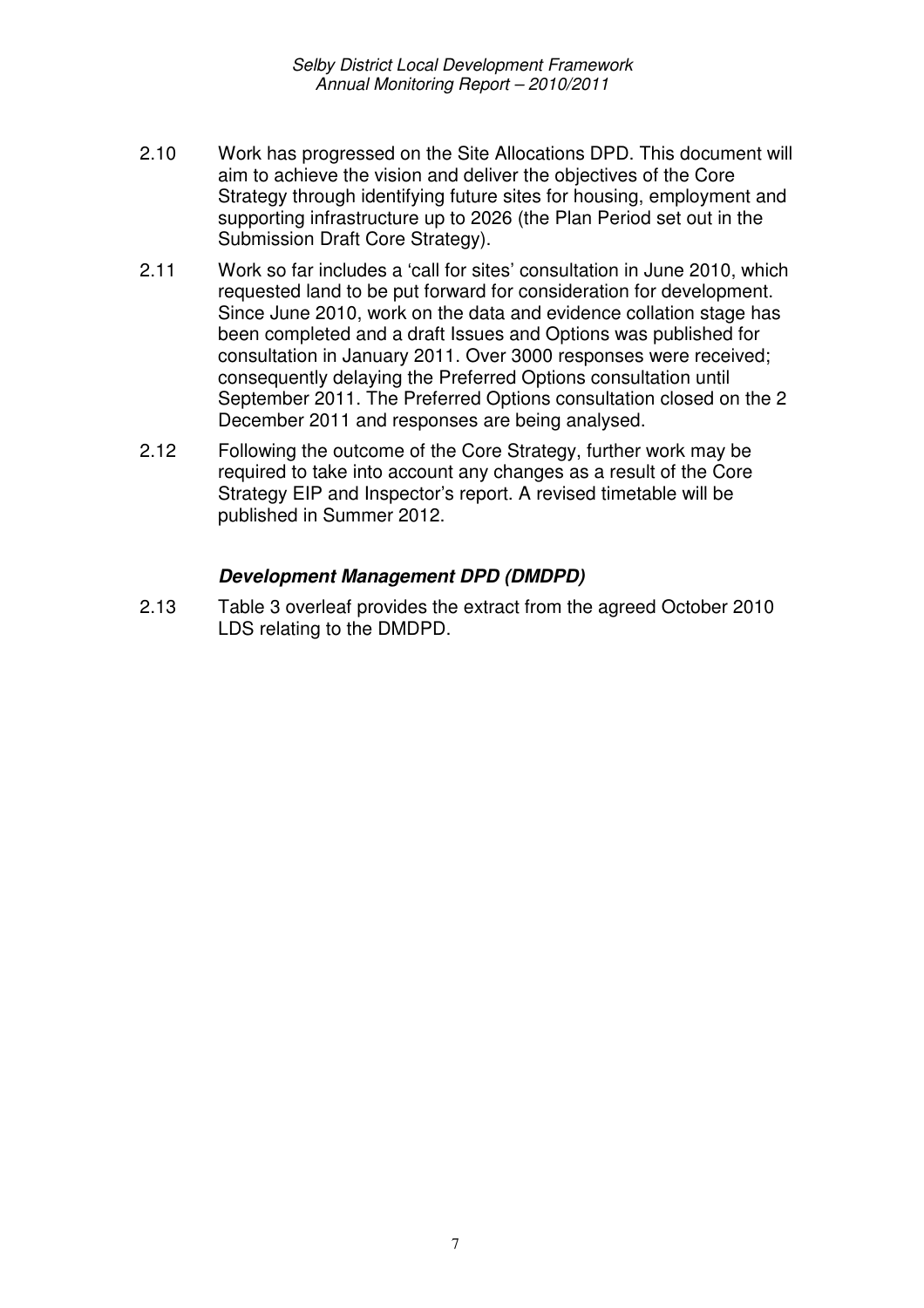#### **Table3. Extract from the agreed October 2010 LDS relating to the DMDPD.**

| <b>Document</b><br><b>Name</b> | <b>Description</b>                                                    | <b>Chain of</b><br><b>Conformity</b>                        | <b>Evidence</b><br>Gathering,<br><b>Preparation</b><br>and<br>Stakeholder/<br><b>Community</b><br><b>Engagement</b> | <b>Consultation</b><br>on draft DPD<br>/ Preferred<br><b>Options</b>                                   | <b>Publication</b><br><b>of</b><br><b>Submission</b><br><b>DPD</b> | <b>Submission</b><br>to Secretary<br>of State | <b>Receipt of</b><br>Inspector's<br><b>Report</b> | <b>Estimated</b><br>date of<br>adoption |
|--------------------------------|-----------------------------------------------------------------------|-------------------------------------------------------------|---------------------------------------------------------------------------------------------------------------------|--------------------------------------------------------------------------------------------------------|--------------------------------------------------------------------|-----------------------------------------------|---------------------------------------------------|-----------------------------------------|
| Development<br>Management      | General policies<br>to control the use<br>and development<br>of land. | With<br>national<br>guidance<br>and the<br>Core<br>Strategy | January 2011<br>- October<br>2011                                                                                   | Issues &<br>Options<br>September-<br>October 2011<br>Preferred<br>Options-<br>February-<br>March 2012. | September<br>- October<br>2012                                     | November<br>2012                              | May 2013                                          | <b>June 2013</b>                        |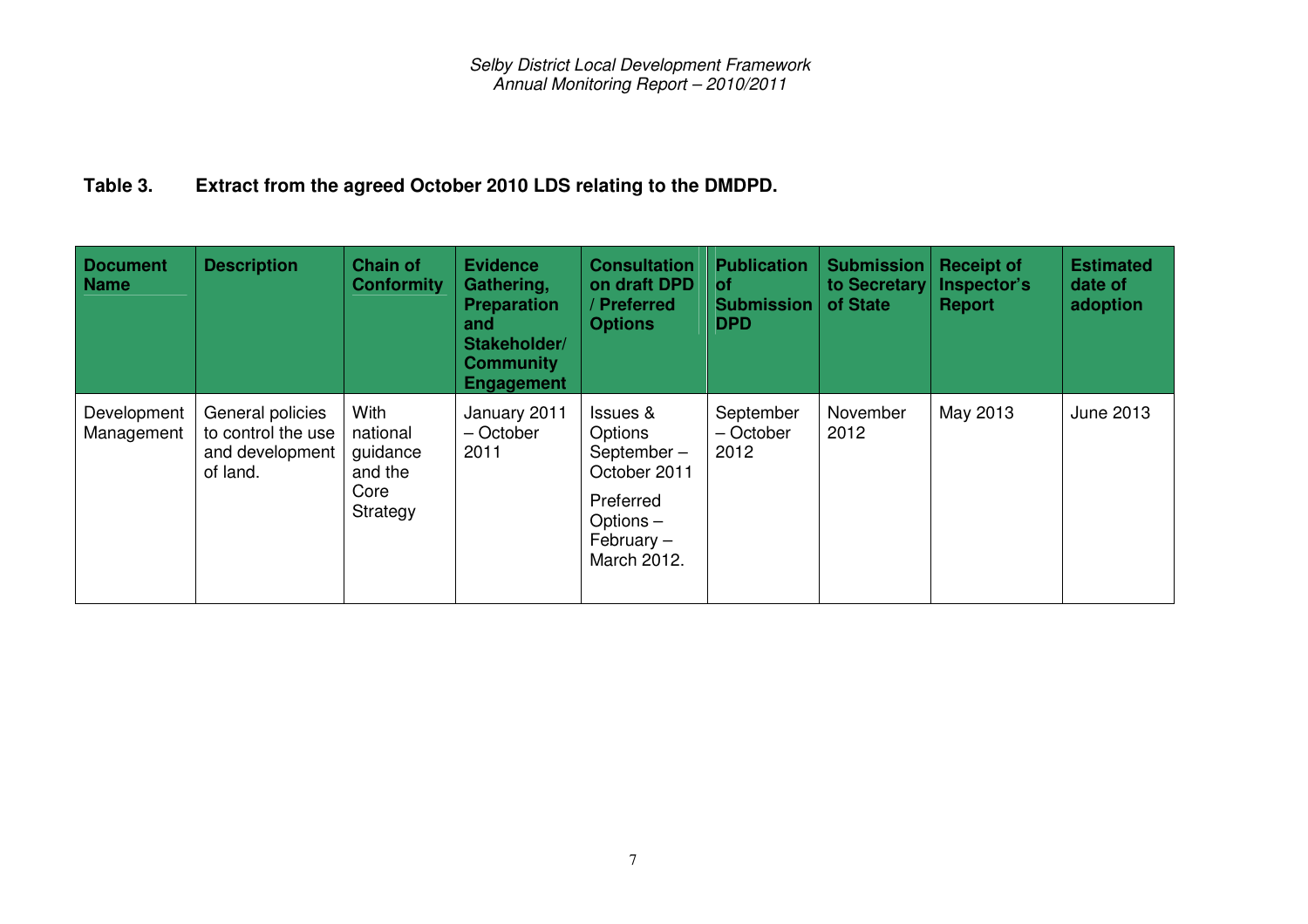# **3. Selby District Context – 2011 \***

- 3.1 The District of Selby covers an area of approximately 600 km<sup>2</sup>; approximately 3.9% of Yorkshire and Humber, making it the 9<sup>th</sup> largest District in the region. Selby District lies at the southern-most tip of the North Yorkshire County. It is also included within the Leeds City Region boundaries. The current population, according to 2010 ONS Population Estimates for Selby District, stands at 82,900. Recent 2008 ONS projection figures suggest that this is predicted to increase by 27% to 103,700 by 2033. Over 50% of the population is aged between 30 and 64, with only 16% over 65, and only 16% of the population in the 15-29 age group.
- 3.2 The Census 2001 recorded that the District population perceived themselves mainly to be in the white ethnic group, with Chinese, Asian/British Asian and Black/British Black accounting for approximately 0.1% each, and Mixed ethnic group accounting for 0.3%. This may have changed over time due to the influx and concentration of the European population in the past few years.
- 3.3 The stock of VAT registered businesses at the beginning of 2008 suggests that there were 3,045 businesses registered in Selby District; 11% of the North Yorkshire business stock. The businesses in Selby District tend to be small to medium, employing between 1 and 10 people and therefore may not be counted in the VAT registration figures which are used to estimate the number of businesses in the District.
- 3.4 77% of the Selby Population classes themselves as economically active. This is below the Yorkshire and Humber average, where 78.9% are economically active (Data provided in Appendix 2).
- 3.5 The largest percentage of employee jobs are within the Distribution, Hotels and Restaurants sector (19.4%), followed closely by Manufacturing (21.7%) and Public Admin, Education and Health (18.7%). This differs slightly from Yorkshire and Humber as a whole, where 28.6% of people are employed within Public Admin, Education and Health and only 13.0% within Manufacturing.
- 3.6 Earnings in Selby compare favourably to North Yorkshire. Resident population analysis shows that Selby residents earn a gross weekly pay of £539.00 compared to £480.30 for North Yorkshire, equating to £12.02 an hour and £12.11 respectively. This is likely to be due to the good location of Selby and the nature of Selby being a commuter base for surrounding cities such as Leeds, Wakefield and York, where there may be more highly paid jobs.
- 3.7 Yorkshire Futures have developed a Quality of Life Index which includes themes such as health, economy, crime and safety, neighbourhoods, housing, sport, education and skills. The Index works on the basis of a score of 100 being of the highest quality. Quality of Life in Selby, according to the Index, has increased between 2004 and

<sup>\*</sup> all data and sources for the Selby Context are provided in Appendix 2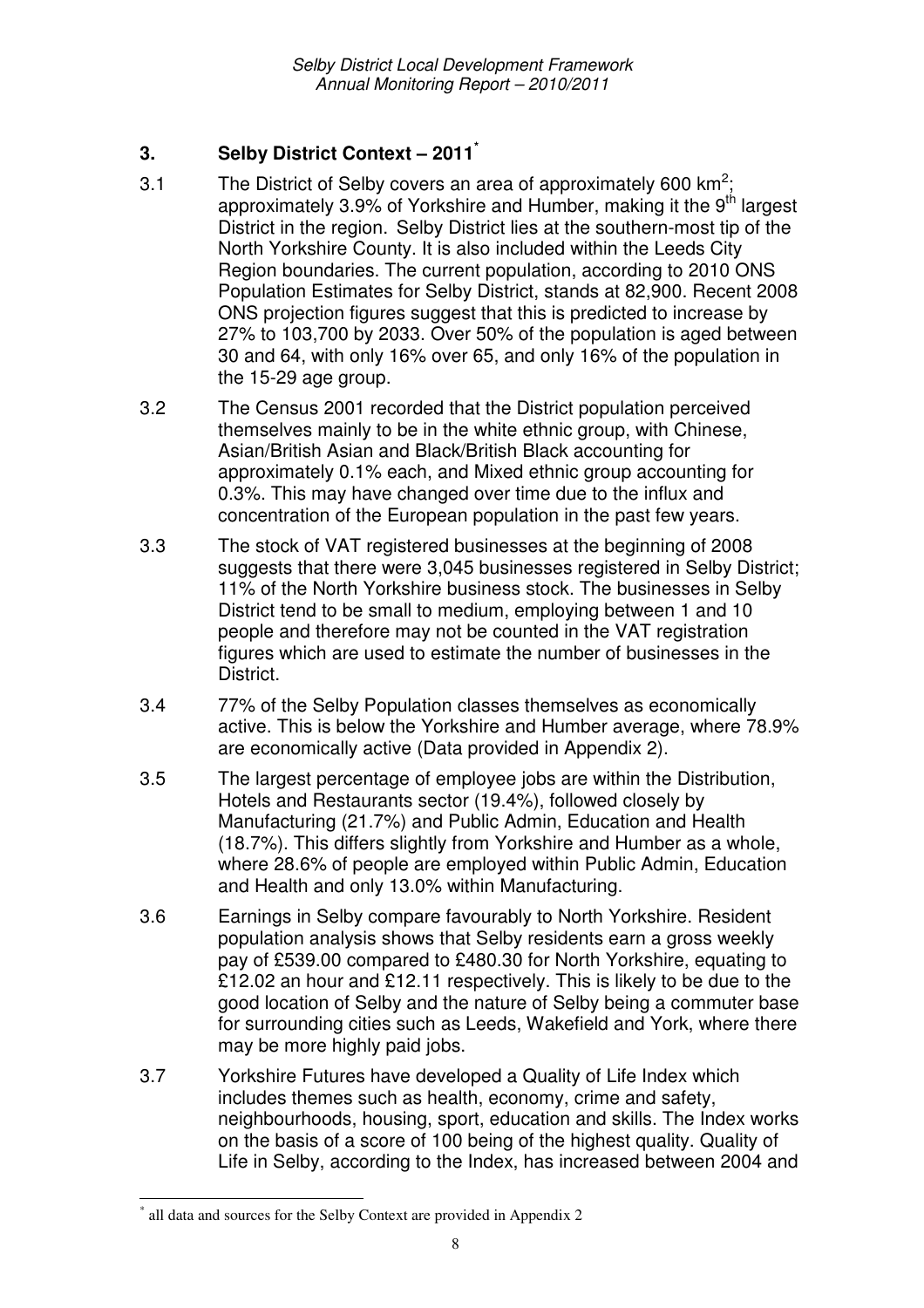2008 from 62.8 to 65.8 and this compares favourably to the Yorkshire and Humber region, and England as a whole.

- 3.8 House prices in Selby have increased substantially since 2002, rising by 50.7% from £92,248 to £181,880, however house prices remain lowest in Selby than in any other North Yorkshire district. The most expensive houses are in the Appleton Roebuck ward with an average house price of £469,917 in September 2010.
- 3.9 In September 2010 house prices in Selby were approximately 6.5 times higher than resident's earnings. The ratio that is generally used to define 'affordable' is 3.5. Selby District's affordability ratio is considerably higher than this.
- 3.10 The reason that Selby has a higher than the regional affordability ratio could be related to the fact that the earnings of residents is quite high in Selby due to the high level of out commuting to cities such as Leeds, York and Wakefield. Selby is attractive for commuters because of the good transport links to these cities and because house prices are generally lower, and subsequently have higher salaries bringing the affordability ratio down.

## **4. Spatial Development Strategy and Housing Land Supply**

### *Housing Land Requirement*

- 4.1 One of the key indicators at both the national and local level is to monitor housing numbers in the District with "H1 – Plan period and housing target" a key indicator from the CLG indicator set for LDF Monitoring.
- 4.2 Selby District Local Plan (SDLP) saved Policy H1 requires that beyond 2006 the annual build rate from the Regional Spatial Strategy (RSS) will apply. RSS establishes an annual target of 440 dwellings for Selby District. Whilst there are plans to abolish the RSS through the Localism Act 2011 (and further work has been undertaken locally on housing numbers as part of the emerging Core Strategy); until these changes have come into force and for AMR purposes the following figures have been used for assessment:

| <b>Start of Plan</b> | <b>End of Plan</b> | <b>Total Housing</b> | <b>Source of Plan</b>     |
|----------------------|--------------------|----------------------|---------------------------|
| <b>Period</b>        | <b>Period</b>      | <b>Required</b>      | <b>Target</b>             |
| 2011                 | 2026               | 6600                 | SDLP/RSS<br>440 per annum |

## **Table 4 – Selby District Housing Target**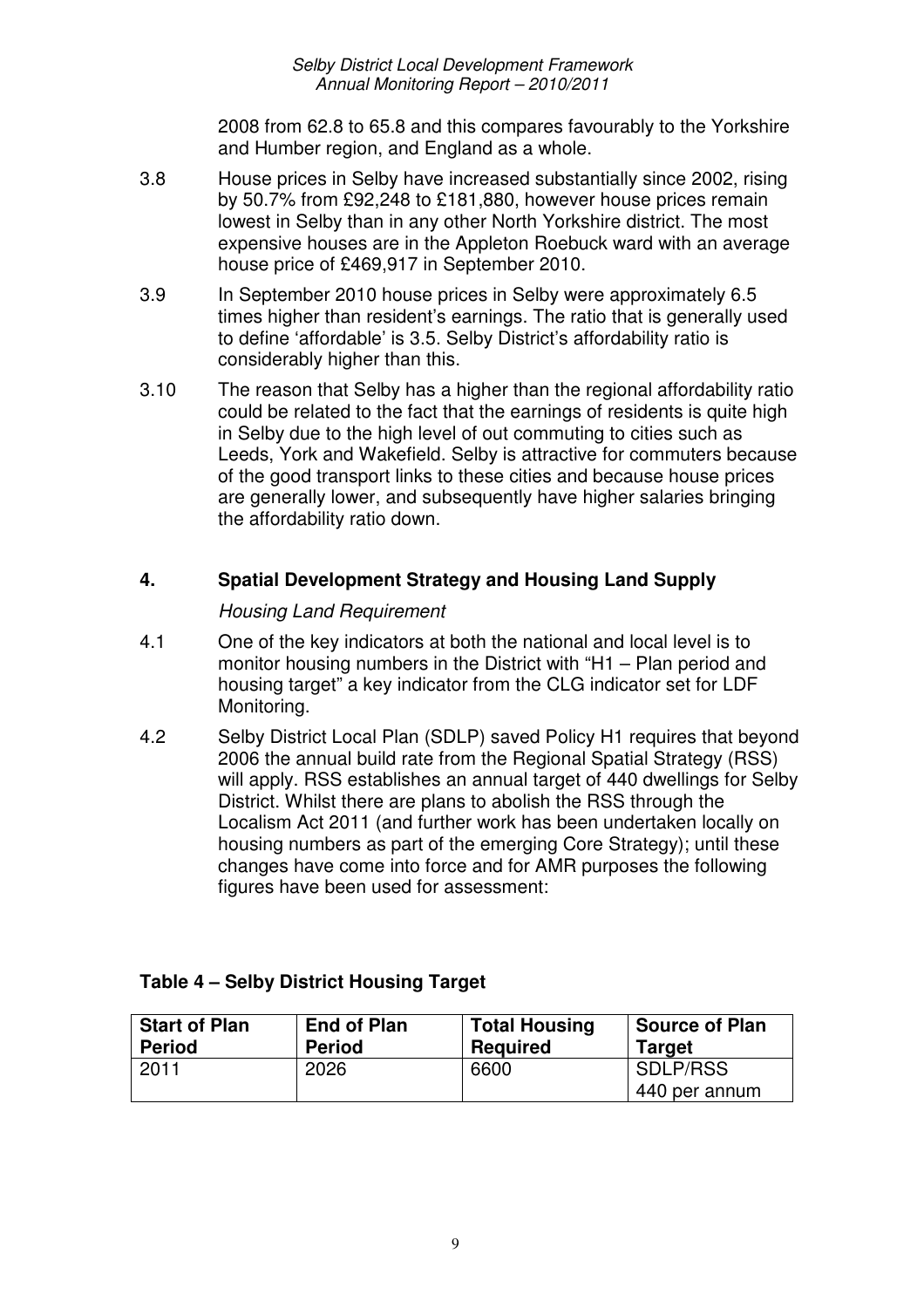*Housing Need - Strategic Housing Market Assessment 2009*

- 4.3 Consultants arc<sup>4</sup> were commissioned in November 2008 by Selby District Council to undertake a Strategic Housing Market Assessment (SHMA) to look at current housing provision and future requirements.
- 4.4 The SHMA forms a fundamental part of the evidence base for the progression and implementation of the Council's Local Development Framework and the North Yorkshire sub-regional Housing Strategy and Local Action Plans. The report provides a detailed analysis of the current and future housing market and the types of housing requirements specific to the district and can be accessed via the Council's website.
- 4.5 The study concludes that there is an annual requirement for 409 affordable dwellings within the District, as outlined below.

## **Table 5 – Affordable Housing Annual Requirement**

|                          | <b>Affordable</b> | <b>Market</b> | <b>Total Per</b><br>Annum |
|--------------------------|-------------------|---------------|---------------------------|
| Annual Requirement   409 |                   | 710           | 1.119                     |

*Status of Local Plan Housing Allocations as at 31 st March 2011*

- 4.6 The table on the following page shows that planning permissions have been granted on all of the Phase 1 allocated sites (SDLP). At the end of the 2010/11 monitoring period, Phase 1 site HAM/2 at Hambleton was finally completed/built.
- 4.7 Under the provisions of saved SDLP Policy H2A, Phase 2 allocations have been released by the Council following this year's "5 year land supply" assessment. Further explanation is provided in a supporting paper available on the website. Only one of the Phase 2 sites has been granted planning permission.
- 4.8 Allocations CHF/1 and HEM/2 were completed in 00/01 and 02/03 prior to sites being phased and are therefore not included on this table. HEM/1, MONK/1, EGG/1 and WHIT/1 were Phase 1 sites but are not included in the table, which refers to allocated land set out in Policy H2 of the SDLP. These 4 sites already had planning permissions prior to 31<sup>st</sup> March 2004 and Policy H2 identifies sites that refer to additional allocations that were over and above existing commitments. All 4 sites were completed in either 04/05 or 05/06. The allocations identified above and allocation NRD/1 which was completed during the 07/08 monitoring year, expired on 7<sup>th</sup> February 2008 by Direction of Secretary of State for Communities and Local Government under Development Plan regulations.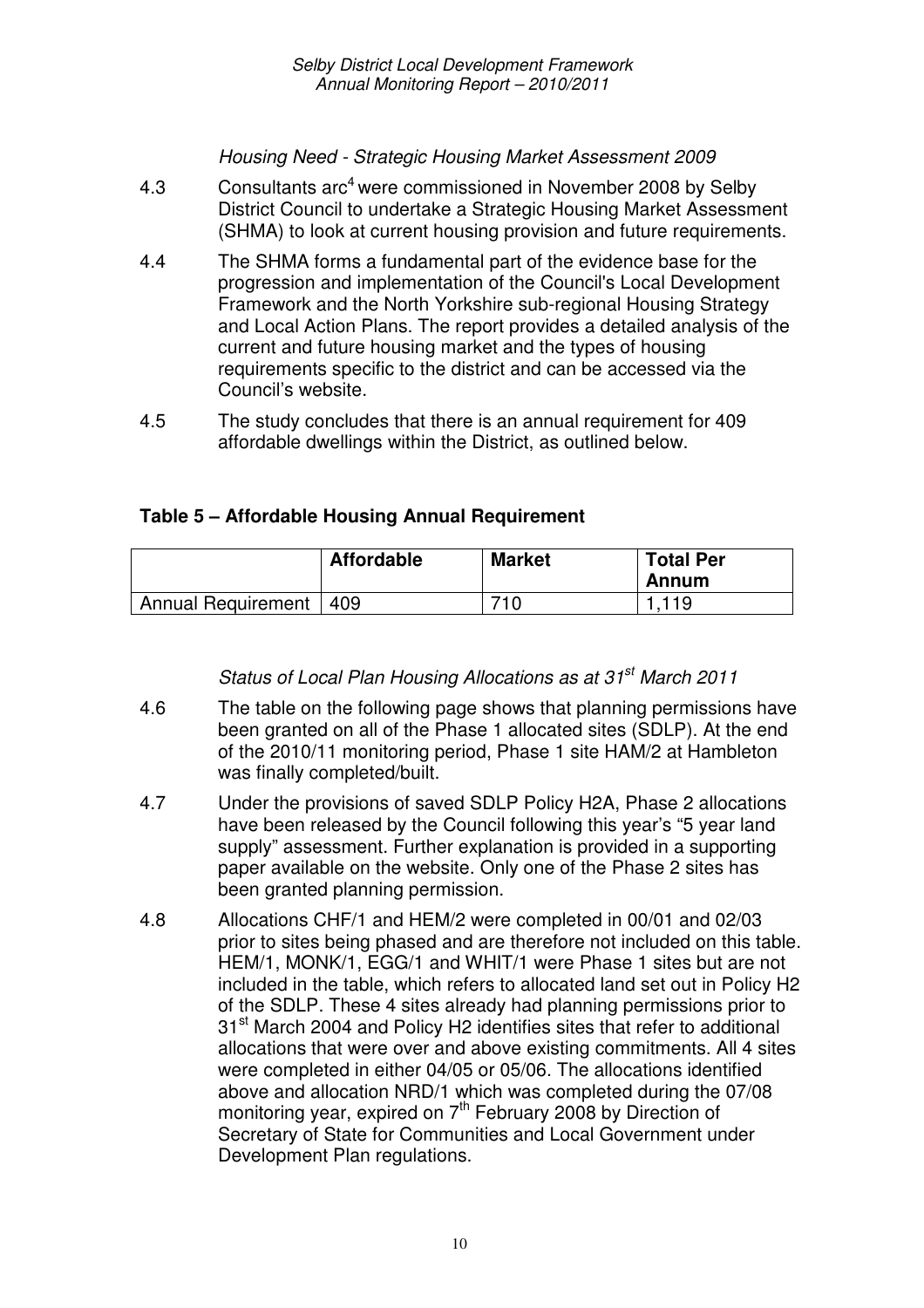# **Table 6 Status of Housing Allocations**

*Key to colours on following page*

| <b>SDLP</b><br>REF: | <b>Location</b>                                                                          | <b>Site</b><br><b>Area</b><br>(Ha) | <b>Expected No</b><br><b>Of Dwellings</b>                                                | <b>Planning</b><br><b>Permission</b><br><b>Status</b> | <b>Approved</b><br><b>Gross</b><br><b>Site</b><br><b>Total</b> | <b>Number Of</b><br><b>Dwellings</b><br><b>Completed</b> | <b>Phase</b>   | <b>Date Site</b><br><b>Finally</b><br><b>Completed</b><br>(Financial<br>Year) |
|---------------------|------------------------------------------------------------------------------------------|------------------------------------|------------------------------------------------------------------------------------------|-------------------------------------------------------|----------------------------------------------------------------|----------------------------------------------------------|----------------|-------------------------------------------------------------------------------|
| HAM/2               | Land West of<br>Station Road,<br>Hambleton                                               | 2.35<br>Ha                         | 71                                                                                       | P.P.                                                  | 90                                                             | 90                                                       | $\mathbf{1}$   | $4/10$ to<br>3/11                                                             |
| SEL/2               | Land between<br>Abbot's Road<br>and the<br>proposed<br>bypass, Selby                     | 56.14<br>Ha                        | 200 up to<br>2006<br>Post 2006 -<br>to find total<br>of 1200 (a<br>max of 100 /<br>year) | P.P.                                                  | 1200                                                           | 383                                                      | $\mathbf{1}$   | $\Box$                                                                        |
| SHB/1A              | <b>Land off Moor</b><br>Lane, Sherburn                                                   | 5.50<br>Ha                         | 167                                                                                      | P.P.                                                  | 193                                                            | 124                                                      | $\mathbf{1}$   | Ξ                                                                             |
| STM/1A              | Land between<br>Low Street and<br><b>Common Lane</b><br>(North), South<br><b>Milford</b> | 3.20<br>Ha                         | 96                                                                                       | P.P.                                                  | 108                                                            | 108                                                      | 1              | $4/09$ to<br>3/10                                                             |
| CAR/2               | Land West of<br>Low Street,<br>Carlton                                                   | 2.60<br>Ha                         | 25                                                                                       | P.P.                                                  | 25                                                             | 25                                                       | $\overline{2}$ | $4/03$ to<br>3/04                                                             |
| BYR/1               | Land at East<br>Acres, Byram                                                             | $0.7$ Ha                           | 20                                                                                       | $\Box$                                                | $\Box$                                                         | $\blacksquare$                                           | $\overline{2}$ | $\blacksquare$                                                                |
| CAM/1               | Land adjacent<br>to A645 (Drax<br>Road) /<br>A1041(T)<br>(Snaith Road),<br>Camblesforth  | 2.12<br>Ha                         | 55                                                                                       |                                                       | $\Box$                                                         | L,                                                       | $\overline{2}$ | L,                                                                            |
| CAR/1               | Land West of<br>High Street,<br>Carlton                                                  | 2.40<br>Ha                         | 38                                                                                       | ÷,                                                    | $\mathbb{L}$                                                   | L,                                                       | $\overline{2}$ | $\overline{\phantom{a}}$                                                      |
| CAR/2               | Land West of<br>Low Street,<br>Carlton                                                   |                                    | 12                                                                                       |                                                       |                                                                |                                                          |                |                                                                               |
| EGG/2               | Land East of<br>High<br>Eggborough<br>Road,<br>Eggborough                                | 1.50<br>Ha                         | 30                                                                                       |                                                       | $\mathcal{L}_{\mathcal{A}}$                                    | $\blacksquare$                                           | $\overline{2}$ | $\overline{\phantom{a}}$                                                      |
| EGG/3               | Land at A19<br>and Selby<br>Road,<br>Eggborough                                          | 6.76<br>Ha                         | 67                                                                                       |                                                       |                                                                |                                                          | $\overline{2}$ |                                                                               |
| HAM/1               | Land East of<br>Cherwell Croft,<br>Hambleton                                             | 0.53<br>Ha                         | 14                                                                                       |                                                       |                                                                |                                                          | $\overline{2}$ |                                                                               |
| OSG/1               | Land to North<br>of Tindall's<br>Farm, Osgodby                                           | 1.47<br>Ha                         | 48                                                                                       |                                                       |                                                                |                                                          | $\overline{2}$ |                                                                               |
| SEL/1               | Land between                                                                             | 21.90                              | 450                                                                                      |                                                       | $\blacksquare$                                                 |                                                          | $\overline{c}$ | $\overline{\phantom{a}}$                                                      |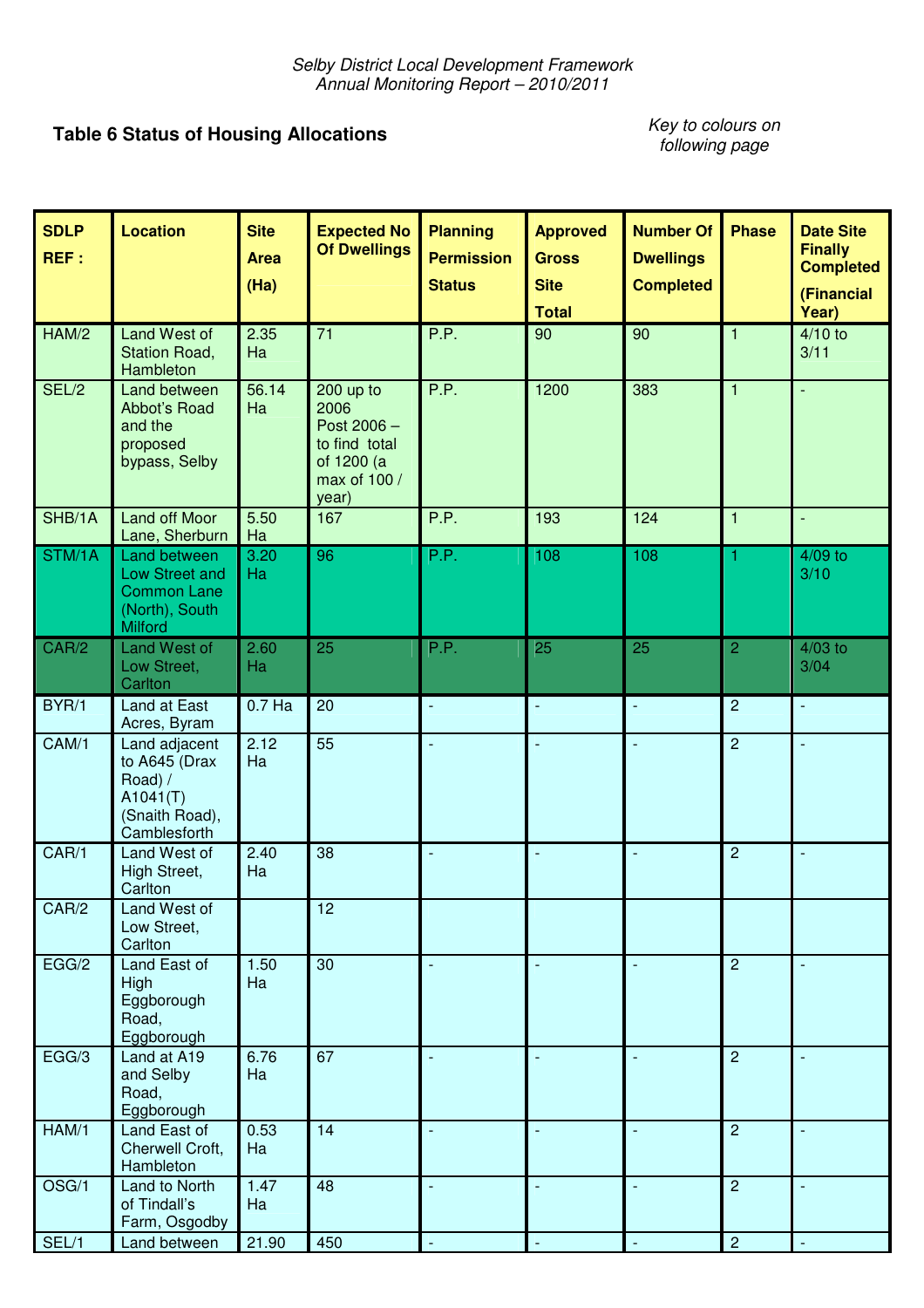*Selby District Local Development Framework Annual Monitoring Report – 2010/2011*

|        | <b>Cross Hills</b><br>Lane and<br>Leeds Road,<br>Selby                     | Ha          |     |                                 |     |                |  |
|--------|----------------------------------------------------------------------------|-------------|-----|---------------------------------|-----|----------------|--|
| SEL/2A | <b>Land North of</b><br>Garden House,<br>off New<br>Millgate, Selby        | 1.04<br>Ha  | 31  | P.P. (Part of<br>a larger site) | 304 | 2              |  |
| SHB/1B | Land off Low<br>Street,<br>Sherburn                                        | 39.30<br>Ha | 282 | $\sim$                          |     | $\overline{c}$ |  |
| STM/1B | Land between<br>Low Street and<br>Common Lane<br>(South), South<br>Milford | 4.20<br>Ha  | 98  | ۰                               |     | $\overline{2}$ |  |
| TAD/2  | Land North of<br>Station Road,<br><b>Tadcaster</b>                         | 3.48<br>Ha  | 104 |                                 |     | $\overline{c}$ |  |
| THW/2  | Land South of<br>Leeds Road,<br>Thorpe<br>Willoughby                       | 4.96<br>Ha  | 133 |                                 |     | 2              |  |

Key to table

÷.

Phase 1 Sites Phase 1 Sites BUILT Phase 2 Sites BUILT Phase 2 Sites Without Planning Permission Released by Council 13<sup>th</sup> September 2011 Phase 2 Sites With Planning Permission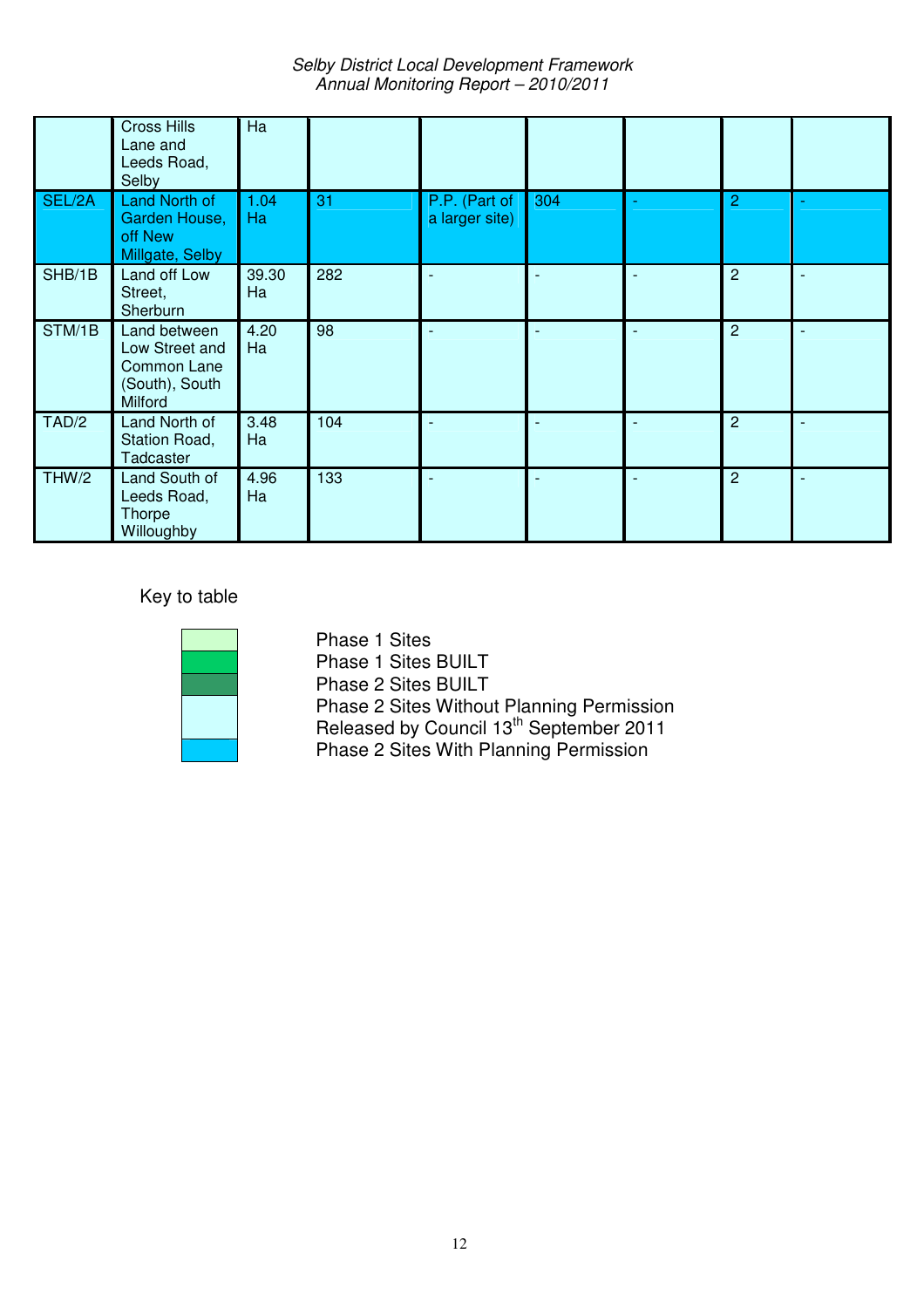#### **H3 – New and Converted dwellings on Previously Developed Land (PDL) - GROSS**

4.9 Between 1<sup>st</sup> April 2010 and 31<sup>st</sup> March 2011 there were 181 dwellings completed on previously developed land. This equates to 49% of all completions (366). In the 2008/09 monitoring year, less dwellings were completed overall (270) and the percentage completed on previously developed land, as a proportion of all dwellings was also lower at 46% (125).

#### **H1 – Plan period and housing target**

4.10 Market circumstances have improved over the course of last year (10/11) with an increase in the number of completions from 270 last year to 366 this year. The majority of completions were on the larger allocated sites Moor Lane, Sherburn in Elmet and Staynor Hall, Selby.

#### **Number of Outstanding Planning Permissions – GROSS – by Parish**

4.11 The table in Appendix 4 provides a breakdown by parish of outstanding commitments. At the end of the monitoring period there were 2,063 dwellings outstanding. 49% of outstanding dwellings are on previously developed land (PDL). Between March 2010 and March 2011 the level of commitments fell by 405, giving a total of 2013.

#### **Housing Land Supply**

#### **H2 (a) to (d) - Housing Trajectory**

4.12 The established housing requirements set out a minimum annual target of 440 dwellings per annum between 2011 and 2026. The District Council is currently revising the housing figures and establishing a spatial distribution of new housing through the further work on the Core Strategy. The 2010/11 trajectory provides an indication of the implications of the existing requirement, which is subject to change as the Core Strategy progresses. The following table provides the data on recent housing completions.

| Year                                   | $00 -$<br>01 | $01 -$<br>02 | $02 -$<br>03 | 03-<br>04 | $04 -$<br>05 | $05 -$<br>06 | 06-<br>07 | $07 -$<br>08 | 08-<br>09 | 09-<br>10 | $10 -$ |
|----------------------------------------|--------------|--------------|--------------|-----------|--------------|--------------|-----------|--------------|-----------|-----------|--------|
| <b>Number of</b><br>dwellings<br>built | 389          | 137          | 33           | 297       | 469          | 638          | 874       | 583          | 226       | 270       | 366    |

#### **Table 7 – Nett Gross Housing Completions 2000 – 2011**

*Note: Housing completions up to and including 2003/2004 must be taken as indicative only. In the later stages of the District Local Plan preparation process, detailed surveys revealed under enumeration in past years. An average correction factor has been applied to compensate and therefore the totals for individual years will not be strictly accurate.*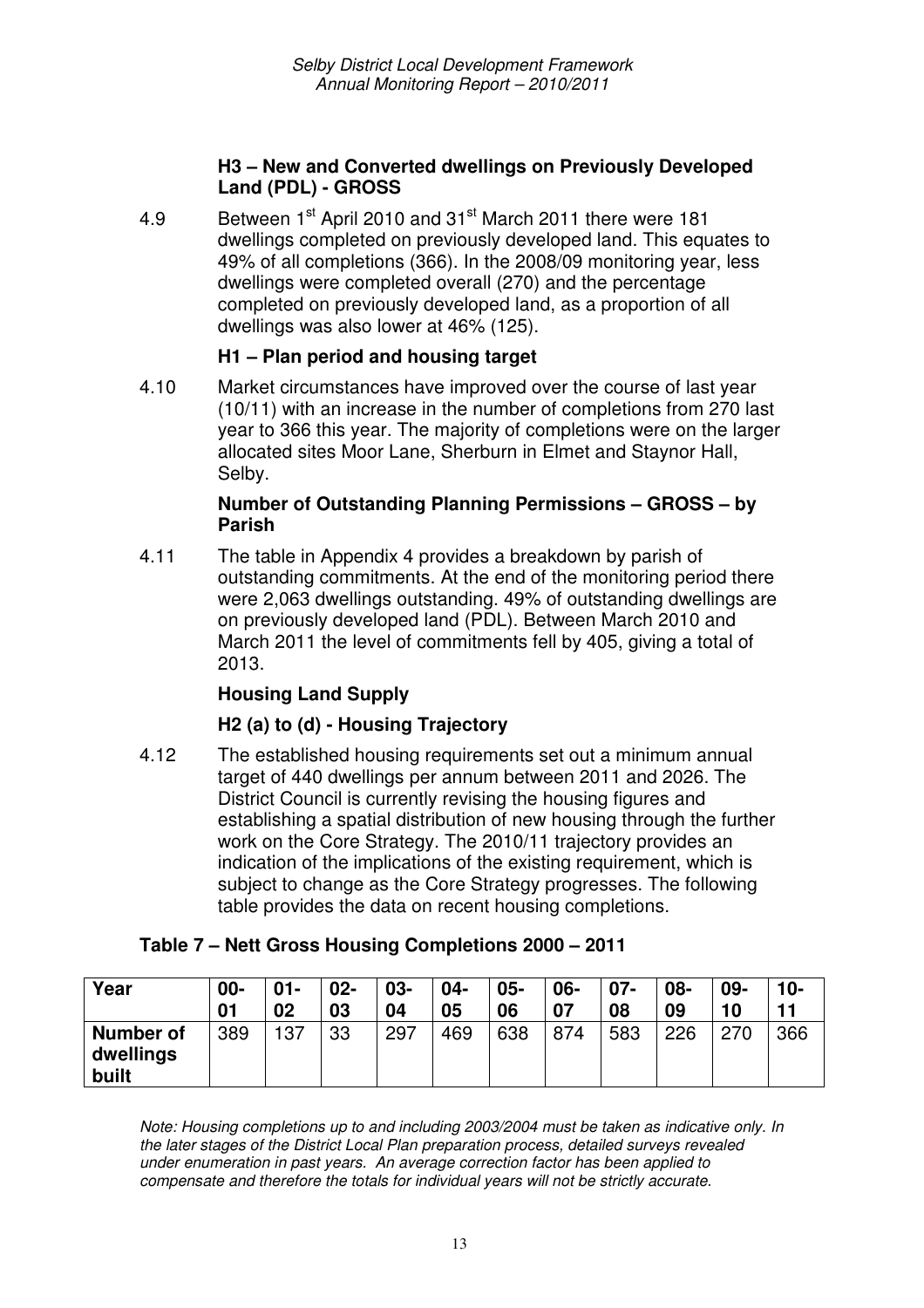## **Future Housing Completions**

4.13 The housing trajectory below presents a scenario of a gradually increasing delivery from 2011 in the expectation of an improving market situation and the expected housing development on released Phase 2 sites. It indicates the levels of new housing necessary to meet the delivery levels of the Draft Core Strategy.



#### **Graph 1**

# **Five Year Land Supply**

- 4.14 A supporting paper to the AMR provides further details on the 5 Year Land Supply and is available on the website. This demonstrates a 5 year supply of deliverable sites, together with a comprehensive schedule of sites.
- 4.15 The target delivery between 2010 and 2016 currently included in the Submission Draft Core Strategy is 440 dpa, which aligns with the saved SDLP Policy H1.
- 4.16 Existing commitments have been assessed, and are reduced to reflect only additional plots that may reasonably be constructed in a five-year period. Added to this are a number of sites identified in the 2008 Strategic Housing Land Availability Assessment (SHLAA), the SHLAA 2010 Update, Site Allocations Call for Sites 2010 and the recent release of SDLP Phase 2 allocations that have a realistic potential for short-term development.
- 4.17 **The results give an overall total of 2,760 potential dwellings over the five years, indicating a 6.2 year supply at 440 dpa.**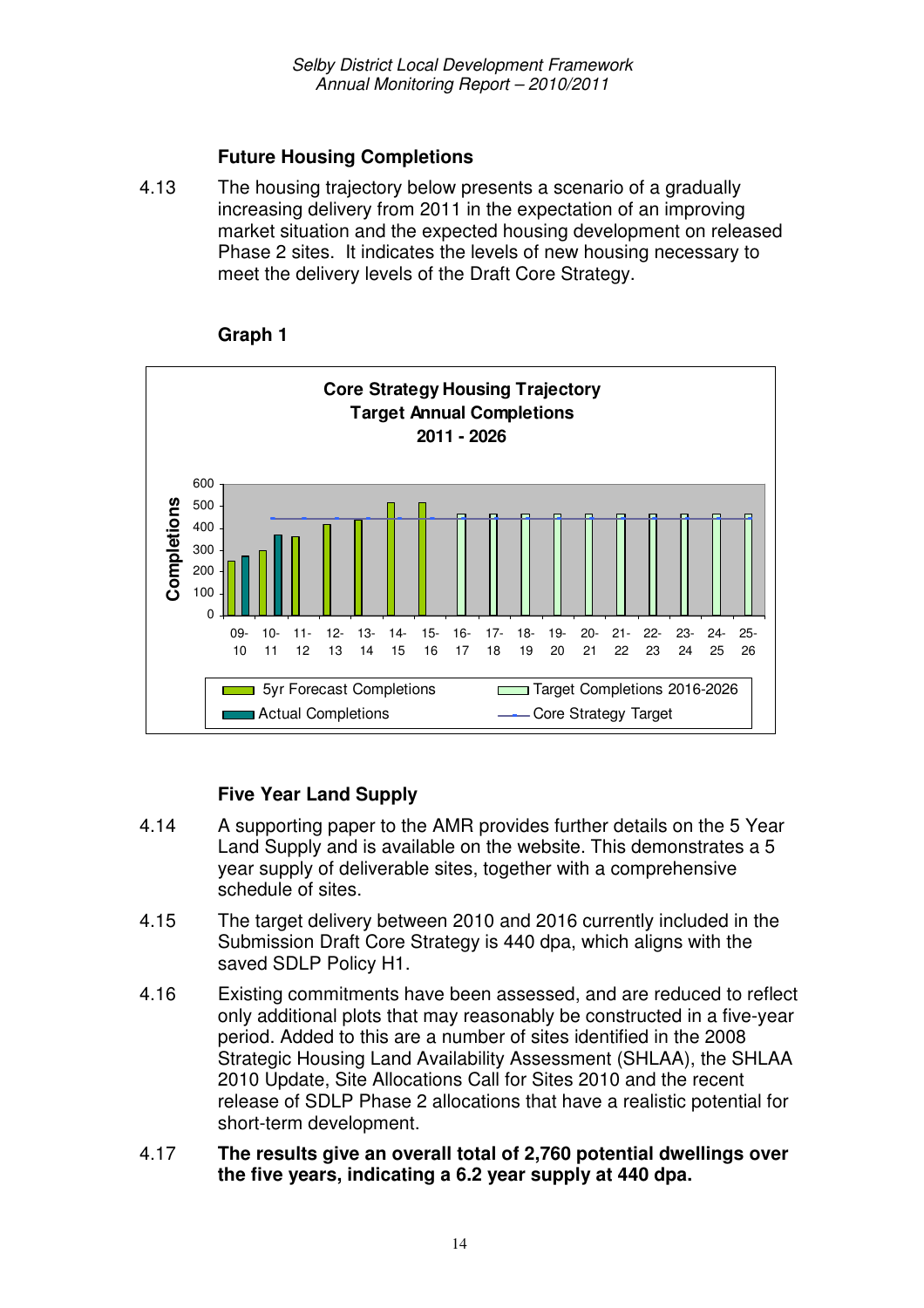# **5. Creating Sustainable Communities**

# **Affordable Housing**

- 5.1 The evidence from the Strategic Housing Market Assessment shows that there is a clear, strong need for affordable housing across the Selby District. There is a gross annual shortfall of 409 affordable dwellings and a net shortfall of 378. A variety of affordable housing should be provided with particular emphasis on affordable housing for general needs (2 and 3 bed properties).
- 5.2 There is a requirement for both affordable homes for rent and intermediate housing options; analysis suggests a split in the range 30-50% intermediate and 50-70% social rent across the District is appropriate.

## **H5 – Gross Affordable housing completions split by tenure**

- 5.3 There were 110 new build affordable housing completions between  $1<sup>st</sup>$ April 2010 and 31<sup>st</sup> March 2011 of which 72 were social rented, 34 were intermediate (including discounted for sale, shared ownership and intermediate rent). Details of these completions are provided in Appendix 1.
- 5.4 In 2010/11 affordable housing completions provided 7 one-bed properties, 77 two-beds, 23 three-beds and 3 four-bed properties. In future years these data will be also available for all completions.

## **Rural Exceptions**

5.5 The Council has a rural exception site policy which is a 'saved policy' from the Selby District local Plan (Policy H11). There were no rural exception sites granted permission in the monitoring year, however work has progressed on a Rural Exception site in Appleton Roebuck and work has started on-site with completions expected within the 2011/12 monitoring year.

# **Travelling Community**

## **H4 – Net additional pitches (Gypsies and Travellers)**

- 5.6 In 2010 the Council agreed to receive the Gypsies and Travellers Accommodation Assessment (GTAA) report by consultants "arc<sup>4"</sup> as a indicative starting point and have therefore taken into account both historic and local considerations in line with the Localism Act. It was noted that there is a distinction between a *need* and a *desire* for new pitches and so that removing the desire element, the Council considers that the demonstrated need in Selby District is for 7 pitches. However to allow for growth, a site for 10 pitches should be identified up to 2016 when the need for assessment will be reviewed.
- 5.7 Similarly, the Policy and Resources Committee agreed to receive the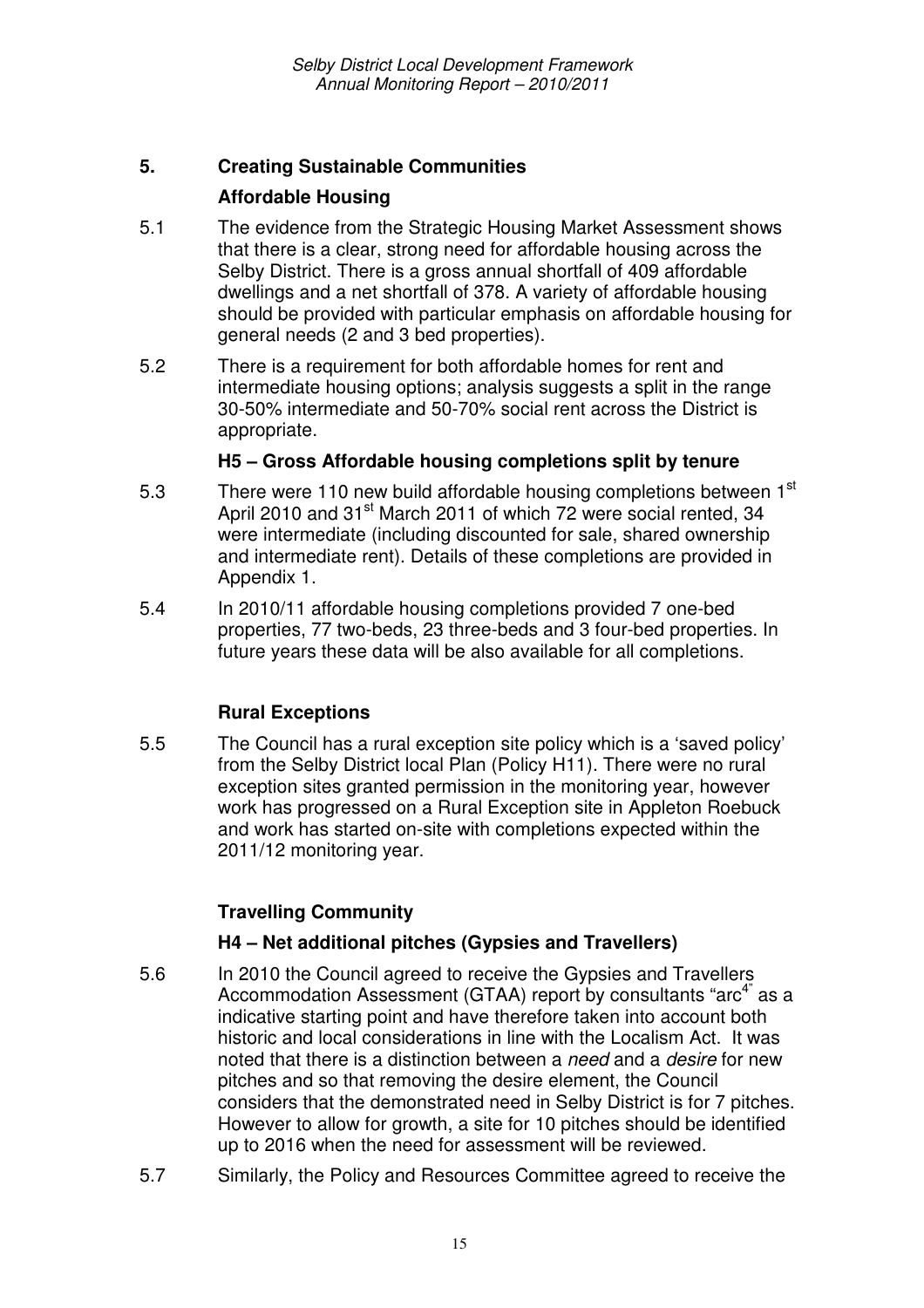Showmen report by arc<sup>4</sup>, but concluded that there is no local or historic demonstrated need for a permanent site for showmen in Selby District and therefore no provision for this use is to be included in the Local Development Framework documents.

5.8 There are currently 25 Local Authority managed pitches on 2 sites in Selby District, as well as a number of pitches on privately owned and managed sites. An application for 2 pitches was granted during the monitoring year at Burn Airfield, taking the total to 27 pitches.

### **Access to services, community facilities, and infrastructure**

### **Open Space - New Open Space provision/Contributions**

- 5.9 Policy RT2 of Selby District Local Plan requires developers to provide recreation open space (ROS) for schemes comprising 5 dwellings or more. The policy allows for the provision of ROS in a variety of ways depending on the proposal for example on site, within the locality or through a commuted sum, which is administered in accordance with the Council's Developer Contribution Supplementary Planning Document (2007).
- 5.10 Contributions to the value of £200,691.50 have been received from schemes in 2010/11. A total of £193,655.96 has been paid out to Parishes for ROS schemes. The balance in the Commuted Sum Account at the 31 March 2011 was £445,334.41
- 5.11 In terms of the net gains and losses of recreation open space and green infrastructure, in future a two-yearly Parishes Services Survey will provide the data to identify where there are losses and gains in the **District.**

## **6. Promoting Economic Prosperity**

6.1 Achieving the right quantity, quality and spatial distribution of employment land is vital in terms of maximising an area's economic potential. AMR Core Indicator data results are included in Appendix 1 of this report.

#### **Economic Growth**

### **BD1 – Total amount of additional completed floorspace by use class**

6.2 During the 2010/11 monitoring period, there was one recorded completion of 6,140 sq m of (B2) employment floorspace. This is an increase compared to the previous year (4,971 sqm) but this one is still a reflection of the current difficult economic climate halting many developments.

> **BD2 – Total amount of employment floorspace completed on Previously Developed Land (PDL), and as a percentage of all employment floorspace completed, by use class (sqm)**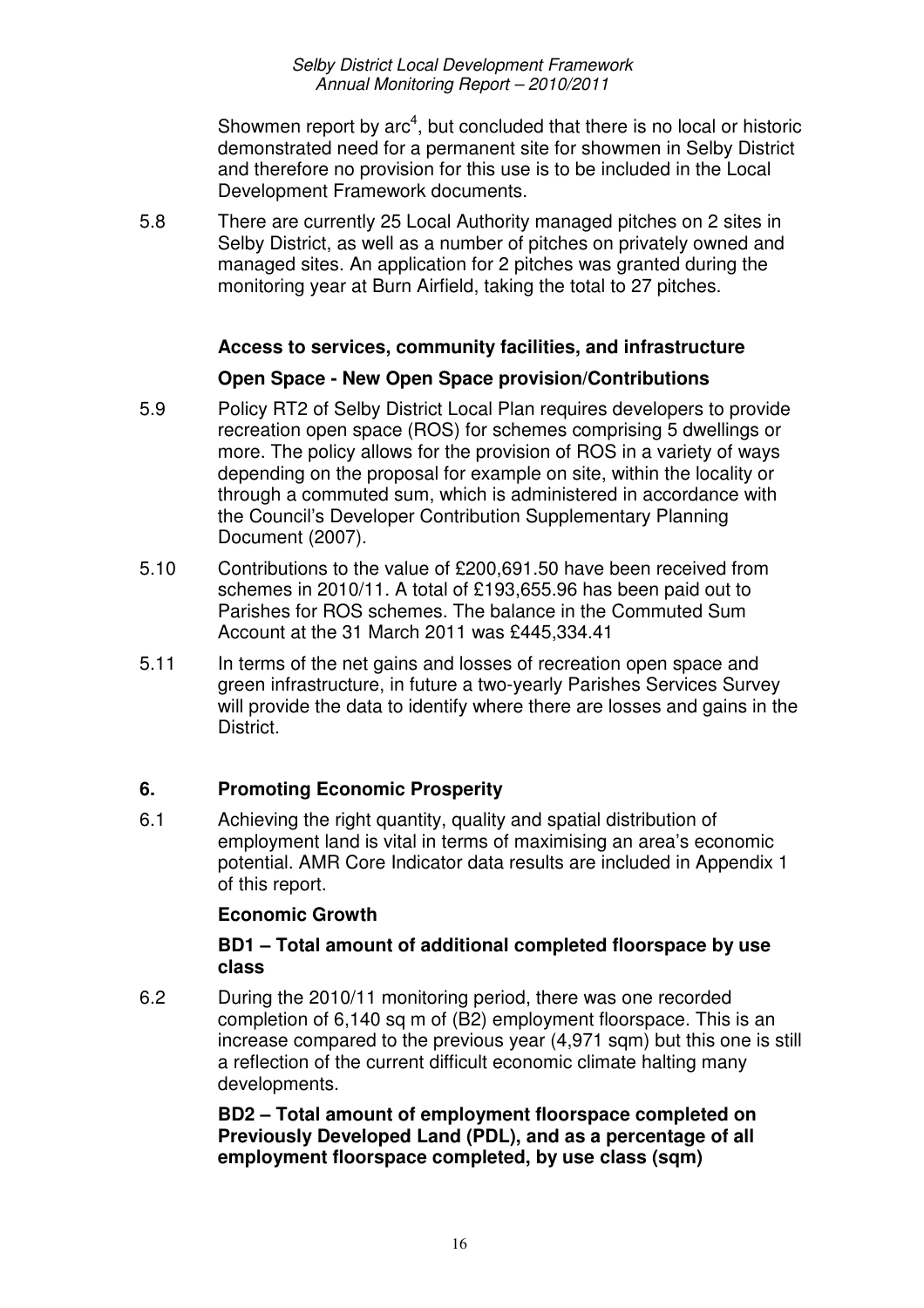- 6.3 The only completion for the 2010/11 monitoring year was on previously developed land, this represents a 100% figure for the percentage of completed employment floor space on PDL.
- 6.4 Last year (09/10) 20% of completed employment floorspace during the period was on previously developed land. In 08/09 96% of employment floorspace was completed on PDL. Clearly there has been significant fluctuations in the results over recent years.

**BD3 – Employment Land available by use class in hectares (Ha)**

6.5 Information for this indicator is provided in the table below and a further assessment of employment allocations (\*) is provided in Appendix 5.

#### **Table 8 – Employment Land Available**

| <b>Amount</b>                | Β1     | <b>B2</b> | B <sub>8</sub> | <b>Multiple</b> | <b>Allocations</b> | <b>Total</b> |
|------------------------------|--------|-----------|----------------|-----------------|--------------------|--------------|
| of land<br>available<br>(Ha) | 205.24 | 19.37     | 14.36          | 10.89           | 37.04              | 286.9        |

### **Vitality and Viability of Town Centres**

#### **Number of units in the three town centres by unit use type**

6.6 The table below breaks down the number of units within the town centres by use. Selby Town Centre has a relatively low proportion of convenience goods compared to Sherburn in Elmet and Tadcaster, and a higher percentage of comparison goods. All three town centres have a high proportion of service units. Selby and Tadcaster at the time of the survey had relatively high vacancy levels, compared to the 11.36% national average, whereas Sherburn in Elmet had a very low level of vacant floor space.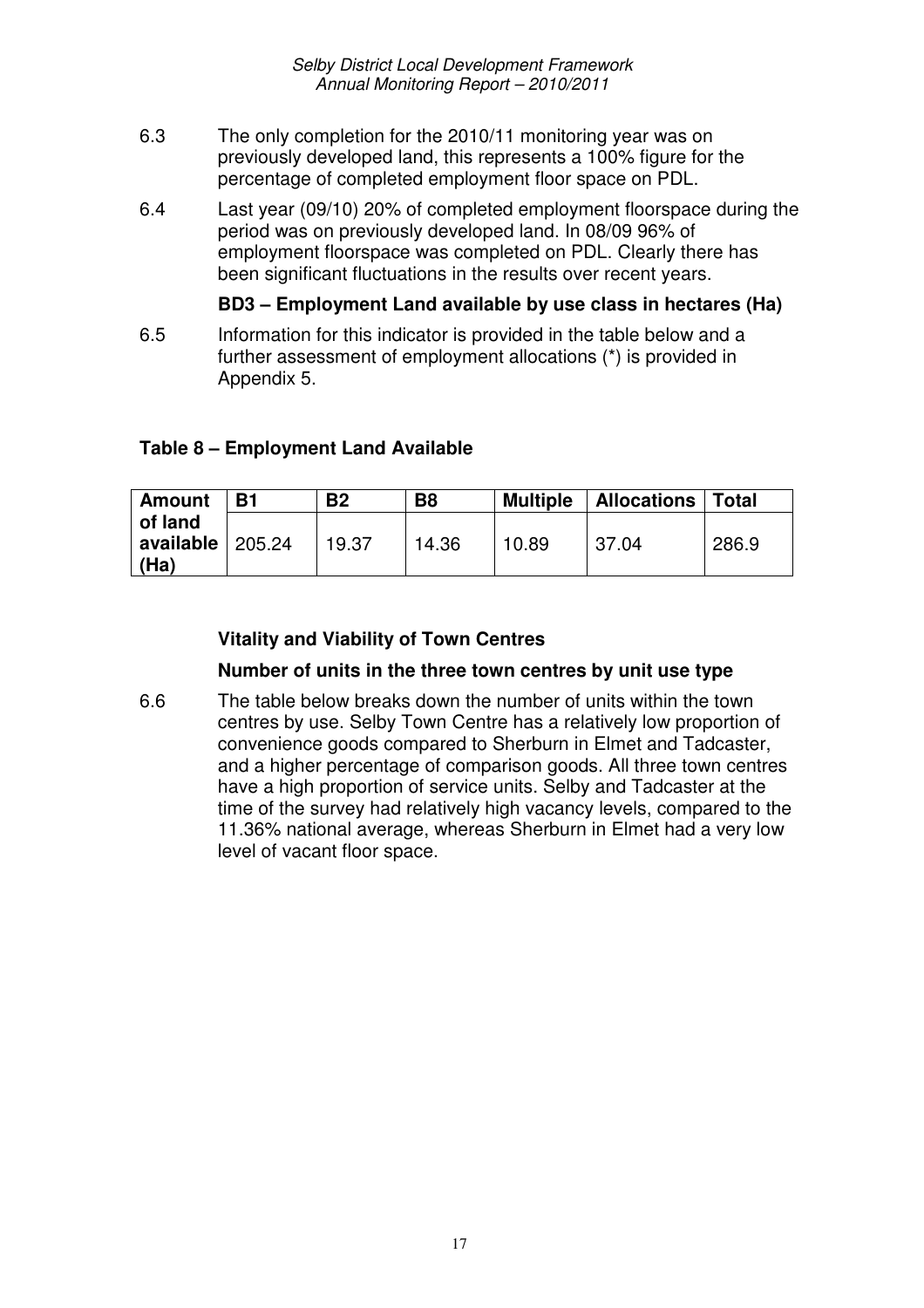|                    | <b>Selby</b>  |       | Sherburn in<br><b>Elmet</b> |       | <b>Tadcaster</b> |       |  |
|--------------------|---------------|-------|-----------------------------|-------|------------------|-------|--|
| <b>Unit Type</b>   | <b>Number</b> | %     | <b>Number</b>               | $\%$  | <b>Number</b>    | %     |  |
| <b>Convenience</b> | 17            | 4.58  | 8                           | 15.38 | 7                | 13.27 |  |
| <b>Comparison</b>  | 97            | 26.15 | 9                           | 17.31 | 22               | 19.80 |  |
| <b>Service</b>     | 102           | 27.49 | 22                          | 42.31 | 30               | 19.41 |  |
| Charity            | 9             | 2.43  | 1                           | 1.92  |                  | 0.39  |  |
| Pub,               | 47            | 12.67 | 10                          | 19.23 | 17               | 16.94 |  |
| restaurant,        |               |       |                             |       |                  |       |  |
| café               |               |       |                             |       |                  |       |  |
| <b>Misc</b>        | 46            | 12.40 | $\overline{0}$              | 0     | 21               | 17.30 |  |
| <b>Vacant</b>      | 53            | 14.29 | $\overline{2}$              | 3.85  | 22               | 12.91 |  |
| Total              | 371           | 100   | 52                          | 100   | 120              | 100   |  |

## **Table 9 – Town Centre Health Check (Drivers Jonas) August 2009.**

6.7 A total of 25,692 sq metres of employment permissions were granted relating to employment floorspace within 2010/11 monitoring year. Of these employment permissions 19,448 sq metres were on previously developed land. This equates to 75.6% of all employment floorspace granted permission within the monitoring year.

### **BD4 – Total amount of completed floorspace for town centre uses (sqm)**

- 6.8 No completions were recorded for the 2010/11 monitoring year within the town centres.
- 6.9 A total of 790 sqm of floorspace for town centre uses was granted during the monitoring year. The majority of permissions were in relation to changes of use from A1 Retail to A2 use.

## **7. Improving Quality of Life**

## **Climate Change**

### **E1 – Number of planning permissions granted contrary to the advice of the Environment Agency on either flood defence grounds or water quality**

7.1 A total of 29 objections to planning applications were made by the Environment Agency during the monitoring year on flood defence grounds or water quality. 15 of these applications we approved and resolved, 7 were refused, 3 applications were withdrawn and 4 are still pending consideration due to a number of outstanding matters.

## **Renewable Energy**

## **E3 – Renewable Energy Generation**

7.2 The draft Core Strategy provides indicative local targets for installed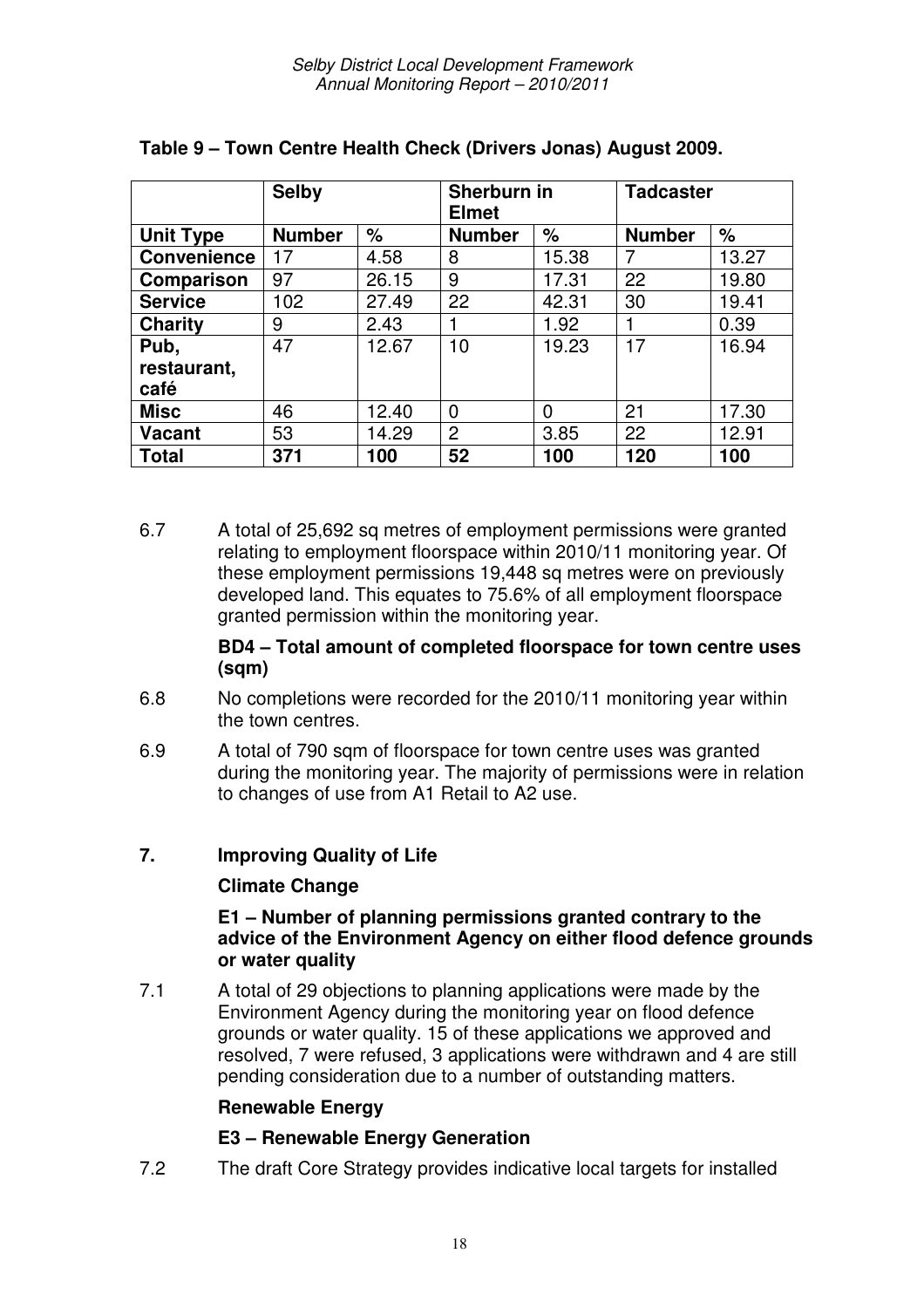grid-connected renewable energy in 2010 and 2021. For Selby District this is 14 MW by 2010 and 32 MW by 2021.

- 7.3 Rusholme Wind farm completed and was operational during the 2010/11 monitoring year. The 12 x 2MW turbines are grid connected and can generate 24 MW. This large scale grid connected scheme demonstrates that Selby District is actively seeking to contribute to tackling climate change.
- 7.4 Recent changes to the Town and Country Planning General Permitted Development Order has meant that the installation of small scale domestic renewable energy, in most cases, no longer require planning permission. Therefore, there may be more small scale domestic renewable energy installations within the District than reported annually.
- 7.5 During the monitoring year permission was granted for 2 small scale installations for a 50 kw and 11 Kw wind turbines. Additionally, there is still possible capacity for approximately 302 MW in approved applications that have not yet been implemented.

## **Protecting and Enhancing the Environment**

## **E2 – Change in areas of Biodiversity importance**

7.6 There are 1973 hectares of land with biodiversity importance in Selby District (based on Sites of Importance for Nature Conservation, SINCs) at the end of the 08/09 monitoring year. This figure is only the baseline, this survey is currently undertaken by North Yorkshire County Council and there have been no additions to the SINC list in the 09/10 or 10/11 monitoring year.

## **Conservation**

- 7.7 Number of Listed Buildings **619** Number of Conservation Areas (April 2008) 23 Size of Conservation Areas (April 2008) 449 hectares Area of designated Green Belt Land (March 2009) 19,240 hectares Sites of Importance to Nature Conservation 1973 hectares
- 7.8 The number of Sites of Special Scientific Interest (SSSIs) within Selby that are classed as favourable or recovering is slightly less than the North Yorkshire average, although still accounts for almost three quarters of SSSIs.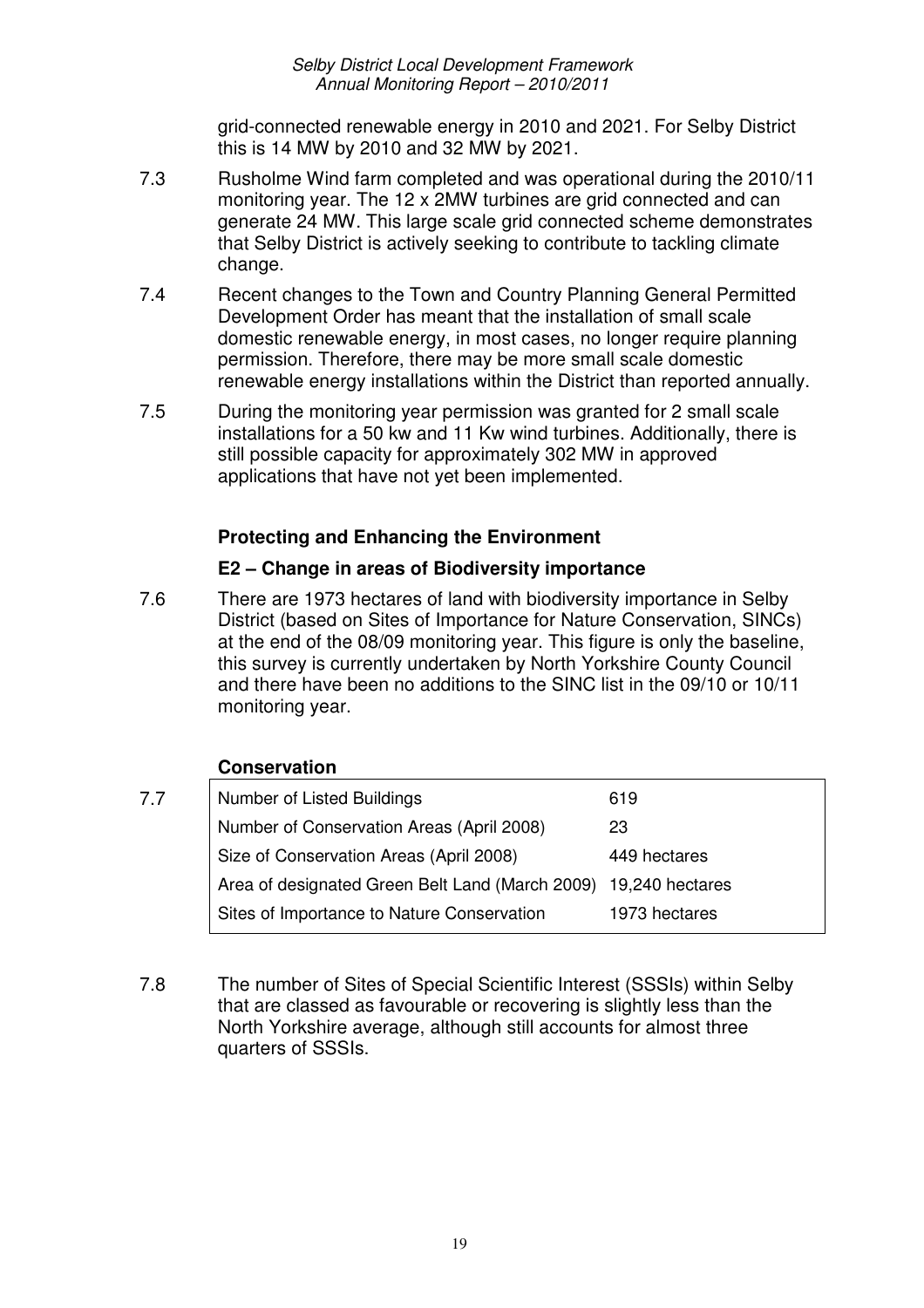**LDF Annual Monitoring Report 2010/11**

**Appendices**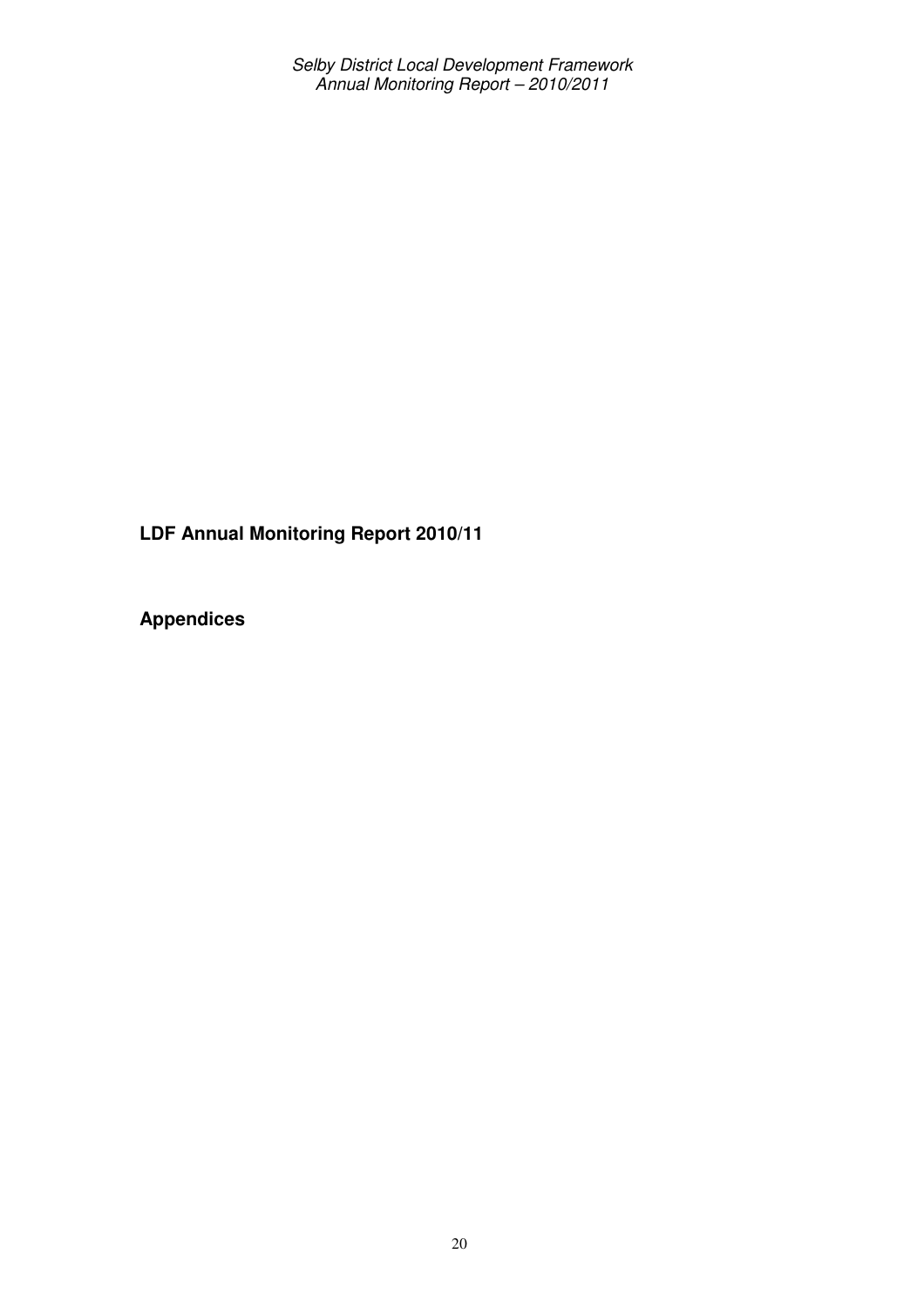# **Appendix 1 Emerging Core Strategy Performance Indicators**

| <b>Core Strategy Policy</b>                                                                                                                                                               | <b>Core Strategy</b><br><b>Objectives</b>                                                                                                                                                                                                                                                                                                                                                     | <b>Intended Outcome</b>                                                                                                      | Indicators                                                                                                                                                                            | <b>Target</b>                                                                                                                                           | On target?                                                                   |  |  |  |
|-------------------------------------------------------------------------------------------------------------------------------------------------------------------------------------------|-----------------------------------------------------------------------------------------------------------------------------------------------------------------------------------------------------------------------------------------------------------------------------------------------------------------------------------------------------------------------------------------------|------------------------------------------------------------------------------------------------------------------------------|---------------------------------------------------------------------------------------------------------------------------------------------------------------------------------------|---------------------------------------------------------------------------------------------------------------------------------------------------------|------------------------------------------------------------------------------|--|--|--|
|                                                                                                                                                                                           |                                                                                                                                                                                                                                                                                                                                                                                               | What are we trying to achieve?                                                                                               | What will we keep a check on in order to see if the<br>policy is working?                                                                                                             | What is the measure to check if<br>the policy has been successful in<br>achieving the intended outcome?                                                 | Are we meeting our<br>target 2010/11?                                        |  |  |  |
|                                                                                                                                                                                           | Spatial Development Strategy and Housing Land Supply                                                                                                                                                                                                                                                                                                                                          |                                                                                                                              |                                                                                                                                                                                       |                                                                                                                                                         |                                                                              |  |  |  |
| CP1/CP1A<br><b>Spatial Development</b><br>Strategy/<br>Management of<br>housing<br>development in<br>settlements                                                                          | 1, 2, 3, 4, 5, 6,<br>7,8, and 14                                                                                                                                                                                                                                                                                                                                                              | Concentrating development in towns<br>and local service centres;<br>Concentrating on reusing previously<br>developed land.   | Proportion of new development with planning<br>permission / completed in Selby, Sherburn in<br>Elmet, and Tadcaster.<br>By PDL                                                        | At least 51% all development<br>within towns and local service<br>centres.<br>More than 50% of housing<br>development on PDL between<br>$2004 - 2017$   | New 2011/12<br>49% Housing<br>completions<br>100% employment<br>completions. |  |  |  |
|                                                                                                                                                                                           | CLG Core Indicator H3 - New and Converted dwellings on Previously Developed Land (PDL) Gross.<br>New and Converted <b>Dwellings</b> on Previously Developed Land (PDL) - Gross; Out of a total 366 new completions 181 were built on previously developed land, this equates to 49% of housing<br>completions on PDL for the 2010/11 monitoring year. Further data is provided in Appendix 2. |                                                                                                                              |                                                                                                                                                                                       |                                                                                                                                                         |                                                                              |  |  |  |
| CP2/CP2A<br>Scale and<br>Distribution of<br>Housing/<br>Olympia Park<br>Strategic<br>Development Site                                                                                     | 1, 3, 4, 5, 6, 7,<br>8 and 14                                                                                                                                                                                                                                                                                                                                                                 | Meeting established housing target in<br>accordance with preferred spatial<br>distribution.                                  | Overall completions.<br>Amount of new development approved<br>/completed by location. (Selby, Sherburn in Elmet,<br>Tadcaster, Designated Service Villages and<br>Secondary Villages) | 440 dwellings completions per<br>vear District wide.<br>Minimum of 7480 new dwellings<br>up to 2026 -distributed<br>approximately as set out in policy. |                                                                              |  |  |  |
| CLG Core Indicator H1 - Plan period and housing targets<br>There were 366 new housing completions throughout the 2010/11 Monitoring year. A breakdown by Parish is set out in Appendix 2. |                                                                                                                                                                                                                                                                                                                                                                                               |                                                                                                                              |                                                                                                                                                                                       |                                                                                                                                                         |                                                                              |  |  |  |
| CP <sub>3</sub><br>Housing Land<br>Supply                                                                                                                                                 | 1, 2, 3, 5, 7<br>and 8                                                                                                                                                                                                                                                                                                                                                                        | Maintenance of a Five Year land supply<br>Overall housing delivery achieves<br>levels indicated in the housing<br>trajectory | Number of dwellings with planning permission /<br>completed.                                                                                                                          | To achieve a 5-year land supply                                                                                                                         |                                                                              |  |  |  |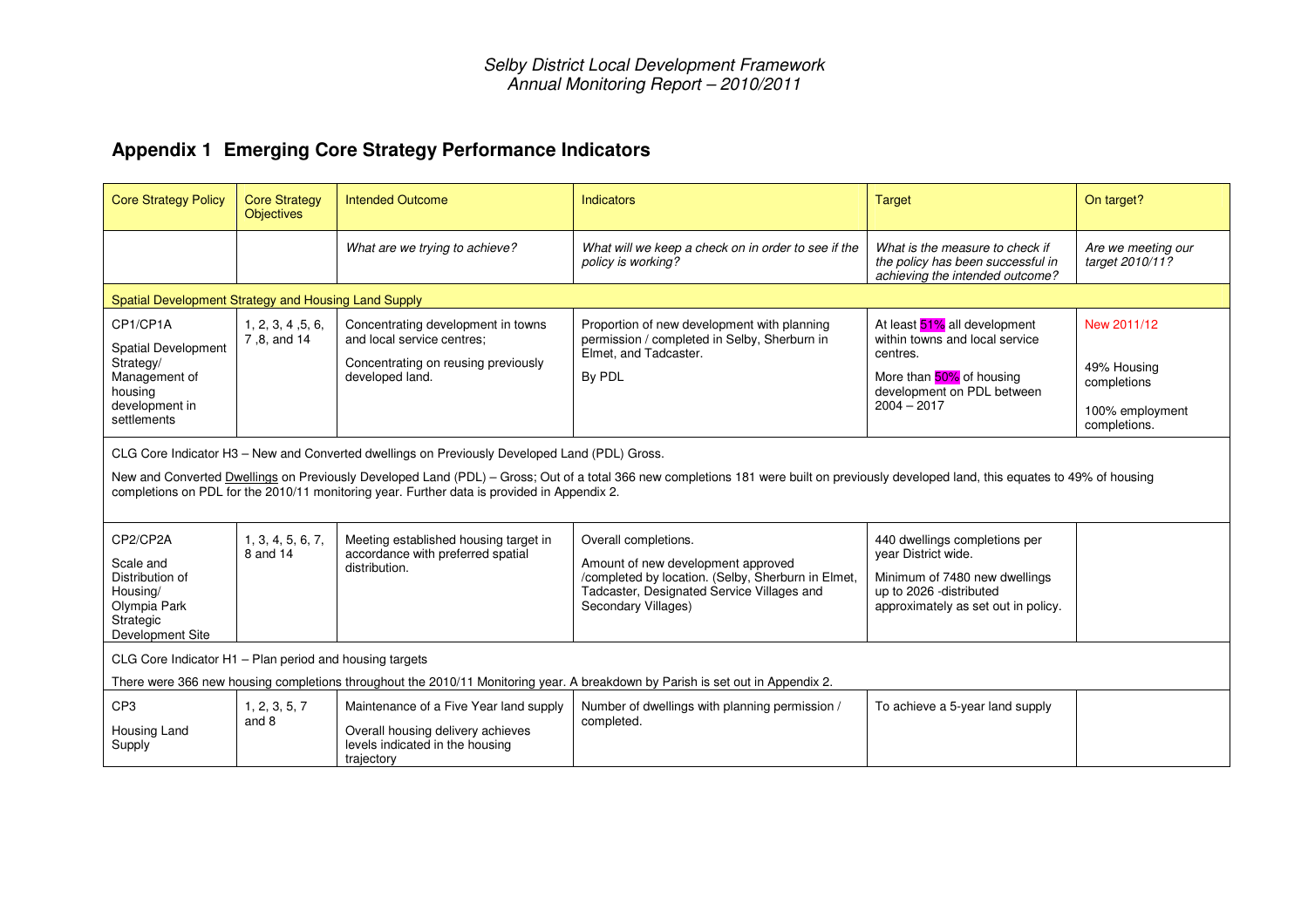| <b>Core Strategy Policy</b>                                                                                                                                                                                                                                                                                                                                                                                                                                | <b>Core Strategy</b><br><b>Objectives</b> | <b>Intended Outcome</b>                                                                                       | <b>Indicators</b>                                                                       | <b>Target</b>                                                                                                                              | On target?  |  |  |  |
|------------------------------------------------------------------------------------------------------------------------------------------------------------------------------------------------------------------------------------------------------------------------------------------------------------------------------------------------------------------------------------------------------------------------------------------------------------|-------------------------------------------|---------------------------------------------------------------------------------------------------------------|-----------------------------------------------------------------------------------------|--------------------------------------------------------------------------------------------------------------------------------------------|-------------|--|--|--|
| CLG Core Indicator H2 (a) to (d) - Housing Trajectory<br>As a result of the 2010/11 review of the 5 year housing land supply, monitoring indicated that a 6.2 year supply is available. As a result of this work, the Council released the Selby District Local Plan<br>Phase 2 sites for development. A supporting paper on the 5 year supply provides further details on the methodology and a list of sites included, this is available on the website. |                                           |                                                                                                               |                                                                                         |                                                                                                                                            |             |  |  |  |
| <b>Creating Sustainable Communities</b>                                                                                                                                                                                                                                                                                                                                                                                                                    |                                           |                                                                                                               |                                                                                         |                                                                                                                                            |             |  |  |  |
| CP4<br><b>Housing Mix</b>                                                                                                                                                                                                                                                                                                                                                                                                                                  | 5                                         | Mixed and balanced communities<br>meeting identified demand and profile<br>of households.                     | Completed new dwellings by number of bedrooms<br>and dwelling type.                     | To match housing mix<br>requirements in SHMA or latest<br>housing market assessment/needs<br>survey.                                       | New 2011/12 |  |  |  |
| CP <sub>5</sub><br>Affordable Housing                                                                                                                                                                                                                                                                                                                                                                                                                      | $2, 3$ and $5$                            | To provide for the identified housing<br>needs of District residents unable to<br>access open market housing. | Level of affordable housing approved and<br>completed                                   | Meet the overall target for<br>affordable housing provision of<br>40%, from all sources (unless<br>viability case proven).                 | New 2011/12 |  |  |  |
|                                                                                                                                                                                                                                                                                                                                                                                                                                                            |                                           |                                                                                                               | Proportion of affordable homes split between<br>intermediate and social rented tenures. | To broadly achieve a tenure mix of<br>40% for intermediate housing and<br>60% for social renting, through<br>new affordable housing.       | New 2011/12 |  |  |  |
|                                                                                                                                                                                                                                                                                                                                                                                                                                                            |                                           |                                                                                                               | Range of dwellings types.                                                               | To reflect the size and types of<br>homes in the market housing<br>scheme or reflect SHMA/local<br>needs assessment for 100% AH<br>schemes | New 2011/12 |  |  |  |
|                                                                                                                                                                                                                                                                                                                                                                                                                                                            |                                           |                                                                                                               |                                                                                         | That 100% of collected monies are<br>spent on providing AH                                                                                 |             |  |  |  |
|                                                                                                                                                                                                                                                                                                                                                                                                                                                            |                                           |                                                                                                               | Commuted sums collected and spent on providing<br>affordable homes.                     |                                                                                                                                            | New 2011/12 |  |  |  |
|                                                                                                                                                                                                                                                                                                                                                                                                                                                            |                                           | CLG Core indicator H5 Gross Affordable housing completions split by tenure.                                   |                                                                                         |                                                                                                                                            |             |  |  |  |

In 2010/11 110 new affordable homes were built in the District, based on the information we are provided by Registered Social Landlords (RSLs) on a quarterly basis. Of these completions the tenure split was as follows; 72 (72%) were Social Rented, 23 (20.9%) Discount for Sale, 11 (10%) Intermediate Rent and 4 (3.6%) Mortgage Rescue properties.

In terms of the type of new affordable homes built in the District, the table on the next page provides <sup>a</sup> breakdown of the house type: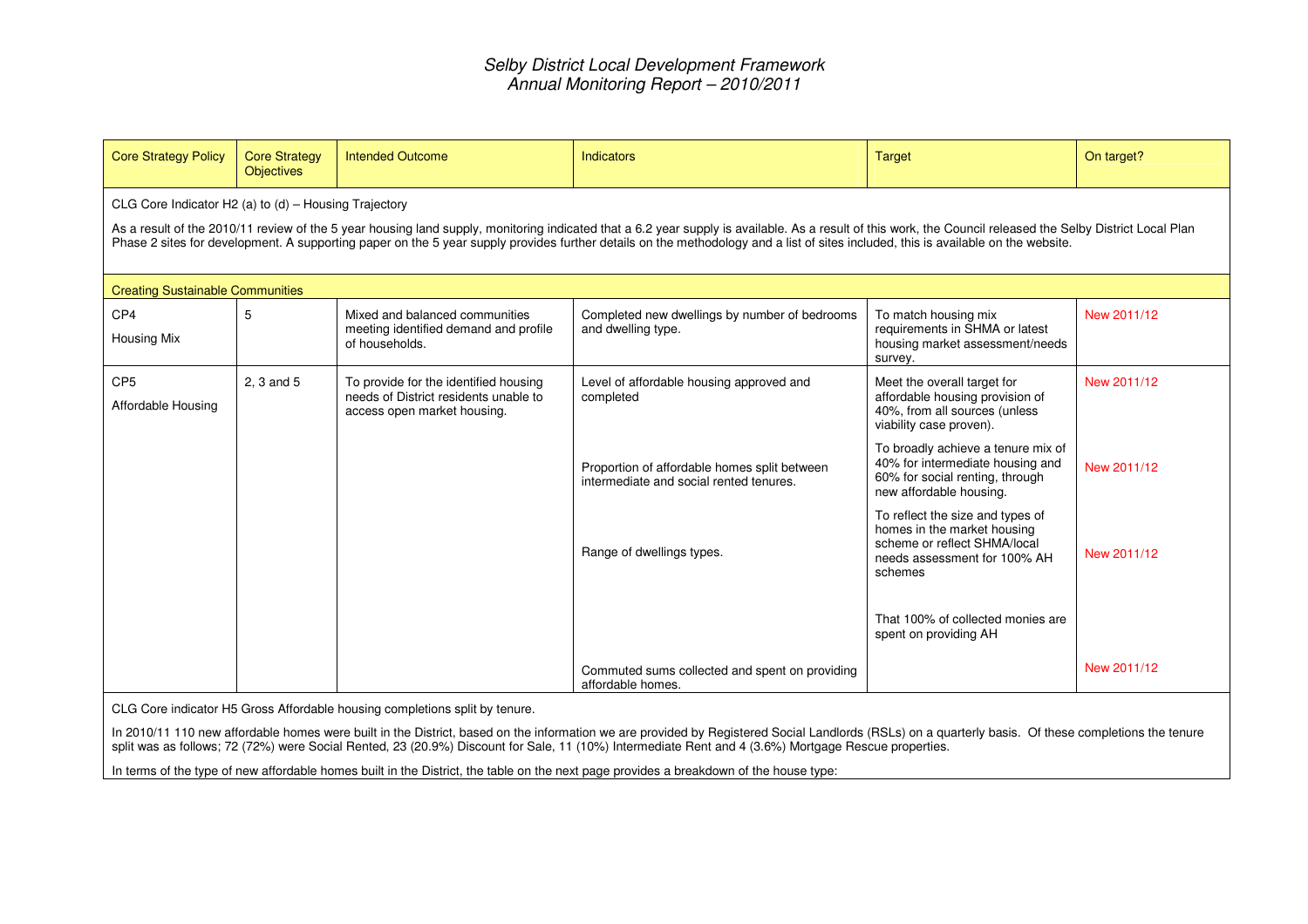| <b>Core Strategy Policy</b>                                                           | <b>Core Strategy</b><br><b>Objectives</b> |               | <b>Intended Outcome</b>                                                                                                                                                                                                                                                                                       |                                                                                                                                                                | <b>Indicators</b>                                                                                                                                                                                                                                     |                |                                                                                                                                                           |                | Target                                                                  |                                                                                 | On target? |
|---------------------------------------------------------------------------------------|-------------------------------------------|---------------|---------------------------------------------------------------------------------------------------------------------------------------------------------------------------------------------------------------------------------------------------------------------------------------------------------------|----------------------------------------------------------------------------------------------------------------------------------------------------------------|-------------------------------------------------------------------------------------------------------------------------------------------------------------------------------------------------------------------------------------------------------|----------------|-----------------------------------------------------------------------------------------------------------------------------------------------------------|----------------|-------------------------------------------------------------------------|---------------------------------------------------------------------------------|------------|
|                                                                                       |                                           | <b>Tenure</b> |                                                                                                                                                                                                                                                                                                               | 1 bed                                                                                                                                                          |                                                                                                                                                                                                                                                       | 2 bed          | 3 bed                                                                                                                                                     | 4 bed          |                                                                         | <b>Total</b>                                                                    |            |
|                                                                                       |                                           |               | Intermediate Rent                                                                                                                                                                                                                                                                                             |                                                                                                                                                                |                                                                                                                                                                                                                                                       | 5              | 6                                                                                                                                                         |                |                                                                         | 11                                                                              |            |
|                                                                                       |                                           |               | Social Rented                                                                                                                                                                                                                                                                                                 | 4                                                                                                                                                              |                                                                                                                                                                                                                                                       | 61             | 6                                                                                                                                                         |                |                                                                         | 72                                                                              |            |
|                                                                                       |                                           |               | Discount for Sale                                                                                                                                                                                                                                                                                             | 3                                                                                                                                                              |                                                                                                                                                                                                                                                       | 9              | 9                                                                                                                                                         | $\overline{c}$ |                                                                         | 23                                                                              |            |
|                                                                                       |                                           |               | Mortgage Rescue                                                                                                                                                                                                                                                                                               |                                                                                                                                                                |                                                                                                                                                                                                                                                       | $\overline{2}$ | $\overline{c}$                                                                                                                                            |                |                                                                         | 4                                                                               |            |
|                                                                                       |                                           |               |                                                                                                                                                                                                                                                                                                               |                                                                                                                                                                |                                                                                                                                                                                                                                                       |                |                                                                                                                                                           |                |                                                                         | 110                                                                             |            |
| CP <sub>6</sub><br><b>Rural Exceptions</b>                                            | 2, 3 and 5                                |               | To provide rural affordable housing to<br>meet identified needs in smaller<br>settlements and rural areas where<br>other opportunities are not available<br>through CP5.                                                                                                                                      | Number of dwellings in 100% affordable housing<br>schemes with planning permission / completed<br>within or adjoining Development Limits in rural<br>villages. |                                                                                                                                                                                                                                                       |                |                                                                                                                                                           | tenure.        | To meet identified local needs in<br>terms of numbers, sizes, types and | Further developments at<br>Appleton Roebuck,<br>completions expected<br>2011/12 |            |
| CP7<br>Travelling<br>Community                                                        | 3, 4, 5, 6, 8, 9<br>and 17                |               | To cater for the needs of all sectors of<br>the community.                                                                                                                                                                                                                                                    |                                                                                                                                                                | Number of pitches with planning permission /<br>To meet identified needs from an<br>completed for gypsies / travellers.<br>up-to-date local needs<br>assessment.<br>Number of new 'quarters' with planning<br>permission / completed for Showpersons. |                |                                                                                                                                                           |                |                                                                         |                                                                                 |            |
|                                                                                       |                                           |               | An application for 2 pitches was granted during the monitoring year at Burn Airfield, taking the total to 27.                                                                                                                                                                                                 |                                                                                                                                                                |                                                                                                                                                                                                                                                       |                |                                                                                                                                                           |                |                                                                         |                                                                                 |            |
| CP <sub>8</sub><br>Access to services.<br>community facilities.<br>and infrastructure | 1, 2, 3, 8, 10,<br>12, 13, 14 and<br>17   |               | To ensure the appropriate services,<br>facilities and infrastructure is provided<br>to meet the needs of new<br>developments.<br>Including utilities, highways<br>infrastructure, access to health<br>services, and provision of green<br>infrastructure.                                                     |                                                                                                                                                                | Net gains and losses of services / facilities and<br>ROS / green infrastructure within Parishes.<br>Commuted sums collected for ROS and other<br>Community Facilities.<br>review.                                                                     |                | Net gains in ROS / green<br>infrastructure land area.<br>Improved quality of ROS / green<br>infrastructure as evidenced<br>through assessment and regular | New 2011/12    |                                                                         |                                                                                 |            |
|                                                                                       |                                           |               | Contributions to the value of £200,691.50 have been received from schemes in 2010/11. A total of £193,655.96 has been paid out to Parishes for ROS schemes. The balance in the Commuted Sum<br>Account at the 31 March 2011 was £445,334.41.S106 Spend on Recreation Open Space provided by SDC Finance Team. |                                                                                                                                                                |                                                                                                                                                                                                                                                       |                |                                                                                                                                                           |                |                                                                         |                                                                                 |            |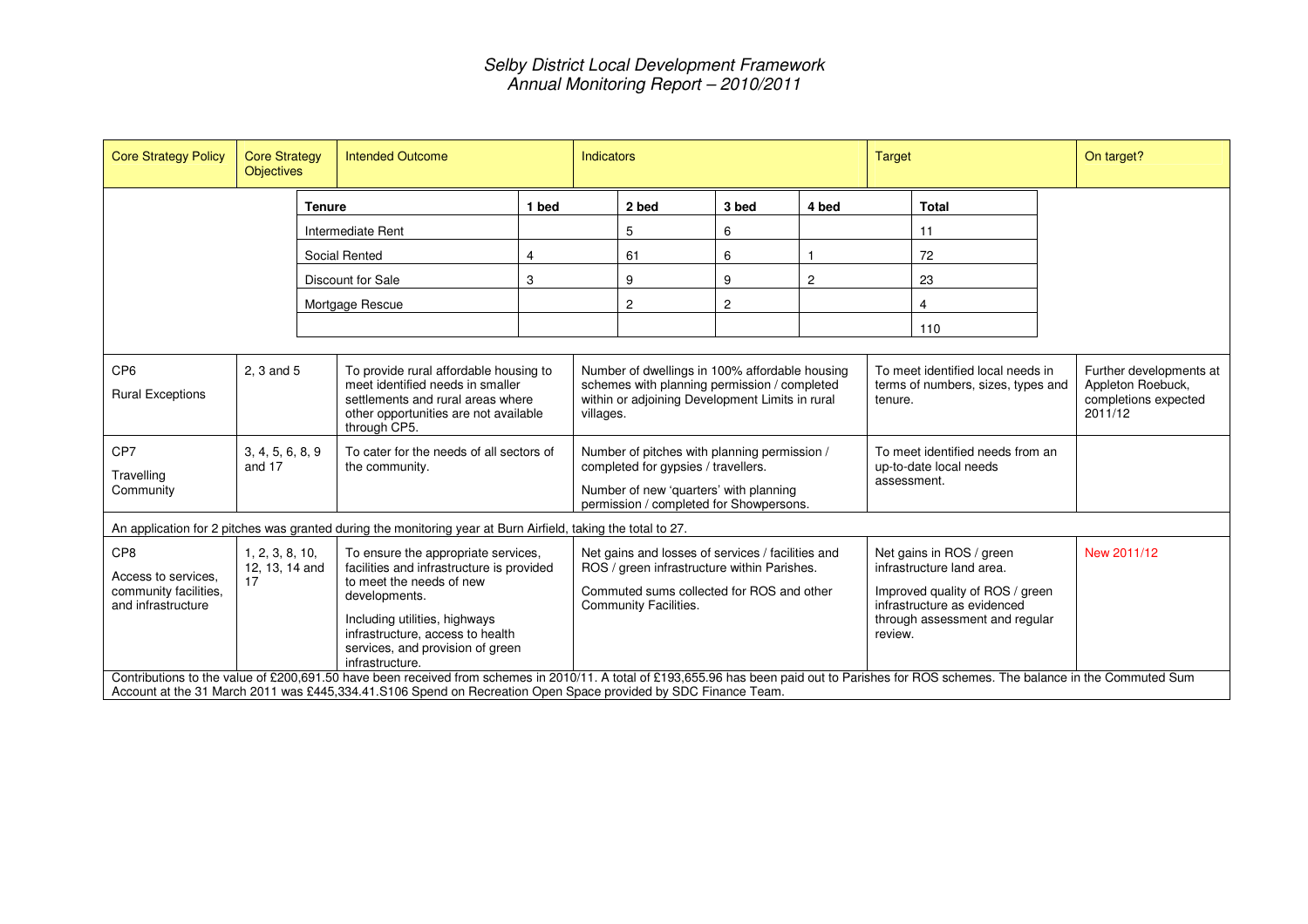| <b>Promoting Economic Prosperity</b>                                                                                                                                                          |                                                      |                                                              |                                                                                                                                                                                                                                                                                                                             |  |                                                                                                                                                                                                                                                                                                                               |  |  |                                                                                                                                                                                                                                                                                                                                                                                        |                                                                                                                                                                                                     |
|-----------------------------------------------------------------------------------------------------------------------------------------------------------------------------------------------|------------------------------------------------------|--------------------------------------------------------------|-----------------------------------------------------------------------------------------------------------------------------------------------------------------------------------------------------------------------------------------------------------------------------------------------------------------------------|--|-------------------------------------------------------------------------------------------------------------------------------------------------------------------------------------------------------------------------------------------------------------------------------------------------------------------------------|--|--|----------------------------------------------------------------------------------------------------------------------------------------------------------------------------------------------------------------------------------------------------------------------------------------------------------------------------------------------------------------------------------------|-----------------------------------------------------------------------------------------------------------------------------------------------------------------------------------------------------|
| CP <sub>9</sub><br>Economic Growth                                                                                                                                                            | 1, 2, 3, 4, 6, 7,<br>8, 9, 10, 13<br>and 15          | economy by:<br>in the right location;<br>sites.<br>District. | Developing and revitalising the local<br>Providing land to meet needs:<br>Giving priority to higher value business<br>Supporting efficient use of existing sites<br>and safeguarding existing/allocated<br>Promoting recreation and leisure uses.<br>Increase the number of people who<br>combine living and working in the |  | Supply of land developed for employment by Use<br>Class and by Location.<br>Net losses and gains of employment floor space<br>on existing employment sites / allocations.<br>Additional recreation and leisure uses.<br>Achieve growth in number of jobs within District.<br>Results of the SHMA updated on a 3 yearly basis. |  |  | Planning permissions granted /<br>completion of $37 - 52$ ha<br>employment land uses.<br>No net loss of existing employment<br>floor space.<br>Net gains in recreation and leisure.<br>Net gains in number of jobs per<br>year and in total by 2026.<br>Reduced outward commuting<br>patterns by 2021 Census.<br>No net loss in number of people<br>travelling out of the District for |                                                                                                                                                                                                     |
| CLG Core Indicator BD1 - Total amount of additional completed floorspace by use class                                                                                                         |                                                      |                                                              |                                                                                                                                                                                                                                                                                                                             |  |                                                                                                                                                                                                                                                                                                                               |  |  | work.                                                                                                                                                                                                                                                                                                                                                                                  | In terms of employment, there was one completion recorded during the year, 6140 sq m of B2 additional floorspace on a brownfield site. Due to the one completion this would be a 100% of employment |
| developed on PDL for the 2010/11 monitoring year.                                                                                                                                             |                                                      |                                                              |                                                                                                                                                                                                                                                                                                                             |  |                                                                                                                                                                                                                                                                                                                               |  |  |                                                                                                                                                                                                                                                                                                                                                                                        |                                                                                                                                                                                                     |
|                                                                                                                                                                                               |                                                      |                                                              |                                                                                                                                                                                                                                                                                                                             |  |                                                                                                                                                                                                                                                                                                                               |  |  | CLG Core Indicator BD2 – Total amount of additional completed floorspace on previously developed land and as a percentage of all employment floorspace completed.                                                                                                                                                                                                                      |                                                                                                                                                                                                     |
| 100% as above                                                                                                                                                                                 |                                                      |                                                              |                                                                                                                                                                                                                                                                                                                             |  |                                                                                                                                                                                                                                                                                                                               |  |  |                                                                                                                                                                                                                                                                                                                                                                                        |                                                                                                                                                                                                     |
| CLG Core indicator BD3 - Employment Land Available by use class (Ha)                                                                                                                          |                                                      |                                                              |                                                                                                                                                                                                                                                                                                                             |  |                                                                                                                                                                                                                                                                                                                               |  |  |                                                                                                                                                                                                                                                                                                                                                                                        |                                                                                                                                                                                                     |
| <b>B1</b><br><b>B2</b><br>Amount of<br><b>B8</b><br><b>Multiple</b><br><b>Total</b><br><b>Allocations</b><br>land<br>available<br>205.24<br>19.37<br>37.04<br>286.9<br>14.36<br>10.89<br>(Ha) |                                                      |                                                              |                                                                                                                                                                                                                                                                                                                             |  |                                                                                                                                                                                                                                                                                                                               |  |  |                                                                                                                                                                                                                                                                                                                                                                                        |                                                                                                                                                                                                     |
|                                                                                                                                                                                               | See Appendix 5 for status of employment allocations. |                                                              |                                                                                                                                                                                                                                                                                                                             |  |                                                                                                                                                                                                                                                                                                                               |  |  |                                                                                                                                                                                                                                                                                                                                                                                        |                                                                                                                                                                                                     |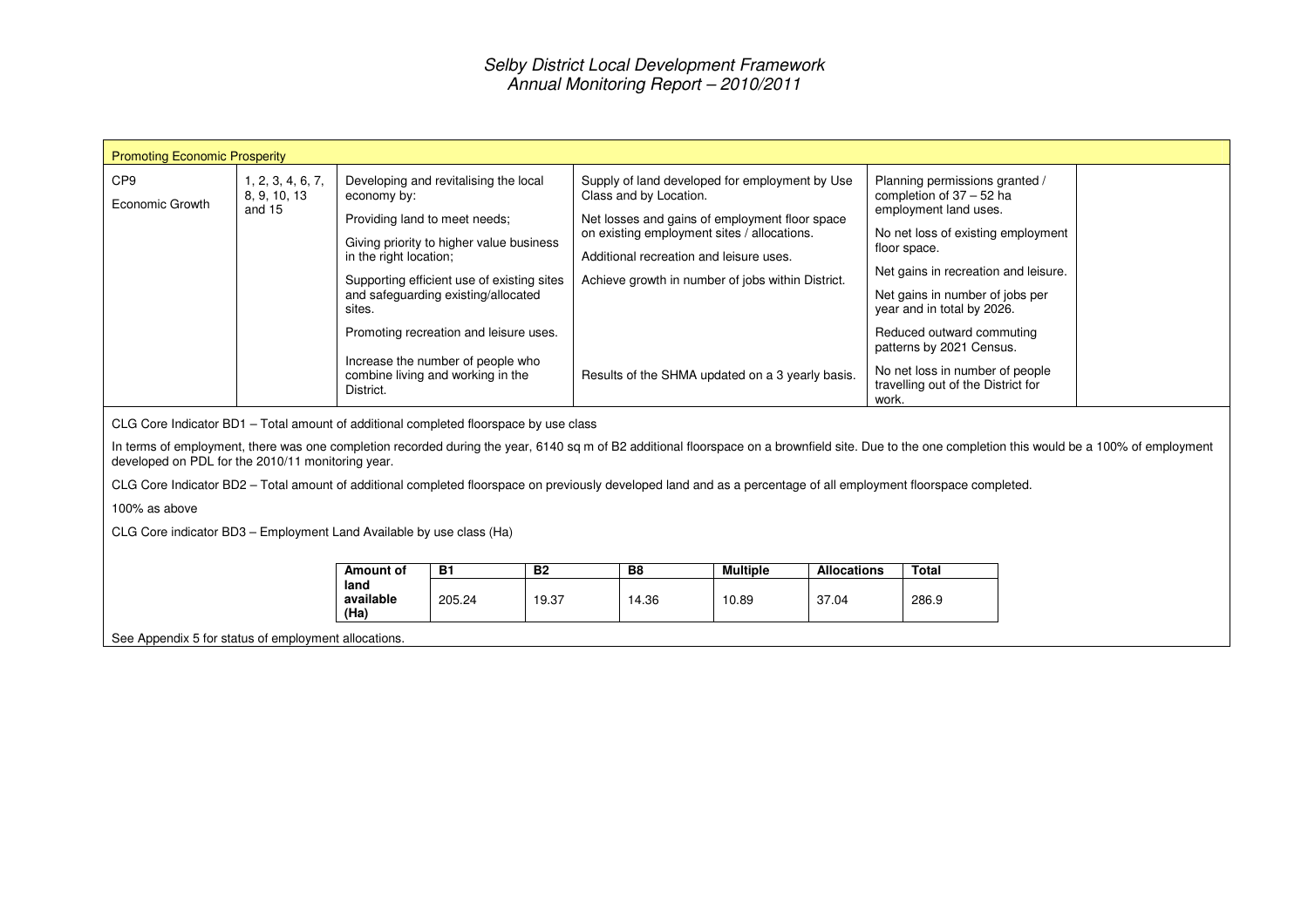| CP10<br><b>Rural Diversification</b>                               | 2, 3, 4, 7, 8, 9,<br>12 and 13 | Provide employment opportunities in<br>rural locations to maintain the viability<br>of rural communities and to reduce the<br>need to travel.                                                                                                                                                                                                                                                                                                                                                                                                                                                                                                                                                                    | New floor space in extensions or re-use of<br>existing premises within the existing curtilage of<br>rural properties.<br>New / extended farm diversification enterprises.<br>New / extended recreation and tourism activity in<br>rural areas.<br>No. of jobs within rural areas.                                | Net gains in rural diversification<br>floor space by use.<br>Net gains in rural jobs.                                                                                                                                                                                                                                                                                                          | New 2011/12 |
|--------------------------------------------------------------------|--------------------------------|------------------------------------------------------------------------------------------------------------------------------------------------------------------------------------------------------------------------------------------------------------------------------------------------------------------------------------------------------------------------------------------------------------------------------------------------------------------------------------------------------------------------------------------------------------------------------------------------------------------------------------------------------------------------------------------------------------------|------------------------------------------------------------------------------------------------------------------------------------------------------------------------------------------------------------------------------------------------------------------------------------------------------------------|------------------------------------------------------------------------------------------------------------------------------------------------------------------------------------------------------------------------------------------------------------------------------------------------------------------------------------------------------------------------------------------------|-------------|
| CP <sub>11</sub><br>Vitality and Viability<br>of Town and Villages | 1, 2, 3, 7, 8, 9,<br>10 and 13 | Selby to be main focus for town centre<br>uses.<br>The role and performance of the<br>existing local service centres of<br>Tadcaster and Sherburn in Elmet will<br>be strengthened<br>The role of villages, serving the every<br>day needs of the local community will<br>be protected by resisting the loss of<br>retail floor space and other existing<br>facilities.<br>Vitality and viability of town centres<br>strengthened by resisting the loss of<br>existing shops and services and<br>encouraging the provision of a variety<br>of shops (sizes and types); and<br>focussing proposals for offices within<br>the defined town centres or in office<br>park locations as identified by future<br>DPDs. | Planning permissions / completions of floor space<br>for town centre uses, broken down by use-class<br>within the 3 town centres by location<br>Regular town centre health checks in line with<br>Government guidance.<br>Parish Services Survey.<br>Gains and losses in services and facilities in<br>villages. | Net gains in retail floor space and<br>town centre uses in defined town<br>centres.<br>Improved performance on health<br>check assessment.<br>Improved retail performance of<br>town centres over a five year<br>period within regional hierarchy<br>using Ranking in MHE UK<br>Shopping Index<br>No net loss in viable retail floor<br>space and other existing facilities<br>within villages |             |

CLG Core Indicator BD4 – Total amount of completed floorspace for town centre uses (sqm)

No town centre completions recorded for the 2010/11 monitoring year.

| ີ                  | Selby         |       | <b>Sherburn in Elmet</b> |       | <b>Tadcaster</b> |       |
|--------------------|---------------|-------|--------------------------|-------|------------------|-------|
| Unit Type          | <b>Number</b> | %     | <b>Number</b>            | %     | <b>Number</b>    | %     |
| <b>Convenience</b> |               | 4.58  |                          | 15.38 |                  | 13.27 |
| Comparison         | 97            | 26.15 | 9                        | 17.31 | 22               | 19.80 |
| <b>Service</b>     | 102           | 27.49 | 22                       | 42.31 | 30               | 19.41 |
| <b>Charity</b>     |               | 2.43  |                          | 1.92  |                  | 0.39  |
| Pub, restaurant,   | 47            | 12.67 | 10                       | 19.23 |                  | 16.94 |
| café               |               |       |                          |       |                  |       |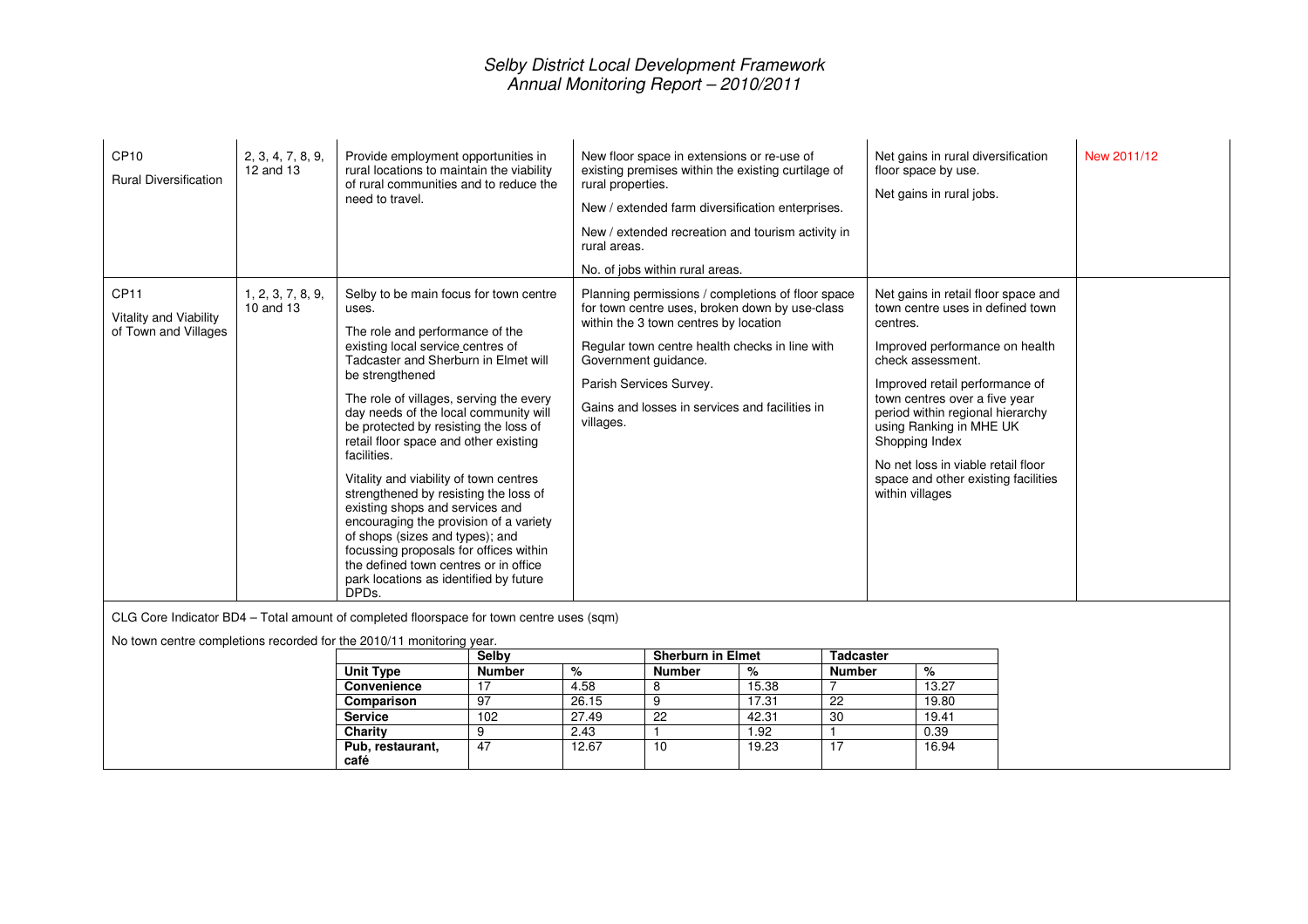|                                    |                               | <b>Misc</b>                                                                                                                                                                                                                                                                                                                                                                           | 46  | 12.40                                | 0                                                                                                                                                                                                                                            | $\mathbf 0$ | 21              | 17.30                                                                                                                                                                                                                                                                            |                                                                                                                                                                                                                     |
|------------------------------------|-------------------------------|---------------------------------------------------------------------------------------------------------------------------------------------------------------------------------------------------------------------------------------------------------------------------------------------------------------------------------------------------------------------------------------|-----|--------------------------------------|----------------------------------------------------------------------------------------------------------------------------------------------------------------------------------------------------------------------------------------------|-------------|-----------------|----------------------------------------------------------------------------------------------------------------------------------------------------------------------------------------------------------------------------------------------------------------------------------|---------------------------------------------------------------------------------------------------------------------------------------------------------------------------------------------------------------------|
|                                    |                               | Vacant                                                                                                                                                                                                                                                                                                                                                                                | 53  | 14.29                                | $\overline{2}$                                                                                                                                                                                                                               | 3.85        | $\overline{22}$ | 12.91                                                                                                                                                                                                                                                                            |                                                                                                                                                                                                                     |
|                                    |                               | <b>Total</b>                                                                                                                                                                                                                                                                                                                                                                          | 371 | 100                                  | 52                                                                                                                                                                                                                                           | 100         | 120             | 100                                                                                                                                                                                                                                                                              |                                                                                                                                                                                                                     |
|                                    |                               | Drivas Jonas Retail Commercial and Leisure Study 2009 - Town Centre Survey.                                                                                                                                                                                                                                                                                                           |     |                                      |                                                                                                                                                                                                                                              |             |                 |                                                                                                                                                                                                                                                                                  |                                                                                                                                                                                                                     |
|                                    | Improving the Quality of Life |                                                                                                                                                                                                                                                                                                                                                                                       |     |                                      |                                                                                                                                                                                                                                              |             |                 |                                                                                                                                                                                                                                                                                  |                                                                                                                                                                                                                     |
| CP <sub>12</sub><br>Climate Change | 3, 6, 7, 8, 14,<br>15 and 16  | To address the causes and potential<br>impacts of climate change by reducing<br>green house gases, mitigating and<br>adapting to climate change, through<br>managing the design and location of<br>development.                                                                                                                                                                       |     | elsewhere:<br>transport<br>objection | NB This is an over-arching climate change policy.<br>The following are additional indicators not covered<br>Reducing travel by private car<br>Increasing walking, cycling and use of public<br>Permission granted contrary to outstanding EA |             | capacity        | Rate of traffic growth is reduced<br>and commuting distances reduced.<br>Travel Assessments and Green<br>Travel Plans submitted for all<br>developments that warrant them.<br>Higher patronage of walking,<br>cycling, bus by end of plan period<br>No net loss of flood storage | New 2011/12                                                                                                                                                                                                         |
| CP13<br><b>Improving Resource</b>  | 12, 15, 16 and<br>17          | CLG Core Indicator E1 - Number of planning permissions granted contrary to the advice of the Environment Agency on either flood defence grounds or water quality.<br>resolved, 7 were refused, 3 applications were withdrawn and 4 are still pending consideration due to a number of outstanding matters.<br>Promote increased resource efficiency<br>and reduction in resource use. |     |                                      | % of residential and non-res schemes meeting<br>threshold and achieving minimum 10%<br>requirement for energy use from decentralised,                                                                                                        |             |                 | 100% unless viability case proven                                                                                                                                                                                                                                                | A total of 29 objections to planning applications were made by the Environment Agency during the monitoring year on flood defence grounds or water quality. 15 of these applications we approved and<br>New 2011/12 |
| Efficiency                         |                               |                                                                                                                                                                                                                                                                                                                                                                                       |     | needs:                               | renewable or low carbon sources.<br>No. of strategic development sites and other<br>designated allocations using the following<br>technologies for the majority of their energy                                                              |             | 100%            |                                                                                                                                                                                                                                                                                  | New 2011/12                                                                                                                                                                                                         |
|                                    |                               |                                                                                                                                                                                                                                                                                                                                                                                       |     |                                      | Local biomass technologies,                                                                                                                                                                                                                  |             |                 |                                                                                                                                                                                                                                                                                  |                                                                                                                                                                                                                     |
|                                    |                               |                                                                                                                                                                                                                                                                                                                                                                                       |     | Energy from waste,                   |                                                                                                                                                                                                                                              |             |                 |                                                                                                                                                                                                                                                                                  |                                                                                                                                                                                                                     |
|                                    |                               |                                                                                                                                                                                                                                                                                                                                                                                       |     |                                      | Combined Heat and Power schemes, and                                                                                                                                                                                                         |             |                 |                                                                                                                                                                                                                                                                                  |                                                                                                                                                                                                                     |
|                                    |                               |                                                                                                                                                                                                                                                                                                                                                                                       |     |                                      | Community Heating Projects.                                                                                                                                                                                                                  |             |                 |                                                                                                                                                                                                                                                                                  |                                                                                                                                                                                                                     |
|                                    |                               |                                                                                                                                                                                                                                                                                                                                                                                       |     | Homes' standards.                    | No. of houses built to 'Code for Sustainable                                                                                                                                                                                                 |             |                 | Increase year on year                                                                                                                                                                                                                                                            | New 2011/12                                                                                                                                                                                                         |
|                                    |                               |                                                                                                                                                                                                                                                                                                                                                                                       |     | <b>BREEAM</b> standards.             | No. of non-residential developments built to                                                                                                                                                                                                 |             |                 | Increase year on year                                                                                                                                                                                                                                                            | New 2011/12                                                                                                                                                                                                         |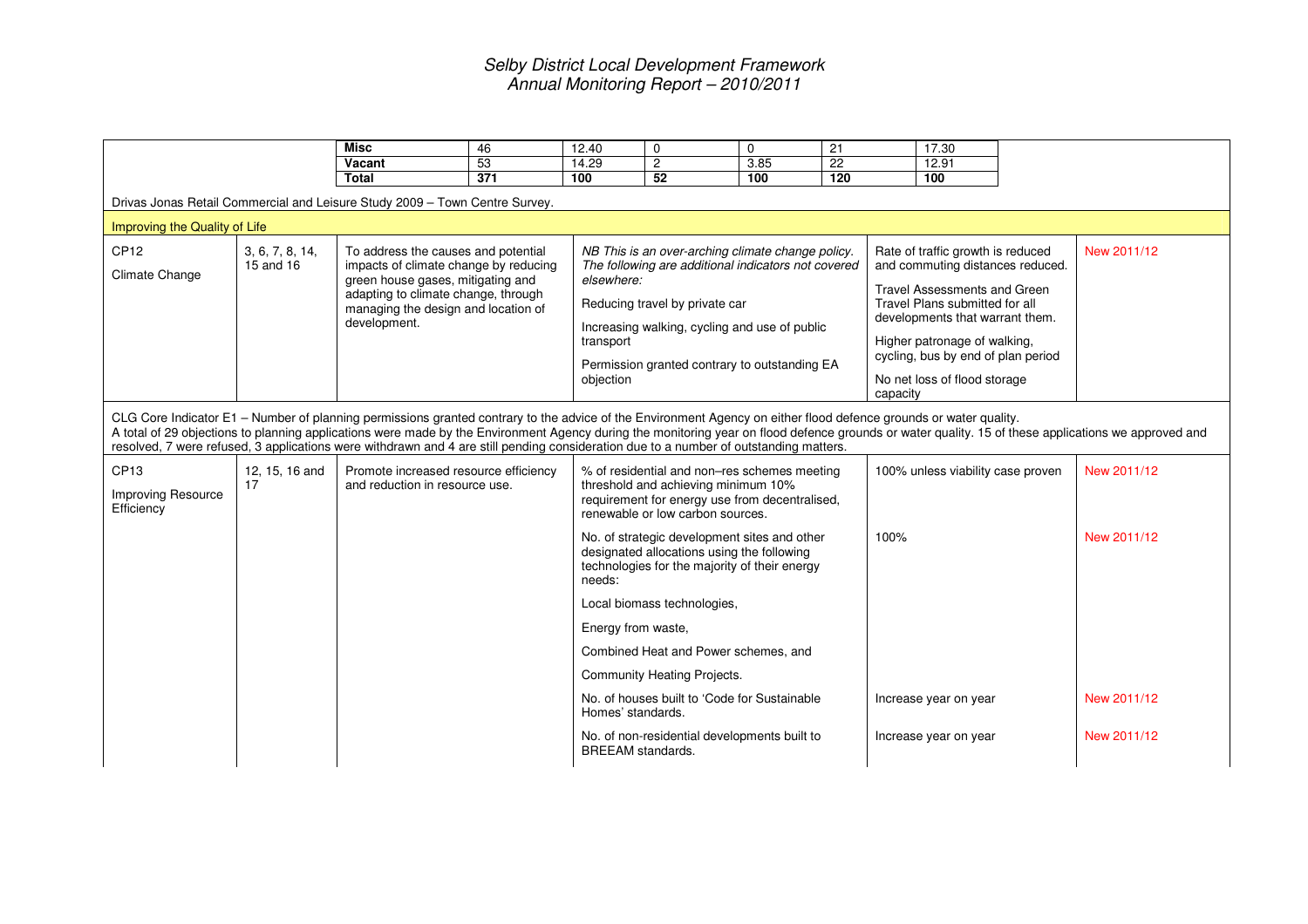| 12, 15, 16 and<br>17                  | Reduction in reliance on non-renewable<br>energy sources by increased<br>renewable energy capacity to exceed<br>District targets.                                                                                                                                    | Permitted stand alone renewable schemes (MW)<br>that are installed and grid connected.<br>Permitted 'micro-generation' schemes - not grid<br>connected.                                                      | At least 32MW by 2021 (subject to<br>review).<br>Increase year on year.                                                                                                                                                                                                 |                                                                                                                                                                                                                                                                                                                                                                                                                                                                                                                                                                                                                                                                                                                                                                                                                                                                                                                                                         |
|---------------------------------------|----------------------------------------------------------------------------------------------------------------------------------------------------------------------------------------------------------------------------------------------------------------------|--------------------------------------------------------------------------------------------------------------------------------------------------------------------------------------------------------------|-------------------------------------------------------------------------------------------------------------------------------------------------------------------------------------------------------------------------------------------------------------------------|---------------------------------------------------------------------------------------------------------------------------------------------------------------------------------------------------------------------------------------------------------------------------------------------------------------------------------------------------------------------------------------------------------------------------------------------------------------------------------------------------------------------------------------------------------------------------------------------------------------------------------------------------------------------------------------------------------------------------------------------------------------------------------------------------------------------------------------------------------------------------------------------------------------------------------------------------------|
|                                       |                                                                                                                                                                                                                                                                      |                                                                                                                                                                                                              |                                                                                                                                                                                                                                                                         |                                                                                                                                                                                                                                                                                                                                                                                                                                                                                                                                                                                                                                                                                                                                                                                                                                                                                                                                                         |
|                                       |                                                                                                                                                                                                                                                                      |                                                                                                                                                                                                              |                                                                                                                                                                                                                                                                         |                                                                                                                                                                                                                                                                                                                                                                                                                                                                                                                                                                                                                                                                                                                                                                                                                                                                                                                                                         |
|                                       |                                                                                                                                                                                                                                                                      |                                                                                                                                                                                                              |                                                                                                                                                                                                                                                                         |                                                                                                                                                                                                                                                                                                                                                                                                                                                                                                                                                                                                                                                                                                                                                                                                                                                                                                                                                         |
| 2, 3, 11, 12,<br>14, 15, 16 and<br>17 | The District's high quality natural and<br>man-made environment safeguarded<br>and enhanced by:<br>Protecting the historic environment;<br>Promoting effective stewardship of the<br>District's wildlife:<br>Supporting the creation and restoration<br>of habitats. | Safeguarding protected historic and natural sites.<br>Amount of green infrastructure<br>Numbers of heritage assets and assets at risk as<br>recorded in 'Heritage Counts' and 'Heritage at<br>Risk Register' | No net losses in protected areas.<br>Net gain in biodiversity.<br>No net losses of assets to the 'at<br>risk register'.<br>Meeting habitat targets in the<br>National strategies and the local<br>Selby Biodiversity Action Plan.<br>Net gains in green infrastructure. |                                                                                                                                                                                                                                                                                                                                                                                                                                                                                                                                                                                                                                                                                                                                                                                                                                                                                                                                                         |
|                                       |                                                                                                                                                                                                                                                                      |                                                                                                                                                                                                              |                                                                                                                                                                                                                                                                         |                                                                                                                                                                                                                                                                                                                                                                                                                                                                                                                                                                                                                                                                                                                                                                                                                                                                                                                                                         |
|                                       |                                                                                                                                                                                                                                                                      |                                                                                                                                                                                                              |                                                                                                                                                                                                                                                                         |                                                                                                                                                                                                                                                                                                                                                                                                                                                                                                                                                                                                                                                                                                                                                                                                                                                                                                                                                         |
| 70.1%*                                |                                                                                                                                                                                                                                                                      |                                                                                                                                                                                                              |                                                                                                                                                                                                                                                                         |                                                                                                                                                                                                                                                                                                                                                                                                                                                                                                                                                                                                                                                                                                                                                                                                                                                                                                                                                         |
|                                       | 90.7%                                                                                                                                                                                                                                                                | CLG Core Indicator E3 - Renewable Energy Generation<br>applications that have not yet been implemented.<br>CLG Core Indicator E2 - Change in areas of Biodiversity importance                                | demonstrates that Selby District is actively seeking to contribute to tackling climate change.<br>Sites of Special Scientific Interest (SSSIs) in Favourable or Recovering Condition 2008                                                                               | Rusholme Wind farm completed and was operational during the 2010/11 monitoring year. The 12 x 2MW turbines are grid connected and can generate 24 MW. This large scale grid connected scheme<br>During the monitoring year permission was granted for 2 small scale installations for a 50kW and 11 Kw wind turbines. Additionally, there is still possible capacity for approximately 302 MW in approved<br>There are 1973 hectares of land with biodiversity importance in Selby District (based on Sites of Importance for Nature Conservation, SINCs) at the end of the 08/09 monitoring year. This figure is only<br>the baseline, this survey is currently undertaken by North Yorkshire County Council and there have been no additions to the SINC list in the 09/10 or 10/11 monitoring year.<br>Source: Natural England; Progress in York and North Yorkshire March 2010 08/09 figure; unable to obtain Selby Data for 10/11 monitoring year. |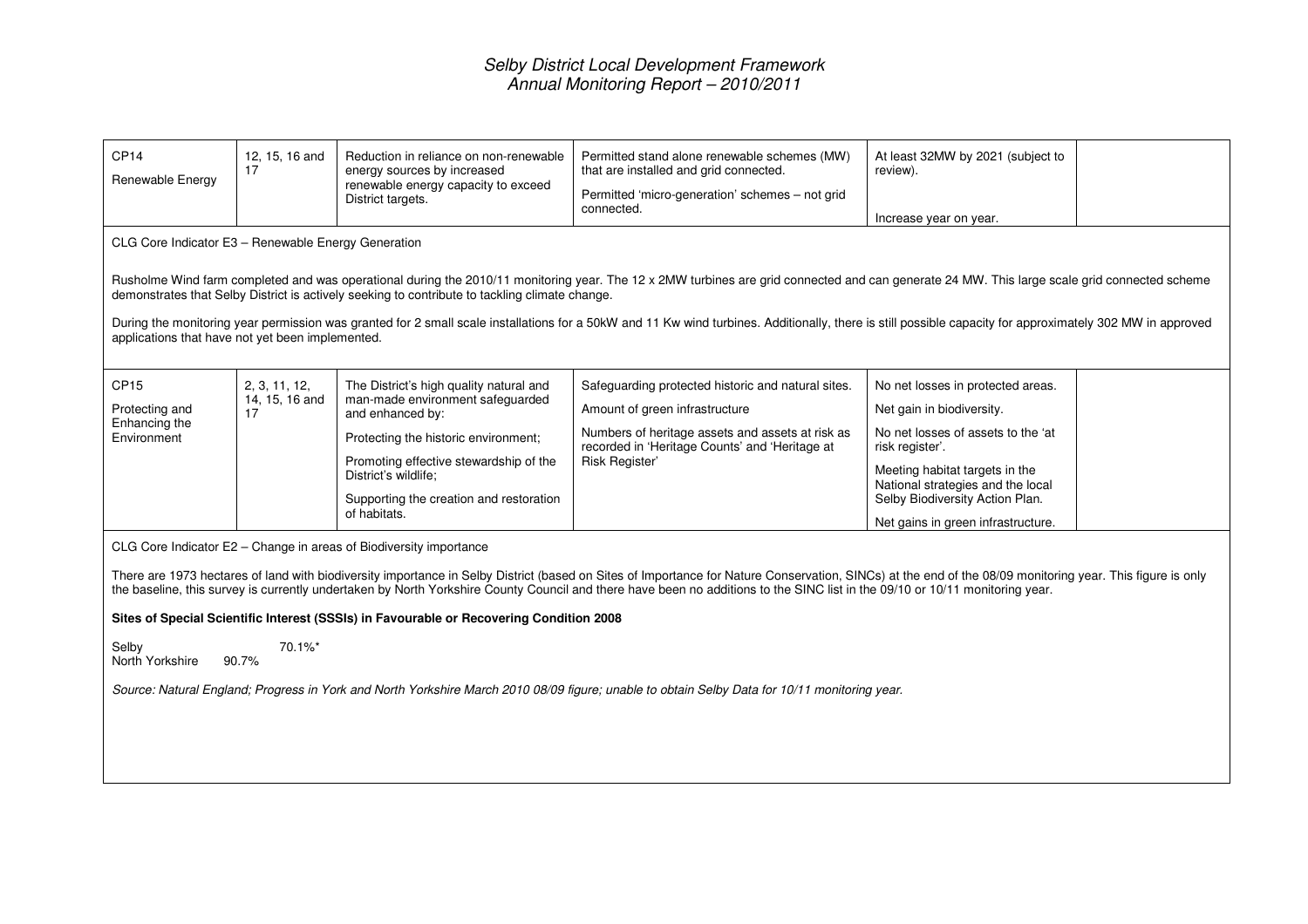| Conservation                                                   |                                                             |                                                                                                  |                                               |                        |             |  |  |
|----------------------------------------------------------------|-------------------------------------------------------------|--------------------------------------------------------------------------------------------------|-----------------------------------------------|------------------------|-------------|--|--|
| 619<br>Number of Listed Buildings                              |                                                             |                                                                                                  |                                               |                        |             |  |  |
| 23<br>Number of Conservation Areas (April 2008)                |                                                             |                                                                                                  |                                               |                        |             |  |  |
| Size of Conservation Areas (April 2008)                        |                                                             | 449 hectares                                                                                     |                                               |                        |             |  |  |
| Area of designated Greenbelt Land (March 2009) 19,240 hectares |                                                             |                                                                                                  |                                               |                        |             |  |  |
|                                                                | Sites of Importance to Nature Conservation<br>1973 hectares |                                                                                                  |                                               |                        |             |  |  |
|                                                                |                                                             |                                                                                                  |                                               |                        |             |  |  |
| CP <sub>16</sub>                                               | 8, 11, 12, 14                                               | Achieving development of high quality                                                            | No of homes:                                  | Increase year on year. | New 2011/12 |  |  |
| <b>Design Quality</b>                                          | and 15                                                      | design, which has regard to the local<br>character, identity and context of its<br>surroundings. | adopting Lifetime Neighbourhood<br>objectives |                        |             |  |  |
| Homes meeting residents' needs in<br>long term.                |                                                             | achieving 'Very Good', 'Building for Life'<br>standard                                           |                                               |                        |             |  |  |
|                                                                |                                                             | Safer communities                                                                                | meeting 'Lifetime Homes' Standards.           |                        |             |  |  |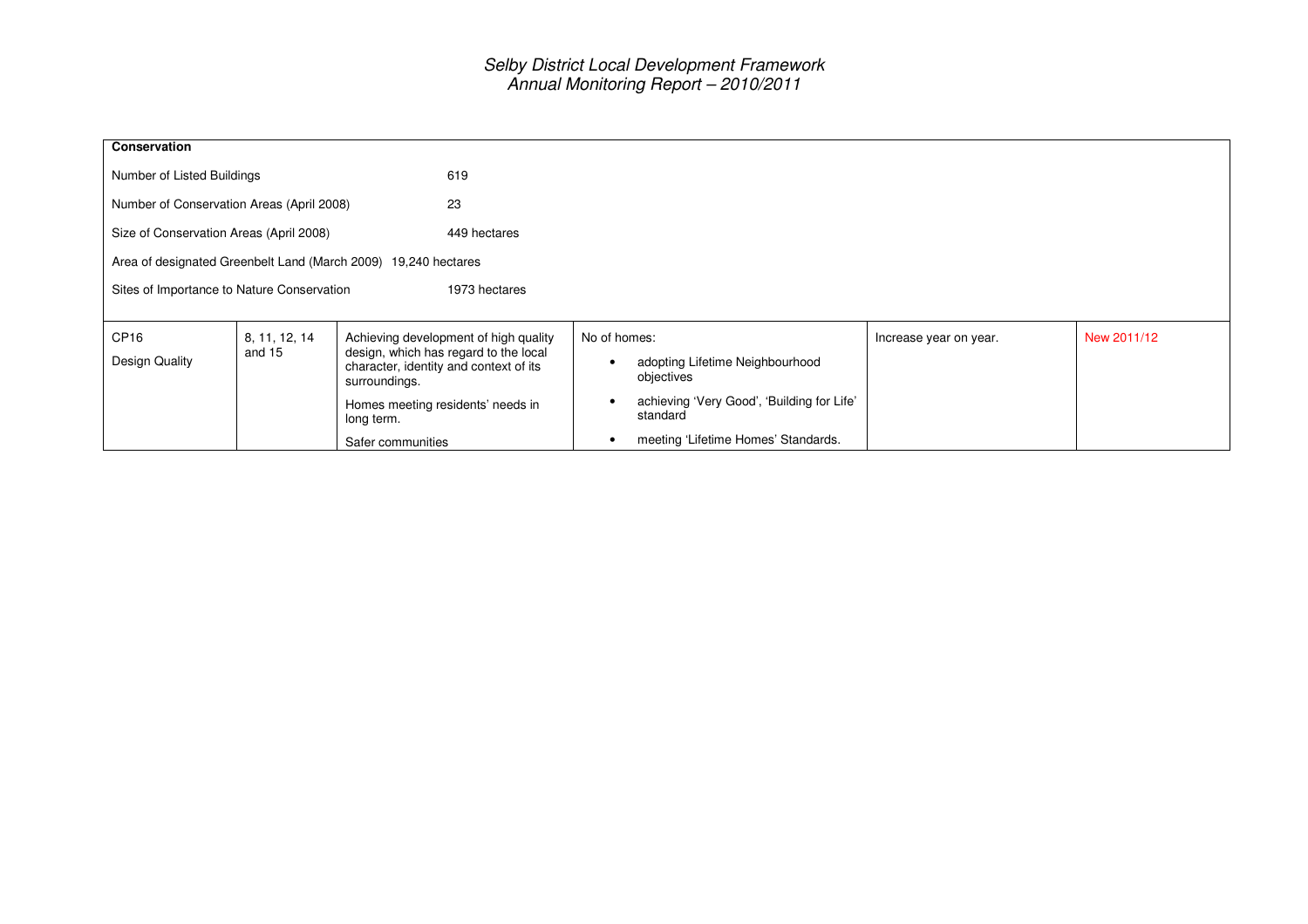#### **Appendix 2 – Selby Context Data 2011**

#### **Age Structure of population**

|                | <b>Selby District</b> | <b>North Yorkshire</b> |
|----------------|-----------------------|------------------------|
| Aged $0 - 14$  | 18%                   | 16%                    |
| Aged $15 - 29$ | 16%                   | 19%                    |
| Aged $30 - 49$ | 28%                   | 26%                    |
| Aged $50 - 64$ | 21%                   | 20%                    |
| Aged $65 +$    | 17%                   | 19%                    |
| Total          | 100%                  | 100%                   |

*Source: Access Selby Data & Systems www.streamlis.org.uk population estimates 2010*

#### **Businesses**

#### **Size of Businesses in Selby District by Size Band**

|                                      | <b>Selby District</b> | <b>North Yorkshire</b> |
|--------------------------------------|-----------------------|------------------------|
| % of businesses with 1-10 employees  | 85.98%                | 85.48%                 |
| $%$ of businesses with 11+ employees | 14.02%                | 14.52%                 |

*Source: Access Selby Data & Systems www.streamlis.org.uk Business Enquiry 2010*

#### **VAT Registered Businesses in Selby District– Start of Year Stock 2008**

At the beginning of 2008 there were 3,045 businesses registered for VAT in Selby District. This accounts for 11% of the 27,740 VAT registered businesses in North Yorkshire, and 2% of the 145,240 VAT registered businesses in Yorkshire and Humber.

However, the above figure in terms of VAT registered businesses does not give an accurate picture of the number of businesses in Selby District. This is due to the fact that a large proportion of businesses in the District, as shown in indicator CO3, are small and therefore may not meet the VAT thresholds. They will therefore remain unaccounted for using these figures.

ONS have recently produced data business stock data. The Inter Departmental Business Register suggests that in 2009 there were 3,640 registered businesses within the District. This dataset counts VAT registered businesses but also PAYE registered businesses and provides <sup>a</sup> more accurate picture.

*Source: ONS Vat Registrations*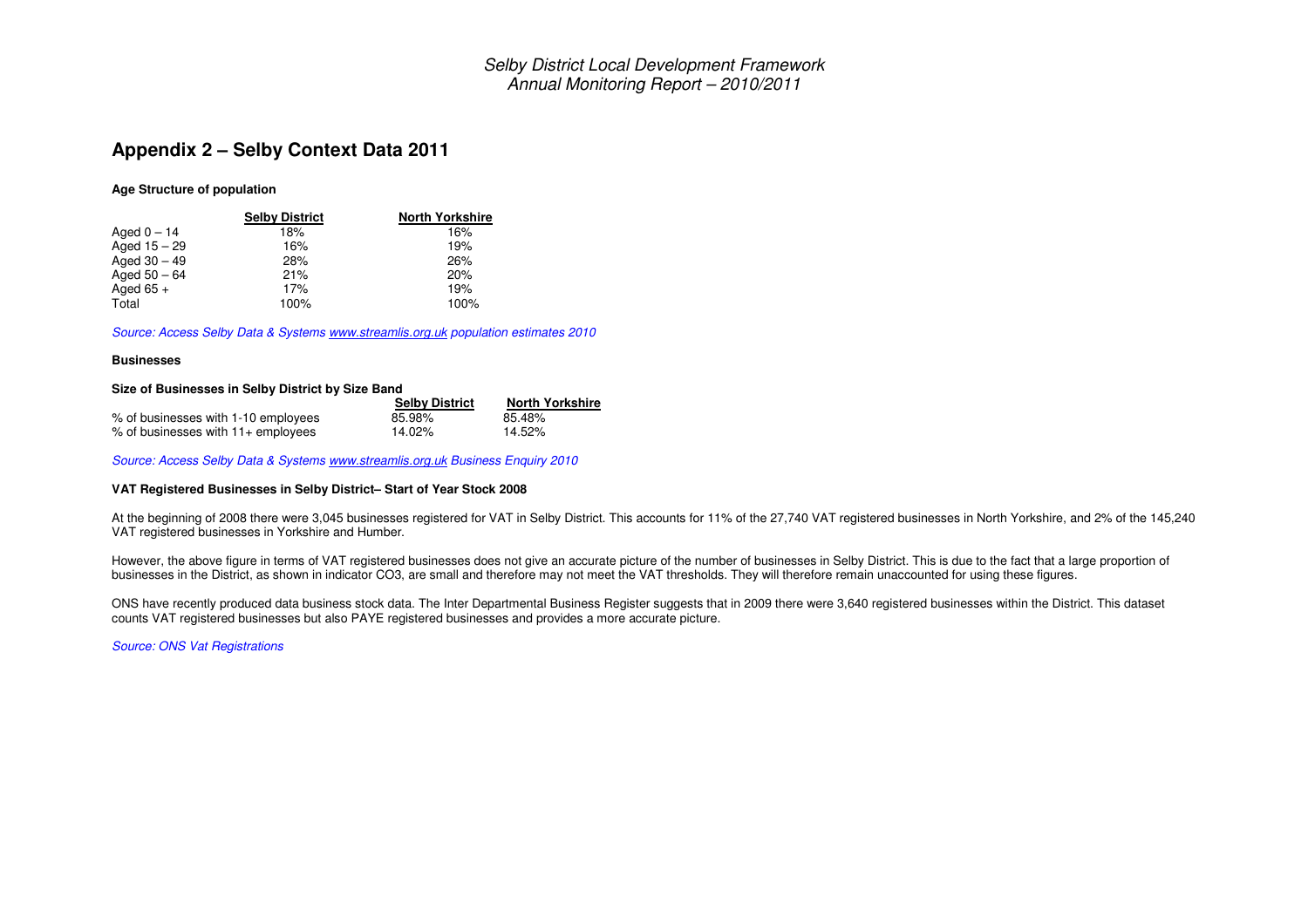#### **Workforce**

| <b>Employee Jobs by Industry</b>       |                       |                        |
|----------------------------------------|-----------------------|------------------------|
|                                        | <b>Selby District</b> | <b>North Yorkshire</b> |
| Manufacturing                          | 21.7%                 | 13.2%                  |
| Construction                           | 5.8%                  | 5.5%                   |
| Services                               | 63.3%                 | 79.6%                  |
| Distribution, Hotels & Restaurants     | 19.4%                 | 27.6%                  |
| Transport & Communications             | 4.5%                  | 5.7%                   |
| Finance, IT, other business activities | 18.1%                 | 16.5%                  |
| Public Admin, Education & Health       | 18.7%                 | 24.6%                  |
| <b>Other Services</b>                  | 2.7%                  | 5.3%                   |
| Tourism related                        | 6.2%                  | 12.1%                  |

#### *Source: ONS Annual Business Inquiry (ABI) Employee Analysis 2008*

#### **Economic Activity**

| <b>Selby Numbers</b> | Selby % | Y&H % |
|----------------------|---------|-------|
|                      |         |       |
|                      | 77.8%   | 78.9% |
|                      | 73.9%   | 71.2% |
| 35.700               | 68.5%   | 62.4% |
| 6,200                | 9.9%    | 8.3%  |
| 2,600                | 5.7%    | 8.2%  |
|                      |         |       |

#### *Source: Access Selby Data & Systems ONS Annual Population Survey April 2010 –March 2011 # data unavailable.*

#### **Earnings**

|                 | <b>Gross Weekly Pav</b> | <b>Gross Hourly Pav</b> |
|-----------------|-------------------------|-------------------------|
| Selby           | £539.00                 | £12.02                  |
| North Yorkshire | £480.50                 | £12.11                  |

*Source: Access Selby Data & Systems ONS, Annual Survey or Hours and Earnings (ASHE) (2009)*

#### **Average House Prices 2010**

| Selby           |   | £181,880 |
|-----------------|---|----------|
| North Yorkshire | # |          |
| Y&H.            |   | £128,700 |

*Source: Land Registry/Hometrack September 2010 # Data unavailable for North Yorkshire*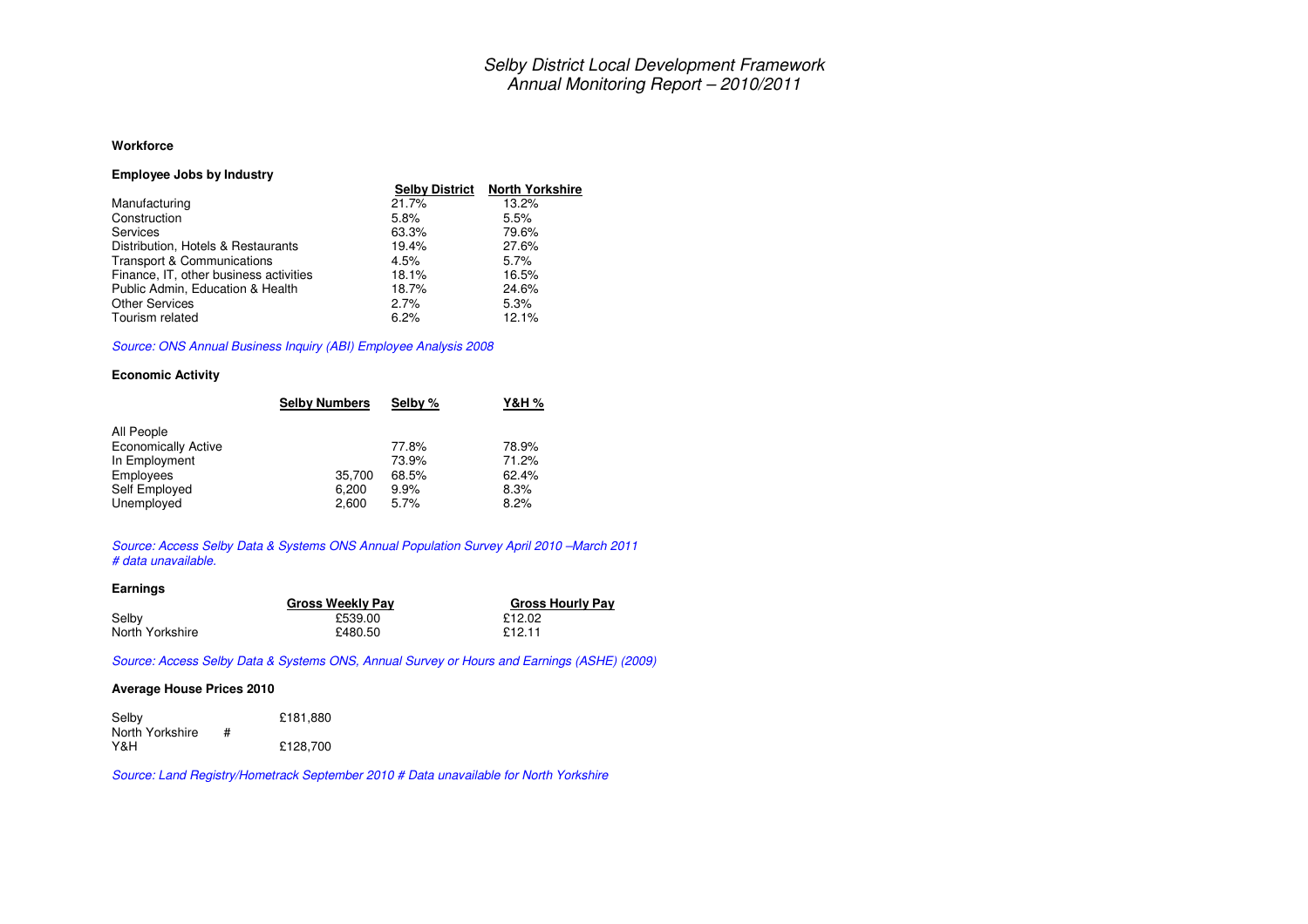#### **Affordability, House Price to Earnings Ratio 2010**

Selby 6.5 North Yorkshire # Y&H 5.9 Affordable definition 3.5

(Data unavailable for North Yorkshire)<br>Source: Land Registry/Hometrack September 2010 # Data unavailable for North Yorkshire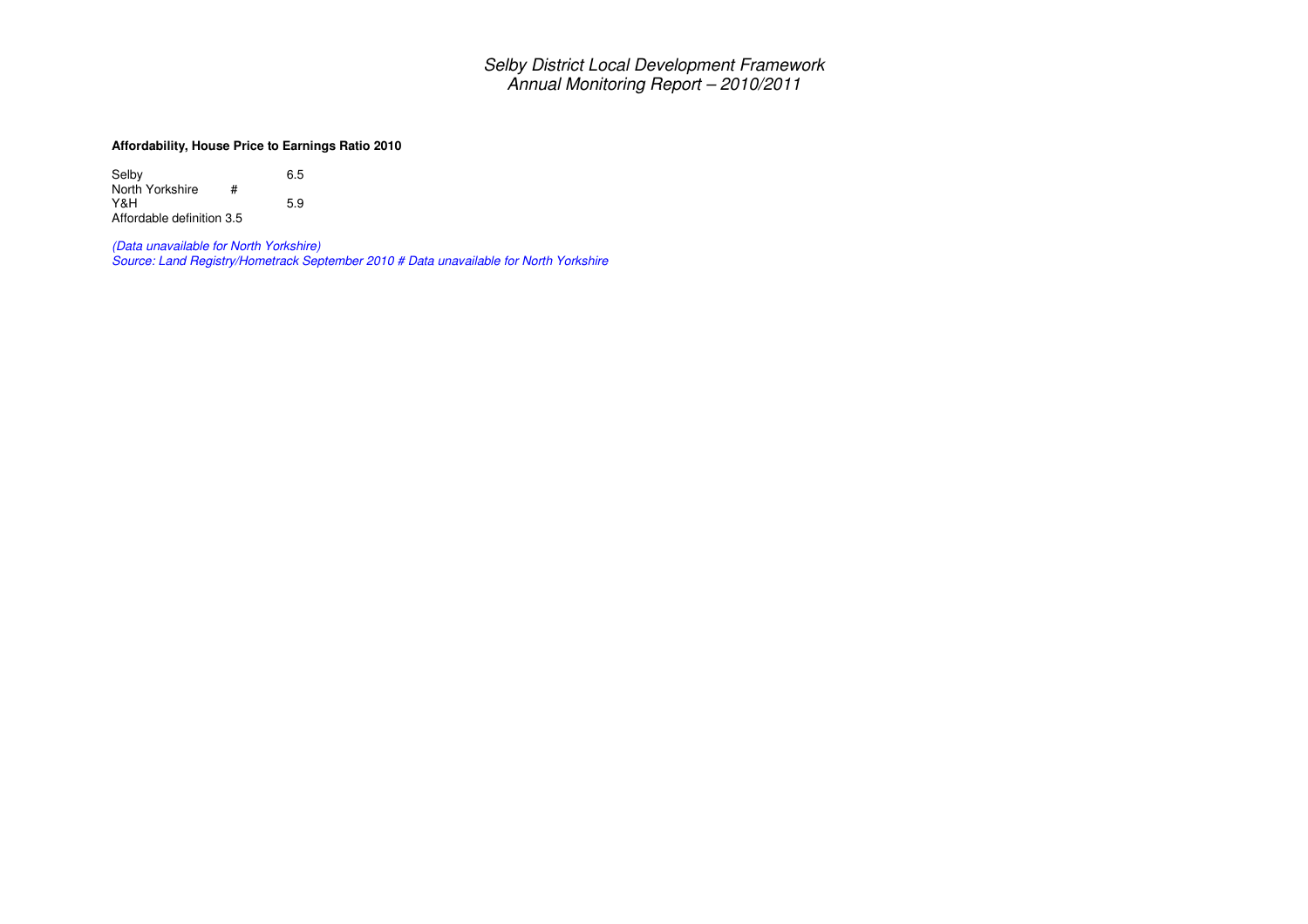# **Appendix 3 Residential Completions by Parish (Gross) March 2011**

**Residential Completions GROSS (01/04/2010 – 31/03/2011)**

| <b>PARISH</b>            | <b>GREENFIELD</b> |                                                              | PREVIOUSLY DEVELOPED LAND             | <b>TOTAL</b>   |                                   |                |
|--------------------------|-------------------|--------------------------------------------------------------|---------------------------------------|----------------|-----------------------------------|----------------|
|                          | <b>NEW BUILD</b>  | <b>AGRICULTURAL</b><br><b>REDEVELOPMEN L CONVERSION</b><br>т | <b>AGRICULTURA NEW BUILD</b><br>/ COU |                | <b>CONVERSION /</b><br><b>COU</b> |                |
| <b>ACASTER SELBY</b>     | $\overline{0}$    | $\mathbf 0$                                                  | 0                                     | $\overline{0}$ | 0                                 | 0              |
| <b>APPLETON ROEBUCK</b>  | n                 | $\overline{0}$                                               | 0                                     | $\overline{0}$ | $\overline{0}$                    | 0              |
| <b>BALNE</b>             | 1                 | $\overline{0}$                                               | $\mathbf{1}$                          | $\overline{0}$ | $\overline{0}$                    | $\overline{c}$ |
| <b>BARKSTON ASH</b>      | 0                 | $\mathbf 0$                                                  | 0                                     | 0              | 0                                 | 0              |
| <b>BARLBY</b>            | $\overline{0}$    | $\mathbf 0$                                                  | 0                                     | 2              | 1                                 | 3              |
| <b>BARLOW</b>            |                   | $\pmb{0}$                                                    | 0                                     | 2              | $\mathbf 0$                       | 3              |
| <b>BEAL</b>              | $\overline{0}$    | $\pmb{0}$                                                    | 0                                     | $\overline{c}$ | $\overline{0}$                    | SJ.            |
| <b>BIGGIN</b>            | 0                 | 0                                                            | 0                                     | 0              | 0                                 | 0              |
| <b>BILBROUGH</b>         | 0                 | $\mathbf 0$                                                  | 0                                     | 0              | $\mathbf{1}$                      | $\mathbf{1}$   |
| <b>BIRKIN</b>            | 1                 | $\mathbf 0$                                                  | 0                                     | 0              | 0                                 | $\mathbf{1}$   |
| <b>BOLTON PERCY</b>      | $\overline{0}$    | $\pmb{0}$                                                    | $\overline{0}$                        | $\overline{0}$ | $\overline{0}$                    | 0              |
| <b>BRAYTON</b>           | 29                | 0                                                            | 0                                     | 5              | 6                                 | 40             |
| <b>BROTHERTON</b>        | $\overline{0}$    | $\mathbf 0$                                                  | 0                                     | $\overline{c}$ | 0                                 | $\overline{c}$ |
| <b>BURN</b>              | 0                 | $\mathbf 0$                                                  | 0                                     | $\overline{c}$ | 0                                 | $\overline{c}$ |
| <b>BURTON SALMON</b>     | 0                 | $\overline{0}$                                               | $\overline{0}$                        | $\overline{0}$ | $\overline{0}$                    | 0              |
| <b>BYRAM CUM SUTTON</b>  | $\overline{0}$    | $\mathbf 0$                                                  | $\overline{0}$                        | $\overline{0}$ | 0                                 | $\overline{0}$ |
| <b>CAMBLESFORTH</b>      | $\overline{0}$    | 0                                                            | 0                                     | 15             | 0                                 | 15             |
| <b>CARLTON</b>           | $\overline{0}$    | $\mathbf 0$                                                  | $\overline{0}$                        | 0              | $\overline{0}$                    | 0              |
| <b>CATTERTON</b>         | $\overline{0}$    | $\overline{0}$                                               | $\overline{0}$                        | $\overline{0}$ | $\overline{0}$                    | $\overline{0}$ |
| <b>CAWOOD</b>            | $\overline{0}$    | $\mathbf 0$                                                  | 0                                     | 2              | 1                                 | 3              |
| <b>CHAPEL HADDLESEY</b>  | $\overline{0}$    | $\mathbf 0$                                                  | $\overline{0}$                        | $\overline{0}$ | $\overline{0}$                    | $\overline{0}$ |
| <b>CHURCH FENTON</b>     | $\Omega$          | $\mathbf 0$                                                  | 0                                     |                | $\overline{0}$                    | $\overline{7}$ |
| CLIFFE and S. DUFFIELD 0 |                   | $\Omega$                                                     | $\Omega$                              | R              | $\Omega$                          |                |
| <b>COLTON</b>            | $\overline{0}$    | 0                                                            | $\overline{0}$                        | $\overline{0}$ | $\overline{0}$                    | 0              |
| <b>CRIDLING STUBBS</b>   |                   | $\mathbf 0$                                                  | 0                                     | 1              | $\overline{0}$                    | c              |
| <b>DRAX</b>              | $\overline{0}$    | $\overline{\textbf{0}}$                                      | 0                                     | 1              | 0                                 | $\mathbf{1}$   |
| <b>EGGBOROUGH</b>        | $\overline{0}$    | $\mathbf 0$                                                  | 0                                     | 0              | 0                                 | 0              |
| <b>ESCRICK</b>           | $\overline{0}$    | $\pmb{0}$                                                    | 0                                     | 0              | 0                                 | 0              |
| <b>FAIRBURN</b>          | $\overline{0}$    | $\mathbf 0$                                                  | 0                                     | 1              | 0                                 | $\mathbf{1}$   |
| <b>GATEFORTH</b>         | 0                 | $\pmb{0}$                                                    | 0                                     | 0              | 0                                 | 0              |
| <b>GRIMSTON</b>          | $\overline{0}$    | $\mathbf 0$                                                  | $\overline{0}$                        | $\overline{0}$ | $\overline{0}$                    | $\overline{0}$ |
| <b>HAMBLETON</b>         | 21                | $\overline{0}$                                               | $\overline{0}$                        | 10             | $\overline{0}$                    | 31             |
| <b>HEALAUGH</b>          | $\overline{0}$    | $\mathbf 0$                                                  | $\overline{0}$                        | $\overline{0}$ | $\overline{0}$                    | $\overline{0}$ |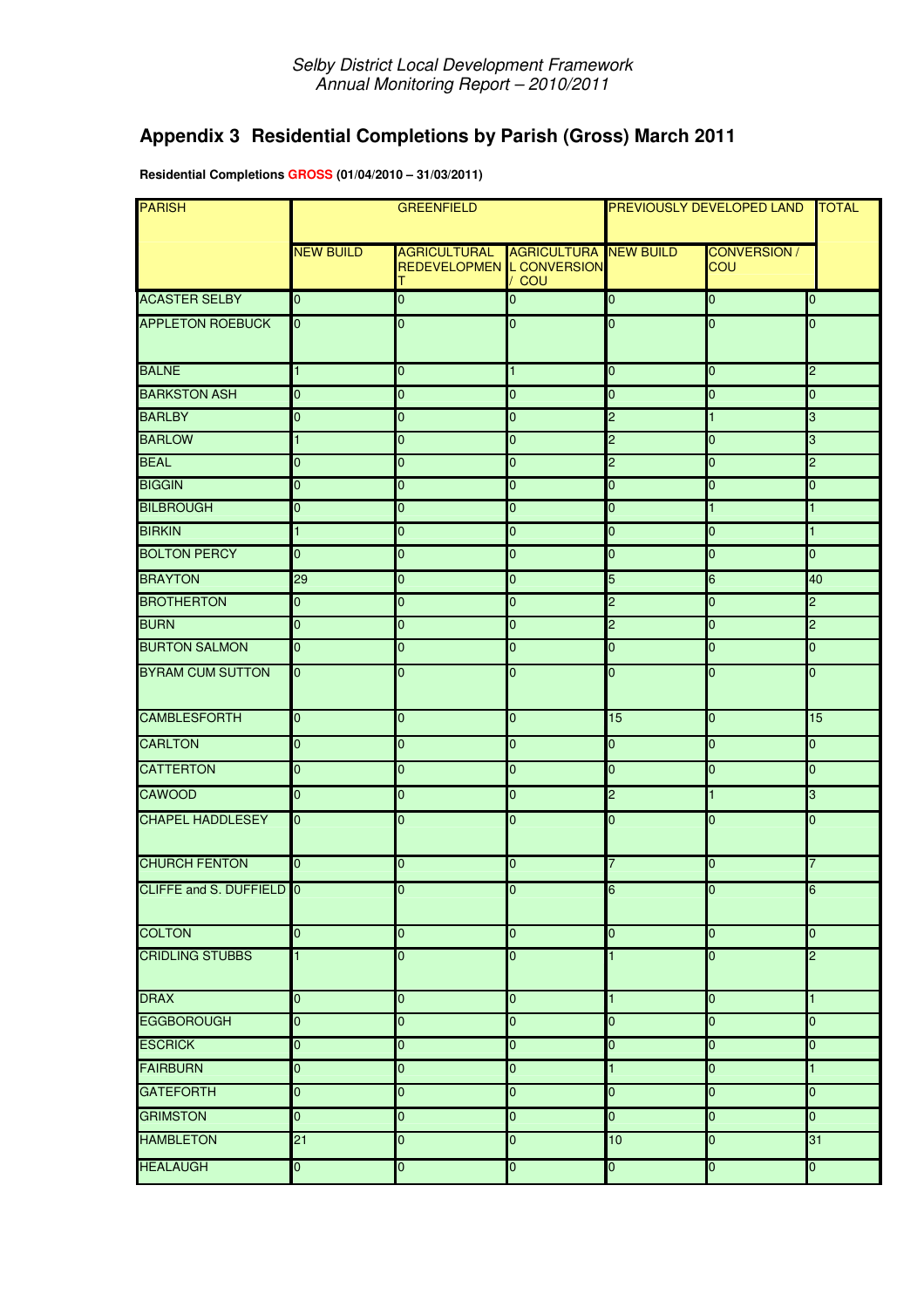| <b>HECK</b>                               | $\overline{0}$ | $\pmb{0}$      | $\overline{0}$ | $\overline{0}$          | $\overline{0}$ | $\overline{0}$          |
|-------------------------------------------|----------------|----------------|----------------|-------------------------|----------------|-------------------------|
| <b>HEMINGBROUGH</b>                       | 0              | $\overline{0}$ | $\overline{0}$ | $\overline{c}$          | $\overline{c}$ | 4                       |
| <b>HENSALL</b>                            | 0              | $\mathbf 0$    | 0              | 1.                      | 1              | $\overline{c}$          |
| <b>HILLAM</b>                             | $\overline{0}$ | $\mathbf 0$    | 0              | $\overline{0}$          | $\overline{0}$ | $\overline{0}$          |
| <b>HIRST COURTNEY</b>                     | $\overline{0}$ | $\mathbf 0$    | 0              | 0                       | 0              | 0                       |
| HUDDLESTON +<br><b>NEWTHORPE</b>          | 0              | $\mathbf{0}$   | $\overline{0}$ | $\overline{0}$          | $\overline{0}$ | 0                       |
| <b>KELFIELD</b>                           | $\Omega$       | $\overline{0}$ | $\overline{0}$ | $\overline{0}$          | $\mathbf{1}$   | $\mathbf{1}$            |
| <b>KELLINGTON</b>                         | $\overline{0}$ | $\mathbf 0$    | $\overline{0}$ | $\overline{0}$          | 3              | 3                       |
| <b>KIRK SMEATON</b>                       | $\overline{0}$ | $\mathbf{1}$   | $\overline{0}$ | $\overline{0}$          | $\overline{0}$ | $\mathbf{1}$            |
| <b>KIRKBY WHARFE</b>                      | 0              | $\mathbf 0$    | 0              | $\overline{0}$          | 0              | 0                       |
| <b>LEAD</b>                               | $\overline{0}$ | $\mathbf 0$    | $\overline{0}$ | $\overline{0}$          | $\overline{0}$ | $\overline{0}$          |
| <b>LITTLE FENTON</b>                      | 0              | $\overline{0}$ | $\overline{0}$ | 0                       | $\overline{0}$ | 0                       |
| <b>LITTLE SMEATON</b>                     | 0              | $\mathbf 0$    | 4              | 3                       | 0              | 7                       |
| <b>LONG DRAX</b>                          | $\overline{0}$ | $\mathbf 0$    | $\overline{0}$ | $\overline{0}$          | $\overline{0}$ | $\overline{0}$          |
| <b>MONK FRYSTON</b>                       | 0              | $\overline{0}$ | $\overline{0}$ | 0                       | 0              | 0                       |
| <b>N KYME CUM</b><br><b>TOULSTON</b>      | n              | $\mathbf{0}$   | $\overline{0}$ | $\overline{0}$          | $\overline{0}$ | 0                       |
| <b>NEWLAND</b>                            | 0              | $\mathbf 0$    | $\overline{0}$ | $\overline{0}$          | $\overline{0}$ | 0                       |
| <b>NORTH DUFFIELD</b>                     | $\overline{0}$ | $\mathbf 0$    | 0              | 1                       | $\overline{0}$ | 1                       |
| <b>OXTON</b>                              | $\overline{0}$ | $\mathbf 0$    | 0              | $\overline{0}$          | 0              | 0                       |
| <b>RICCALL</b>                            | $\overline{0}$ | 0              | 0              | $\overline{2}$          | $\overline{0}$ | $\overline{c}$          |
| <b>RYTHER</b>                             | 0              | $\mathbf 0$    | 0              | $\overline{0}$          | $\overline{0}$ | 0                       |
| <b>SAXTON CUM</b><br><b>SCARTHINGWELL</b> | U              | $\overline{0}$ | $\overline{0}$ | $\mathbf{1}$            | $\overline{0}$ | $\mathbf{1}$            |
| <b>SELBY</b>                              | 62             | $\mathbf 0$    | $\overline{0}$ | $\overline{20}$         | 10             | 92                      |
| <b>SHERBURN IN ELMET</b>                  | 65             | $\overline{0}$ | $\overline{0}$ | 0                       | $\overline{0}$ | 65                      |
| <b>SKIPWITH</b>                           | 0              | $\overline{0}$ | 0              | $\overline{0}$          | 0              | 0                       |
| <b>SOUTH MILFORD</b>                      |                | $\pmb{0}$      |                | $\overline{\mathbf{c}}$ | 0              | $\overline{\mathbf{r}}$ |
| <b>STAPLETON</b>                          | $\overline{0}$ | $\mathbf 0$    | 0              | $\overline{0}$          | $\overline{0}$ | 0                       |
| <b>STEETON</b>                            | 0              | $\mathbf 0$    | 0              | $\overline{0}$          | $\overline{0}$ | 0                       |
| <b>STILLINGFLEET</b>                      | $\overline{0}$ | $\overline{0}$ | $\overline{0}$ | $\overline{0}$          | $\overline{0}$ | 0                       |
| STUTTON+<br><b>HAZLEWOOD</b>              | 0              | $\overline{0}$ | $\overline{0}$ | $\overline{0}$          | $\overline{0}$ | $\overline{0}$          |
| <b>TADCASTER</b><br>(FAST)                | 0              | $\overline{0}$ | $\overline{0}$ | $\overline{0}$          | $\overline{0}$ | $\overline{0}$          |
| <b>TADCASTER</b><br>(WEST)                | n              | $\mathbf 0$    | $\overline{0}$ | $\overline{58}$         | 0              | 58                      |
| <b>TEMPLE HIRST</b>                       | $\overline{0}$ | $\overline{0}$ | $\overline{0}$ | $\overline{0}$          | $\overline{0}$ | $\overline{\mathbf{0}}$ |
| <b>THORGANBY</b>                          | $\Omega$       | $\mathbf 0$    | $\overline{0}$ | $\overline{0}$          | 0              | $\overline{0}$          |
| <b>THORPE WILLOUGHBY</b>                  | $\overline{0}$ | $\mathbf 0$    | 1.             |                         | $\overline{0}$ | $\overline{c}$          |
| <b>TOWTON</b>                             | $\overline{0}$ | $\mathbf 0$    | $\overline{0}$ | $\overline{0}$          | $\overline{0}$ | $\overline{\mathbf{0}}$ |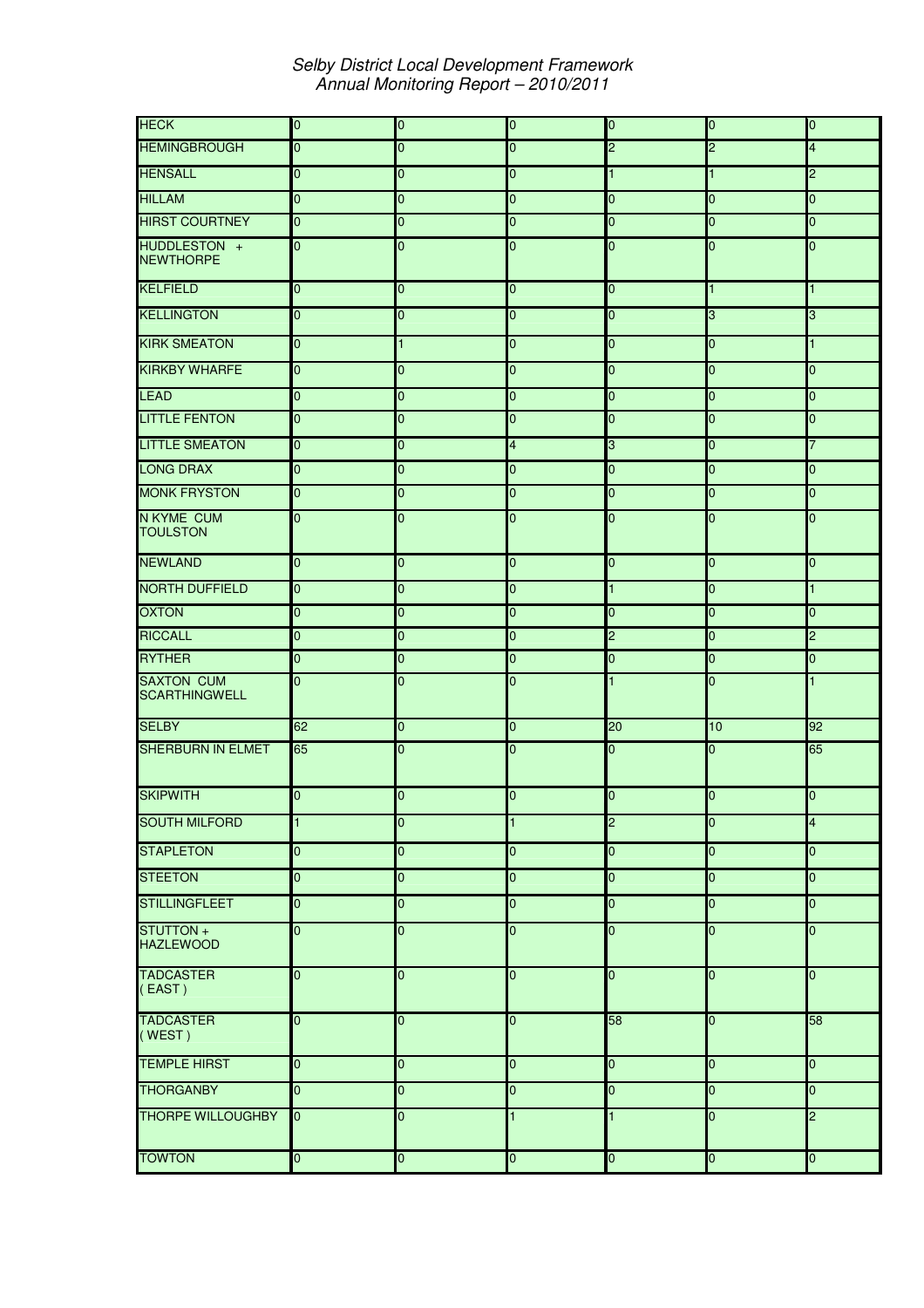| <b>ULLESKELF</b>                | n              | $\Omega$       |                  | n                         | $\Omega$ |              |
|---------------------------------|----------------|----------------|------------------|---------------------------|----------|--------------|
| <b>WALDEN STUBBS</b>            |                | $\Omega$       |                  |                           | ŋ        |              |
| <b>WEST</b><br><b>HADDLESEY</b> | $\overline{0}$ | $\Omega$       | <sup>0</sup>     | n.                        | l0       | Ю            |
| <b>WHITLEY BRIDGE</b>           | n              | $\Omega$       |                  |                           |          |              |
| <b>WISTOW</b>                   |                | $\Omega$       |                  | 11                        |          | 11           |
| <b>WOMERSLEY</b>                |                | $\overline{0}$ | 3                | <sup>0</sup>              | $\Omega$ | ß            |
|                                 |                |                |                  |                           |          |              |
| Sub-Totals                      | 182            |                | 10 <sup>10</sup> | 162                       | 26       | 381          |
|                                 |                | Greenfield     |                  | Previously Developed Land |          | <b>TOTAL</b> |
| <b>LAND USE TOTALS</b>          |                | 193            |                  | 188                       |          | 381          |

COMPLETIONS ON PREVIOUSLY DEVELOPED LAND = 188 DWELLINGS (GROSS) TOTAL COMPLETIONS FOR PERIOD 2010/2011 = 381 DWELLINGS (GROSS) COMPLETIONS ON PREVIOUSLY DEVELOPED LAND = 49.34 % COMPLETIONS ON GREENFIELD LAND = 50.66 %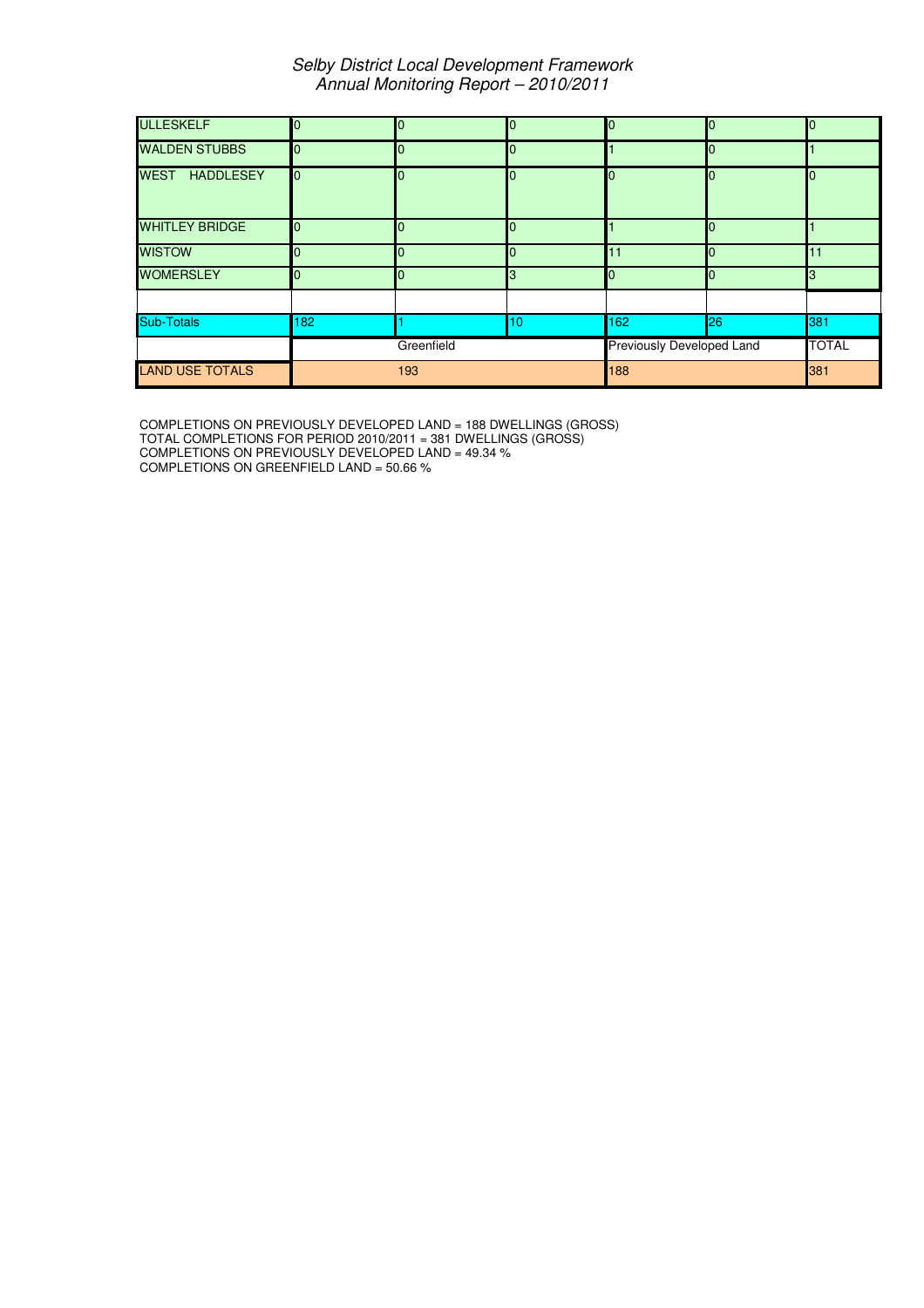### **Appendix 4 Number of Outstanding Planning Permissions – GROSS – by Parish March 2011.**

|                                   | <b>GREENFIELD</b> |                                                            | PREVIOUSLY DEVELOPED<br><b>LAND</b>                                           | <b>TOTAL</b>              |                     |                 |
|-----------------------------------|-------------------|------------------------------------------------------------|-------------------------------------------------------------------------------|---------------------------|---------------------|-----------------|
| <b>PARISH</b>                     | <b>NEW BUILD</b>  | <b>AGRICULTUR</b><br>AL<br><b>REDEVELOPM</b><br><b>ENT</b> | <b>AGRICULTU</b><br><b>RAL</b><br><b>CONVERSIO</b><br>N.<br>$\sqrt{ }$<br>COU | <b>NEW BUILD</b>          | CONVERSION /<br>COU |                 |
| <b>ACASTER SELBY</b>              | $\pmb{0}$         | $\mathbf 0$                                                | $\mathbf 0$                                                                   | $\mathbf{0}$              | $\mathbf 0$         | $\overline{0}$  |
| <b>APPLETON</b>                   |                   |                                                            |                                                                               |                           |                     |                 |
| <b>ROEBUCK</b>                    | $\mathbf 0$       | $\mathbf 0$                                                | 0                                                                             | 16                        | $\mathbf{1}$        | 17              |
| <b>BALNE</b>                      | $\pmb{0}$         | $\pmb{0}$                                                  | $\mathbf{1}$                                                                  | $\mathbf{0}$              | $\pmb{0}$           | $\mathbf{1}$    |
| <b>BARKSTON ASH</b>               | $\mathbf 0$       | $\mathbf 0$                                                | $\overline{2}$                                                                | $\mathbf{1}$              | $\mathbf 0$         | 3               |
| <b>BARLBY</b>                     | 3                 | $\mathbf 0$                                                | 5                                                                             | $\overline{5}$            | $\pmb{0}$           | 13              |
| <b>BARLOW</b>                     | $\pmb{0}$         | $\pmb{0}$                                                  | $\overline{4}$                                                                | $\ensuremath{\mathsf{3}}$ | $\mathbf 0$         | $\overline{7}$  |
| <b>BEAL</b>                       | $\mathbf{0}$      | 5                                                          | $\mathbf{0}$                                                                  | $\overline{7}$            | $\mathbf{0}$        | 12              |
| <b>BIGGIN</b>                     | $\pmb{0}$         | $\mathbf 0$                                                | $\mathbf 0$                                                                   | $\mathbf 0$               | $\pmb{0}$           | $\mathbf 0$     |
| <b>BILBROUGH</b>                  | $\pmb{0}$         | $\pmb{0}$                                                  | $\pmb{0}$                                                                     | $\overline{4}$            | $\pmb{0}$           | $\overline{4}$  |
| <b>BIRKIN</b>                     | $\mathbf{0}$      | $\mathbf 0$                                                | $\mathbf{0}$                                                                  | $\mathbf{0}$              | $\overline{0}$      | $\overline{0}$  |
| <b>BOLTON PERCY</b>               | $\pmb{0}$         | $\mathbf 0$                                                | 5                                                                             | $\mathbf 0$               | $\mathbf 0$         | 5               |
| <b>BRAYTON</b>                    | $\overline{4}$    | $\pmb{0}$                                                  | $\mathbf 0$                                                                   | $\overline{c}$            | $\mathbf{1}$        | $\overline{7}$  |
| <b>BROTHERTON</b>                 | $\mathbf 0$       | $\mathbf 0$                                                | $\mathbf{0}$                                                                  | 17                        | $\mathbf{1}$        | 18              |
| <b>BURN</b>                       | $\pmb{0}$         | $\pmb{0}$                                                  | $\mathbf{0}$                                                                  | 13                        | $\pmb{0}$           | 13              |
| <b>BURTON SALMON</b>              | $\mathbf 0$       | $\mathbf 0$                                                | $\mathbf 0$                                                                   | $\mathbf 0$               | 0                   | $\overline{0}$  |
| <b>BYRAM CUM</b><br><b>SUTTON</b> | $\mathbf 0$       | $\mathbf 0$                                                | 0                                                                             | $\overline{4}$            | $\mathbf 0$         | $\overline{4}$  |
| CAMBLESFORTH                      | 6                 | $\pmb{0}$                                                  | 1                                                                             | 11                        | $\overline{c}$      | 20              |
| <b>CARLTON</b>                    | $\mathbf{0}$      | $\mathbf 0$                                                | $\mathbf{0}$                                                                  | 14                        | $\mathbf{0}$        | 14              |
| <b>CATTERTON</b>                  | $\mathbf 0$       | $\mathbf 0$                                                | $\mathbf 0$                                                                   | $\mathbf 0$               | 0                   | $\mathbf{0}$    |
| CAWOOD                            | $\mathbf 0$       | $\pmb{0}$                                                  | 0                                                                             | 1                         | 1                   | $\overline{2}$  |
| <b>CHAPEL</b><br><b>HADDLESEY</b> | $\mathbf 0$       | $\mathbf 0$                                                | $\mathbf 0$                                                                   | $\mathbf{0}$              | 0                   | 0               |
| <b>CHURCH FENTON</b>              | $\pmb{0}$         | 0                                                          | 0                                                                             | 13                        | 1                   | 14              |
| CLIFFE and S.<br><b>DUFFIELD</b>  | $\mathbf{1}$      | $\sqrt{5}$                                                 | $\overline{2}$                                                                | 18                        | $\pmb{0}$           | 26              |
| <b>COLTON</b>                     | $\mathbf{1}$      | $\mathbf 0$                                                | $\mathbf 0$                                                                   | $\mathbf{1}$              | $\pmb{0}$           | 2 <sup>1</sup>  |
|                                   |                   |                                                            |                                                                               |                           |                     |                 |
| <b>CRIDLING STUBBS</b>            | $\mathbf{1}$      | $\pmb{0}$                                                  | $\pmb{0}$                                                                     | $\mathbf{1}$              | $\pmb{0}$           | $\overline{c}$  |
| <b>DRAX</b>                       | $\pmb{0}$         | $\pmb{0}$                                                  | $\pmb{0}$                                                                     | $\overline{c}$            | $\pmb{0}$           | $2^{\circ}$     |
| <b>EGGBOROUGH</b>                 | $\pmb{0}$         | $\pmb{0}$                                                  | $\pmb{0}$                                                                     | $\boldsymbol{9}$          | $\pmb{0}$           | 9               |
| <b>ESCRICK</b>                    | $\mathbf{1}$      | $\pmb{0}$                                                  | $\overline{c}$                                                                | $\pmb{0}$                 | $\pmb{0}$           | 3               |
| <b>FAIRBURN</b>                   | $\pmb{0}$         | $\pmb{0}$                                                  | $\pmb{0}$                                                                     | $\overline{4}$            | $\pmb{0}$           | $\overline{4}$  |
| <b>GATEFORTH</b>                  | $\pmb{0}$         | $\pmb{0}$                                                  | $\mathbf 0$                                                                   | $\boldsymbol{6}$          | $\pmb{0}$           | 6               |
| <b>GRIMSTON</b>                   | $\pmb{0}$         | $\pmb{0}$                                                  | $\pmb{0}$                                                                     | $\pmb{0}$                 | $\pmb{0}$           | $\mathbf{0}$    |
| <b>HAMBLETON</b>                  | $\pmb{0}$         | $\pmb{0}$                                                  | $\pmb{0}$                                                                     | $\overline{2}$            | $\pmb{0}$           | $2^{\circ}$     |
| <b>HEALAUGH</b>                   | $\pmb{0}$         | $\pmb{0}$                                                  | $\pmb{0}$                                                                     | $\mathbf 0$               | $\pmb{0}$           | $\pmb{0}$       |
| <b>HECK</b>                       | $\pmb{0}$         | $\pmb{0}$                                                  | $\pmb{0}$                                                                     | $\bf 8$                   | $\pmb{0}$           | 8               |
| <b>HEMINGBROUGH</b>               | $\pmb{0}$         | $\pmb{0}$                                                  | $\pmb{0}$                                                                     | 9                         | $\mathbf{3}$        | 12 <sub>2</sub> |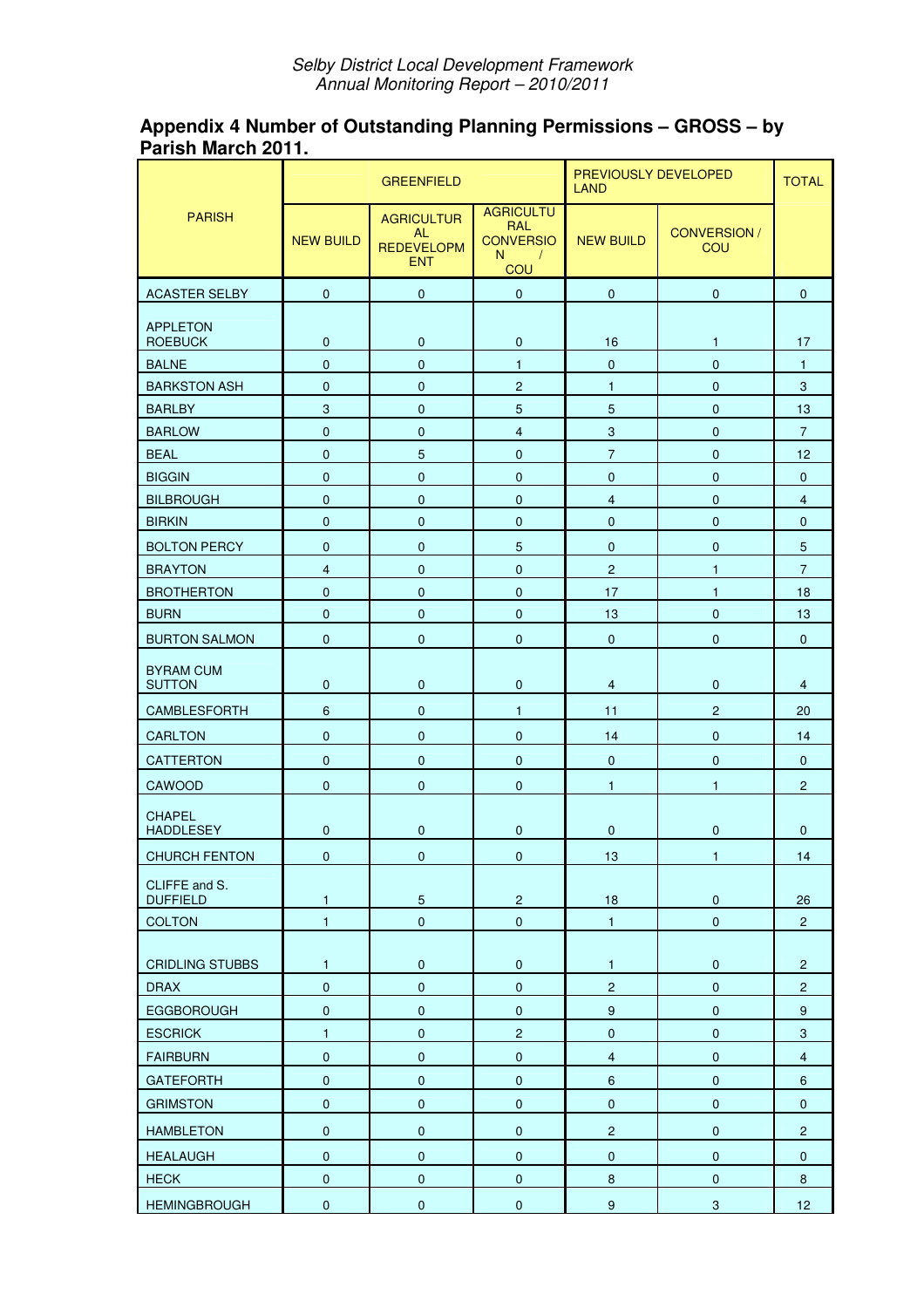| <b>HENSALL</b>                          | $\mathbf 0$               | $\mathbf 0$            | $\mathbf{0}$              | $\sqrt{3}$              | $\mathbf 0$               | 3                |
|-----------------------------------------|---------------------------|------------------------|---------------------------|-------------------------|---------------------------|------------------|
| <b>HILLAM</b>                           | $\mathbf 0$               | $\pmb{0}$              | $\mathbf 0$               | $\overline{c}$          | $\mathbf{1}$              | $\sqrt{3}$       |
| <b>HIRST COURTNEY</b>                   | $\pmb{0}$                 | $\mathbf 0$            | $\mathbf 0$               | $\sqrt{3}$              | $\mathbf{1}$              | $\overline{4}$   |
| HUDDLESTON +<br><b>NEWTHORPE</b>        | $\pmb{0}$                 | $\pmb{0}$              | $\mathbf 0$               | $\mathbf 0$             | $\mathbf{1}$              | $\mathbf{1}$     |
| <b>KELFIELD</b>                         | $\mathbf{1}$              | $\mathbf 0$            | $\mathbf 0$               | $\overline{c}$          | $\pmb{0}$                 | 3                |
| <b>KELLINGTON</b>                       | $\pmb{0}$                 | $\pmb{0}$              | $\mathbf 0$               | $\overline{\mathbf{4}}$ | $\overline{5}$            | $\boldsymbol{9}$ |
| <b>KIRK SMEATON</b>                     | $\mathbf 0$               | $\mathbf 0$            | $\mathbf{1}$              | $\overline{4}$          | $\mathbf 0$               | 5                |
| <b>KIRKBY WHARFE</b>                    | $\mathbf 0$               | $\mathbf 0$            | $\mathbf{0}$              | $\mathbf 0$             | $\mathbf 0$               | $\mathbf{0}$     |
| <b>LEAD</b>                             | $\pmb{0}$                 | $\pmb{0}$              | $\mathbf 0$               | $\mathbf 0$             | $\pmb{0}$                 | $\mathbf 0$      |
| <b>LITTLE FENTON</b>                    | $\mathbf 0$               | $\mathbf 0$            | $\mathbf 0$               | $\mathbf 0$             | $\mathbf 0$               | $\mathbf{0}$     |
| <b>LITTLE SMEATON</b>                   | $\mathbf 0$               | $\mathbf 0$            | $\mathbf{0}$              | $\mathbf{3}$            | $\mathbf 0$               | 3                |
| <b>LONG DRAX</b>                        | $\pmb{0}$                 | $\pmb{0}$              | $\mathbf 0$               | $\mathbf 0$             | $\pmb{0}$                 | $\mathbf 0$      |
| <b>MONK FRYSTON</b>                     | $\mathbf{1}$              | $\pmb{0}$              | $\overline{c}$            | $\overline{4}$          | $\pmb{0}$                 | $\overline{7}$   |
| N KYME CUM<br><b>TOULSTON</b>           | $\mathbf{1}$              | $\pmb{0}$              | $\pmb{0}$                 | $\pmb{0}$               | $\pmb{0}$                 | $\mathbf{1}$     |
| <b>NEWLAND</b>                          | $\pmb{0}$                 | $\pmb{0}$              | $\ensuremath{\mathsf{3}}$ | $\sqrt{5}$              | $\pmb{0}$                 | $\bf 8$          |
| NORTH DUFFIELD                          | $\pmb{0}$                 | $\mathbf 0$            | $\pmb{0}$                 | $\overline{4}$          | $\mathbf{1}$              | $\overline{5}$   |
| <b>OXTON</b>                            | $\pmb{0}$                 | $\pmb{0}$              | $\mathbf 0$               | $\mathbf 0$             | $\pmb{0}$                 | $\mathbf 0$      |
| <b>RICCALL</b>                          | $\mathbf{1}$              | $\mathbf 0$            | $\pmb{0}$                 | 61                      | $\boldsymbol{6}$          | 68               |
| <b>RYTHER</b>                           | $\pmb{0}$                 | $\pmb{0}$              | $\pmb{0}$                 | $\mathbf 0$             | $\mathbf{1}$              | $\mathbf{1}$     |
| <b>SAXTON CUM</b><br>SCARTHINGWELL      | $\mathbf 0$               | $\pmb{0}$              | 1                         | 20                      | $\pmb{0}$                 | 21               |
|                                         |                           |                        |                           |                         |                           |                  |
| <b>SELBY</b>                            | 837                       | $\pmb{0}$              | $\overline{7}$            | 412                     | 26                        | 1282             |
| <b>SHERBURN IN</b><br><b>ELMET</b>      | 68                        | $\pmb{0}$              | $\mathbf 0$               | 12                      | $\overline{4}$            | 84               |
| <b>SKIPWITH</b>                         | $\pmb{0}$                 | $\mathbf 0$            | $\mathbf 0$               | $\mathbf{1}$            | $\pmb{0}$                 | $\mathbf{1}$     |
| <b>SOUTH MILFORD</b>                    | $\mathbf{1}$              | $\mathbf{1}$           | 1                         | 46                      | $\bf 8$                   | 57               |
| <b>STAPLETON</b>                        | $\mathbf 0$               | $\pmb{0}$              | $\mathbf 0$               | $\mathbf 0$             | $\mathbf 0$               | $\mathbf 0$      |
| <b>STEETON</b>                          | $\pmb{0}$                 | $\pmb{0}$              | $\pmb{0}$                 | $\mathbf 0$             | $\pmb{0}$                 | $\mathbf{0}$     |
|                                         |                           |                        |                           |                         |                           | $\overline{4}$   |
| <b>STILLINGFLEET</b><br>STUTTON+        | $\overline{\mathbf{4}}$   | $\pmb{0}$              | $\pmb{0}$                 | $\pmb{0}$               | $\pmb{0}$                 |                  |
| <b>HAZLEWOOD</b><br><b>TADCASTER</b>    | $\mathbf 2$               | $\pmb{0}$              | $\pmb{0}$                 | $\mathbf{1}$            | $\ensuremath{\mathsf{3}}$ | $\boldsymbol{6}$ |
| $($ EAST)<br><b>TADCASTER</b><br>(WEST) | $\pmb{0}$<br>$\mathbf{1}$ | $\pmb{0}$<br>$\pmb{0}$ | $\pmb{0}$<br>$\pmb{0}$    | 146<br>$\boldsymbol{9}$ | $\pmb{0}$<br>$\pmb{0}$    | 146<br>10        |
|                                         |                           |                        |                           |                         |                           |                  |
| <b>TEMPLE HIRST</b>                     | $\pmb{0}$                 | $\pmb{0}$              | $\mathbf{1}$              | $\pmb{0}$               | $\pmb{0}$                 | $\mathbf{1}$     |
| <b>THORGANBY</b><br><b>THORPE</b>       | $\pmb{0}$                 | $\pmb{0}$              | $\mathbf{1}$              | $\mathbf{1}$            | $\overline{c}$            | $\overline{4}$   |
| <b>WILLOUGHBY</b>                       | $\pmb{0}$                 | $\pmb{0}$              | $\pmb{0}$                 | $\boldsymbol{9}$        | $\pmb{0}$                 | $9\,$            |
| <b>TOWTON</b>                           | $\pmb{0}$                 | $\pmb{0}$              | $\mathbf 0$               | $\pmb{0}$               | $\pmb{0}$                 | $\pmb{0}$        |
| <b>ULLESKELF</b>                        | $\pmb{0}$                 | $\pmb{0}$              | $\pmb{0}$                 | 13                      | $\pmb{0}$                 | 13               |
| <b>WALDEN STUBBS</b>                    | $\pmb{0}$                 | $\pmb{0}$              | $\pmb{0}$                 | $\pmb{0}$               | $\mathbf{1}$              | $\mathbf{1}$     |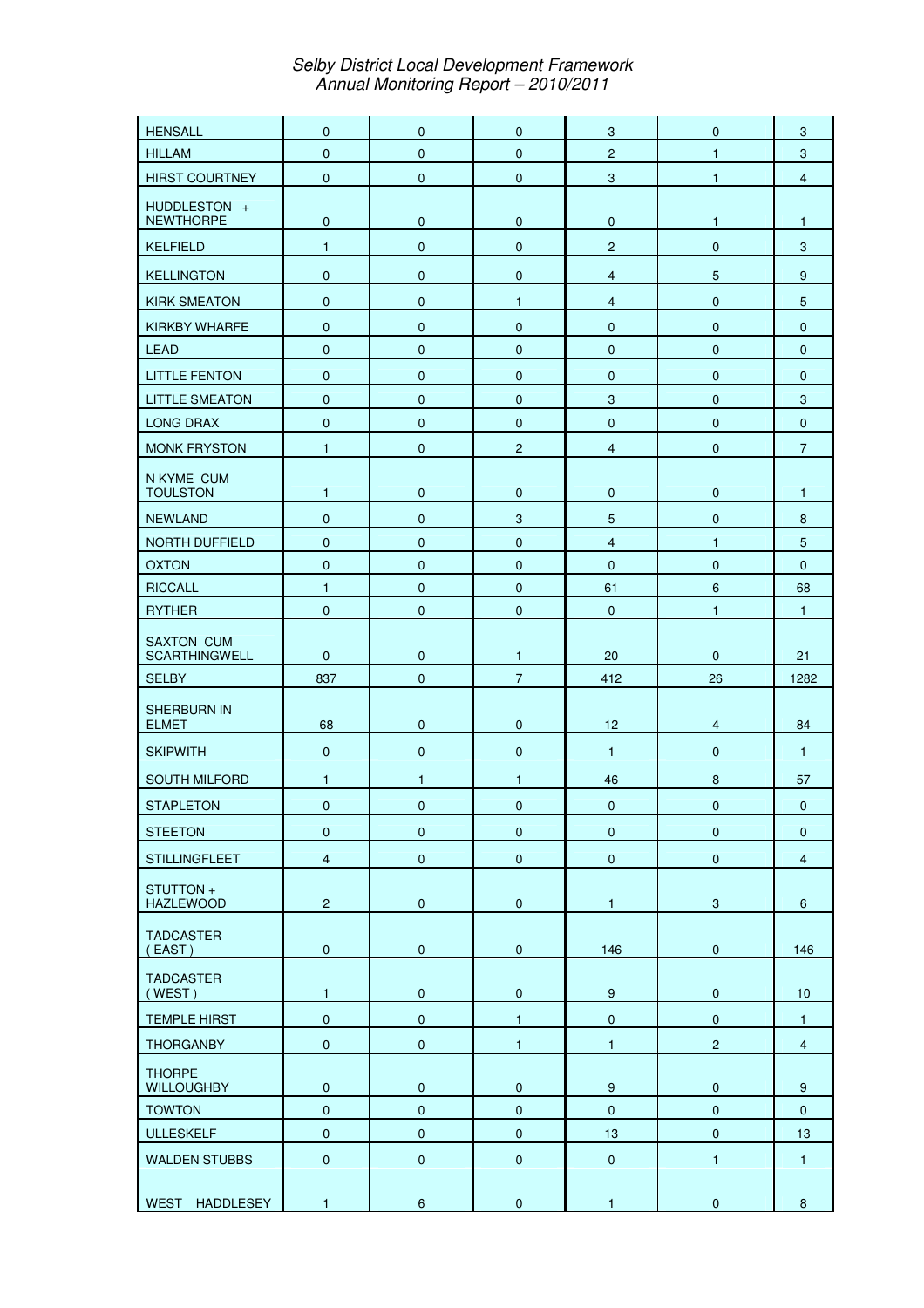| <b>WHITLEY BRIDGE</b> | 44 |  |  | 48          |
|-----------------------|----|--|--|-------------|
| <b>WISTOW</b>         |    |  |  |             |
| <b>WOMERSLEY</b>      |    |  |  | ה ו-<br>כ ו |

| Sub-Totals             | 980 | 22         | 43 | 947  |                           | 2063 |
|------------------------|-----|------------|----|------|---------------------------|------|
|                        |     | Greenfield |    |      | Previously Developed Land |      |
| <b>LAND USE TOTALS</b> |     | 1045       |    | 1018 |                           | 2063 |

**N.B. GROSS FIGURES % OUTSTANDING ON PDL = 49.35 %**

**Source : RESIDENTIAL PARS**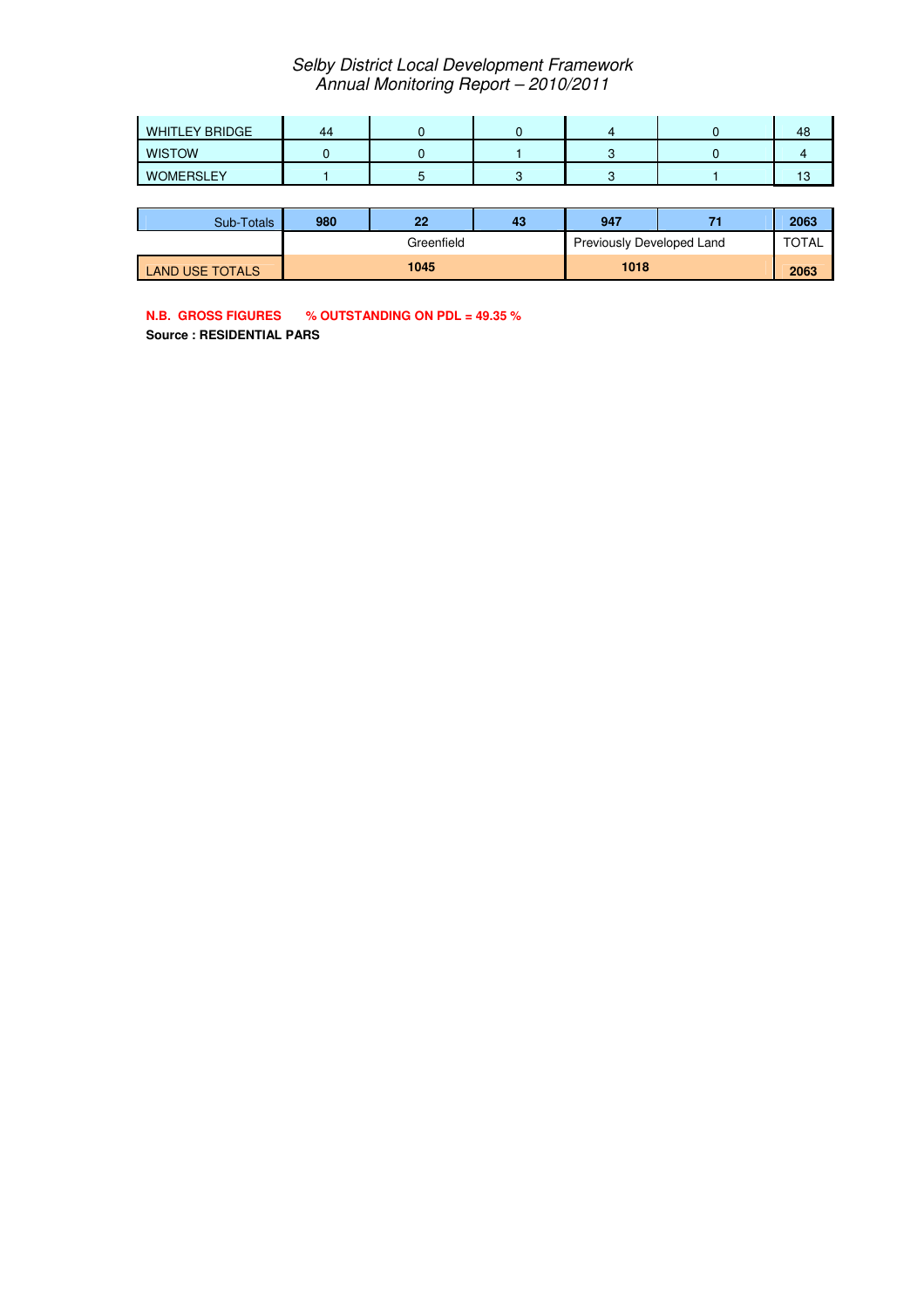# **Appendix 5 Status of Employment Land Allocations**

| <b>SDLP</b><br>REF: | <b>LOCATION</b>                                                                       | <b>SITE</b><br><b>AREA</b><br>(Ha) | <b>COMPLETED</b><br><b>IN FY10/11</b> | <b>PLANNING</b><br><b>PERMISSION</b><br><b>STATUS ON</b><br><b>OUTSTANDING</b><br><b>LAND AT 31/03/10</b> | <b>SITE</b><br><b>AREA</b><br><b>LEFT AT</b><br>31/03/11<br>(Ha) | <b>COMMENTS</b>                                                                                                                | <b>ALLOCATION</b><br><b>STATUS at</b><br>31/03/2011 |
|---------------------|---------------------------------------------------------------------------------------|------------------------------------|---------------------------------------|-----------------------------------------------------------------------------------------------------------|------------------------------------------------------------------|--------------------------------------------------------------------------------------------------------------------------------|-----------------------------------------------------|
| BAR/1               | Barlby Road,<br><b>BARLBY</b>                                                         | 5.4                                | None                                  | Outline                                                                                                   | 5.47                                                             | Outline for B1/B2/B8<br>on 5.29ha                                                                                              | <b>Not Started</b>                                  |
| BAR/1A              | Rear of Olympia<br>Mills/BOCM,<br><b>BARLBY</b>                                       | 10.94                              | None                                  | None                                                                                                      | 10.94                                                            | None                                                                                                                           | Not Started                                         |
| BRAY/1              | <b>Selby Business</b><br>Park, Brayton                                                | 8.5                                | None                                  | Full & Outline<br>Permissions                                                                             | 3.52                                                             | The outstanding<br>permissions are: 15<br>two storey office<br>units<br>(2007/1051/FUL)<br>Extension of time<br>received 2010. | Complete                                            |
| BRAY/2              | East of Bawtry<br>Road, BRAYTON                                                       | 1.6                                | None                                  | <b>Outline Permission</b><br>06/06/2005                                                                   | 1.6                                                              | Part of Staynor Hall<br>Outline Application<br>8/19/1011C/PA                                                                   | <b>Not Started</b>                                  |
| CLF/1               | Land at Clifffe<br>Common                                                             | 1.31                               | None                                  | No outstanding<br>applications                                                                            | 1.31                                                             | None                                                                                                                           | Not Started                                         |
| EGG/5               | Selby Road (north),<br><b>EGGBOROUGH</b>                                              | $\overline{5.2}$                   | None                                  | Outline & Full                                                                                            | $\mathbf 0$                                                      | Outline for B1/B2/B8<br>on 3.3ha.<br>3 x Full applications<br>for B1/B8 on part of<br>3.3 <sub>ha</sub>                        | Complete 09/10                                      |
| EGG/7               | <b>Selby Road</b><br>(south),<br><b>EGGBOROUGH</b>                                    | 2.4                                | 1.95ha B2/B8                          | No outstanding<br>applications                                                                            | $\mathbf 0$                                                      | None                                                                                                                           | Complete 09/10                                      |
| SEL/4               | East Common<br>Lane, SELBY                                                            | 12.4                               | None                                  | All of allocation<br>started.                                                                             | 1.88                                                             | 2. No. B1/B2/B8 units<br>to complete on<br>application<br>2007/0153/FUL                                                        | Started                                             |
| SEL/4               | Land West of<br>SEL/4 East<br>Common Lane                                             | 0.87                               | None                                  | No outstanding<br>applications                                                                            | 0.87                                                             | None                                                                                                                           | Not Started                                         |
| SHB/2               | Land at Sherburn<br><b>Enterprise Park</b><br>(North),<br>SHERBURN IN<br><b>ELMET</b> | 2.4                                | None                                  | No outstanding<br>applications                                                                            | 2.35                                                             | None                                                                                                                           | Not Started                                         |
| TAD/3               | London Road,<br><b>TADCASTER</b>                                                      | 9                                  | None                                  | None                                                                                                      | 9.1                                                              | None                                                                                                                           | Not Started                                         |
|                     | Total allocations remaining at 31st March 2010                                        |                                    |                                       |                                                                                                           | 37.04 hectares                                                   |                                                                                                                                |                                                     |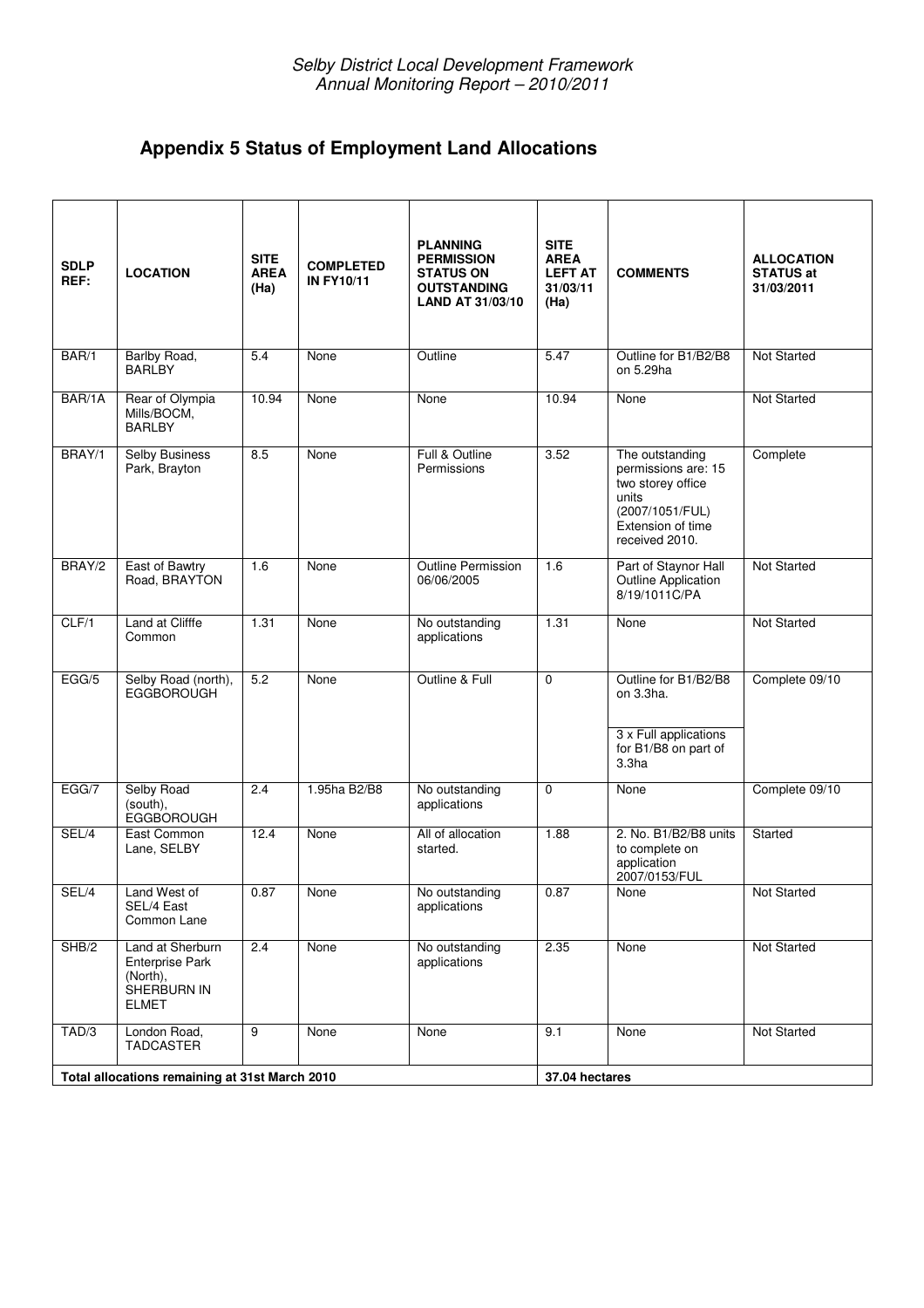#### **Appendix 6 – Market Towns, H6 and H7 settlements**

Market Towns are;

Selby Tadcaster Sherburn in Elmet

H6 Settlements are:

Villages capable of accommodating additional growth

Appleton Roebuck Church Fenton Barlby Cliffe North Duffield Barlby Bridge Drax **Carlby Bridge** Barlow<br>Barlow **Eggborough** Riccall Barlow Eggborough<br>Bravton Fairburn Brayton Fairburn South Milford<br>Brotherton Hambleton Stutton Brotherton Hambleton<br>Byram Hemingbrough Byram Hemingbrough Thorpe Willoughby Camblesforth Hensall Carlton Hillam Cawood Kellington Whitley

Monk Fryston Osgodby ) Wistow

H7 Settlements are: Villages capable of accommodating only limited growth Barkston As **Cridling Stubbs**<br>Escrick **Newland Beal Newton Kyme** ! ,   !  ,  \$ **Healaugh<br>Hirst Courtney Bolton Percy** South Duffield Burn Kelfield Stillingfleet<br>Burton Salmon Kellingley Colliery Thorganby **Kellingley Colliery Thorgar<br>Kirk Smeaton Towton** Chapel Haddlesey Kirk Smeaton Towton Church Fenton Little Smeaton t Haddlese Airbase e Lumby Womersle Colton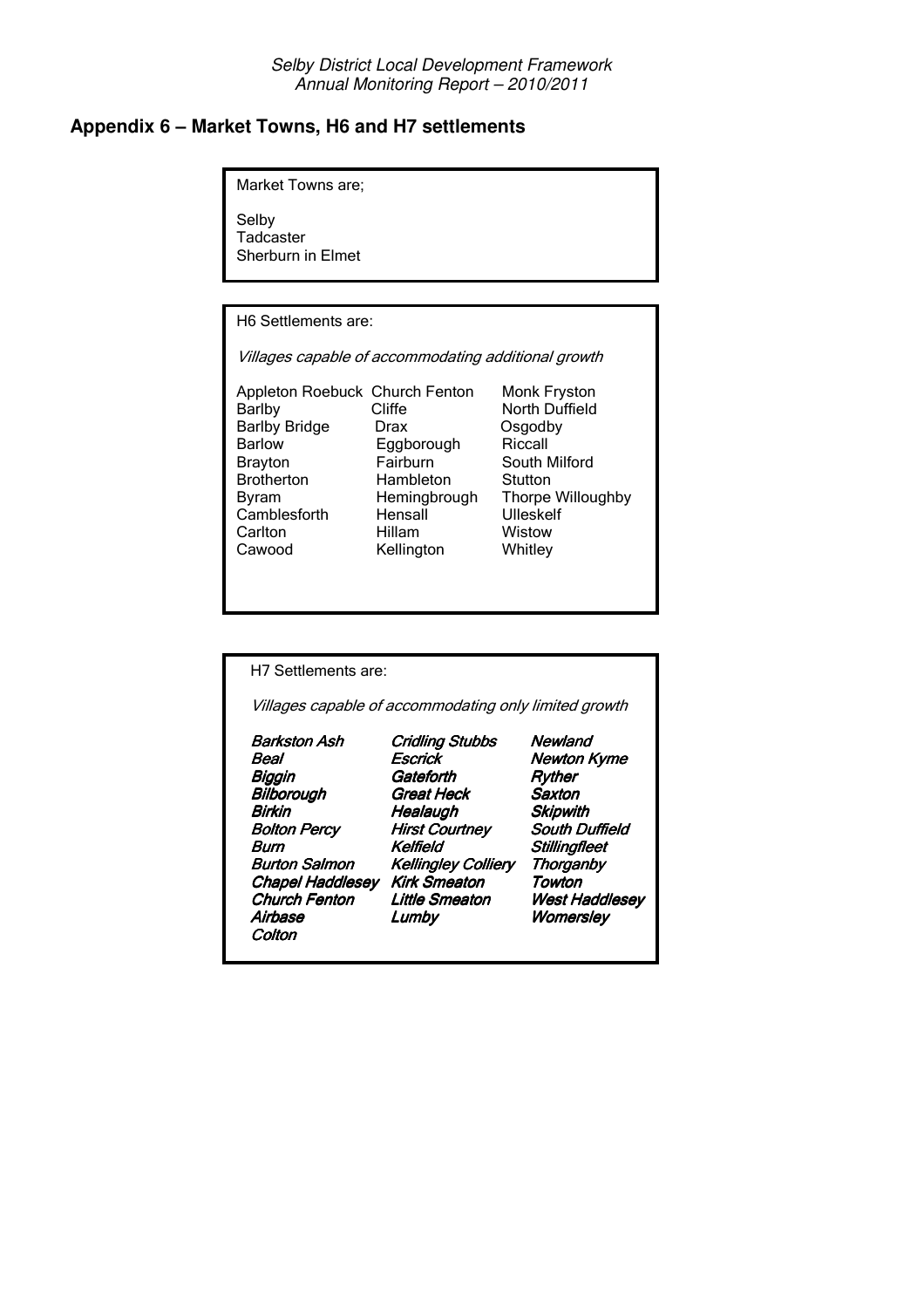# **Appendix 7 - Glossary**

# **Use Classes (Planning Portal)**

The following classes of use for England are set out in the Town and Country Planning (Use Classes) Order 1987 and its subsequent amendments.

- **A1 Shops -** Shops, retail warehouses, hairdressers, undertakers, travel and ticket agencies, post offices, pet shops, sandwich bars, showrooms, domestic hire shops, dry cleaners and funeral directors.
- **A2 Financial and professional services -** Banks, building societies, estate and employment agencies, professional and financial services and betting offices.
- **A3 Restaurants and cafés -** For the sale of food and drink for consumption on the premises - restaurants, snack bars and cafes.
- **A4 Drinking establishments -** Public houses, wine bars or other drinking establishments (but not a night clubs).
- **A5 Hot food takeaways -** For the sale of hot food for consumption off the premises.
- **B1 Business -** Offices, research and development, light industry appropriate in a residential area.
- **B2 General industrial**
- **B8 Storage or distribution -** This class includes open air storage.
- **C1 Hotels -** Hotels, boarding and guest houses where no significant element of care is provided.
- **C2 Residential institutions -** Residential care homes, hospitals, nursing homes, boarding schools, residential colleges and training centres.
- **C2A Secure Residential Institution** Use for a provision of secure residential accommodation, including use as a prison, young offenders institution, detention centre, secure training centre, custody centre, short term holding centre, secure hospital, secure local authority accommodation or use as a military barracks.
- **C3 Dwellinghouses -** Family houses, or houses occupied by up to six residents living together as a single household, including a household where care is provided for residents.
- **D1 Non-residential institutions -** Clinics, health centres, crèches, day nurseries, day centres, schools, art galleries, museums, libraries, halls, places of worship, church halls, law court. Non residential education and training centres.
- **D2 Assembly and leisure -** Cinemas, music and concert halls, bingo and dance halls (but not night clubs), swimming baths, skating rinks, gymnasiums or sports arenas (except for motor sports, or where firearms are used).
- **Sui Generis** Theatres, houses in multiple paying occupations, hostels providing no significant element of care, scrap yards. Petrol filling stations and shops selling and/or displaying motor vehicles. Retail warehouse clubs, nightclubs, launderettes, taxi businesses, amusement centres. Casinos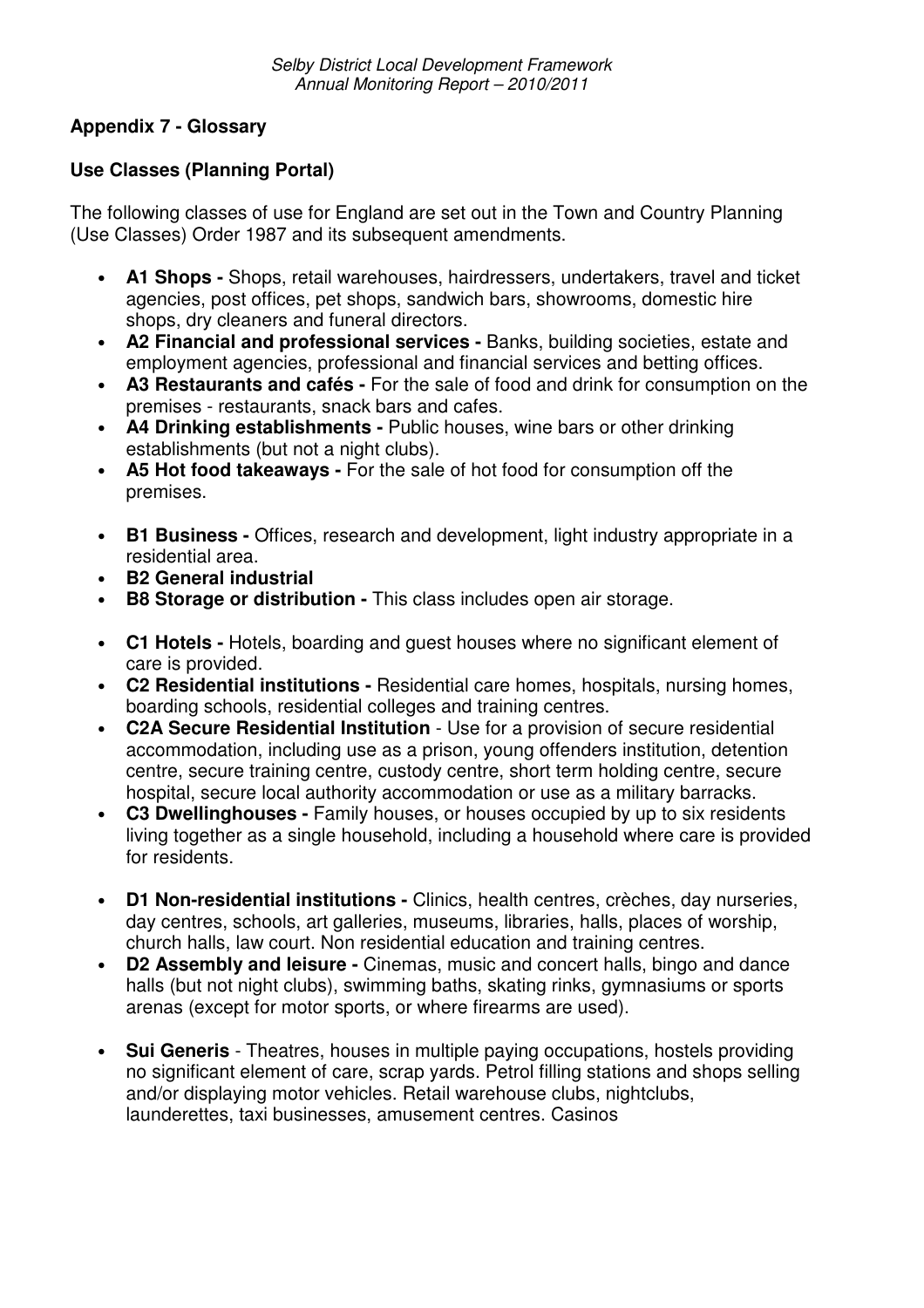## **Previously Developed Land (often referred to as brownfield land)**

As defined in PPS3;

'*Previously-developed land is that which is or was occupied by a permanent structure, including the curtilage of the developed land and any associated fixed surface infrastructure*.'

The definition includes defence buildings, but excludes:

- Land that is or has been occupied by agricultural or forestry buildings.
- Land that has been developed for minerals extraction or waste disposal by landfill purposes where provision for restoration has been made through development control procedures.
- Land in built-up areas such as parks, recreation grounds and allotments, which, although it may feature paths, pavilions and other buildings, has not been previously developed.
- Land that was previously-developed but where the remains of the permanent structure or fixed surface structure have blended into the landscape in the process of time (to the extent that it can reasonably be considered as part of the natural surroundings).

#### **Allocated Land/Allocations**

Land that is allocated for specific uses (i.e. for residential or employment) in the Local Plan. The specific sites can be viewed in the Local Plan.

#### **Development Limits**

Development Limits have been defined around most of the settlements within the District (See Local Plan). The purpose of these Limits is to define the boundary between open countryside and the settlements themselves in a consistent manner throughout the plan.

#### **Outside Development Limits**

Development that is outside the limits identified in the Local Plan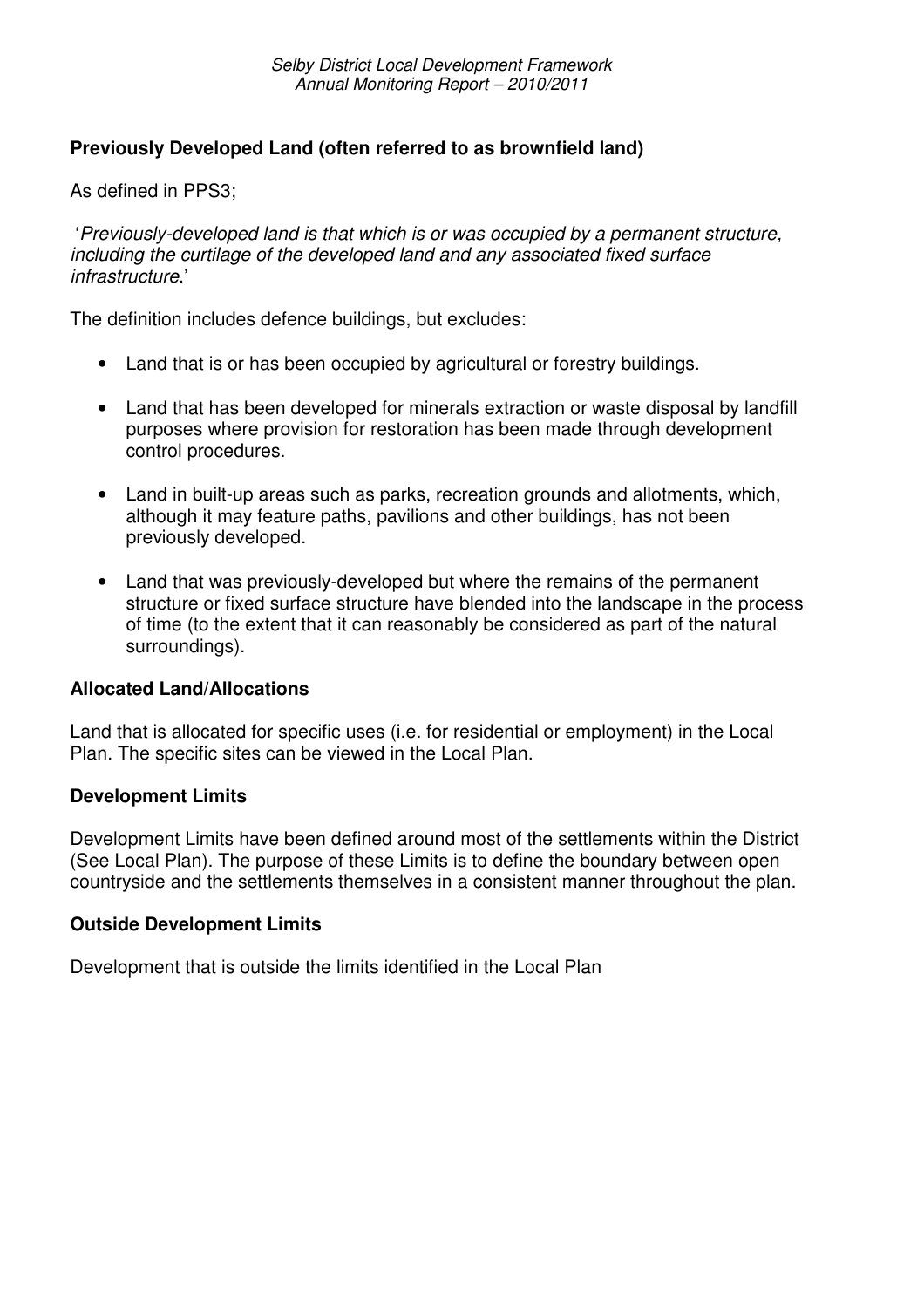## **Appendix 8 – Selby Strategic Housing Market Assessment 2009 Housing Market Areas.**

|                            |                             | <b>SUB</b>        |
|----------------------------|-----------------------------|-------------------|
| <b>PARISH</b>              | <b>WARD</b>                 | <b>AREA</b>       |
| Brayton (split C/S)        | <b>Brayton</b>              | Central           |
| <b>Burn</b>                | Hambleton                   | Central           |
| <b>Chapel Haddlesey</b>    | Eggborough                  | Central           |
| Gateforth                  | Hambleton                   | Central           |
| Hambleton                  | Hambleton                   | Central           |
| Thorpe Willoughby          | Hambleton                   | Central           |
| West Haddlesey             | Eggborough                  | Central           |
| Barlby with Osgodby (split |                             |                   |
| E/S)                       | <b>Barlby</b>               | East              |
| Cliffe                     | Hemingbrough                | East              |
| Hemingbrough               | Hambleton                   | East              |
| Cawood                     | <b>Cawood with Wistow</b>   | <b>North East</b> |
| <b>Escrick</b>             | <b>Riccall with Escrick</b> | North East        |
| Kelfield                   | <b>Riccall with Escrick</b> | North East        |
| North Duffield             | <b>North Duffield</b>       | <b>North East</b> |
| Riccall                    | <b>Riccall with Escrick</b> | North East        |
| Skipwith                   | North Duffield              | North East        |
| Stillingfleet              | <b>Riccall with Escrick</b> | North East        |
| Thorganby                  | <b>North Duffield</b>       | North East        |
| Wistow                     | <b>Cawood with Wistow</b>   | North East        |
| <b>Acaster Selby</b>       | <b>Appleton Roebuck</b>     | Northern          |
| Appleton Roebuck           | Appleton Roebuck            | Northern          |
| Bilbrough                  | Appleton Roebuck            | Northern          |
| <b>Bolton Percy</b>        | Appleton Roebuck            | Northern          |
| Catterton                  | Appleton Roebuck            | Northern          |
| Colton                     | <b>Appleton Roebuck</b>     | Northern          |

|                            |                             | <b>SUB</b>  |                        |                             |                 |
|----------------------------|-----------------------------|-------------|------------------------|-----------------------------|-----------------|
| <b>PARISH</b>              | <b>WARD</b>                 | <b>AREA</b> | <b>PARISH</b>          | <b>WARD</b>                 | <b>SUB AREA</b> |
| Brayton (split C/S)        | <b>Brayton</b>              | Central     | <b>Barlow</b>          | <b>Brayton</b>              | South East      |
| Burn                       | Hambleton                   | Central     | Camblesforth           | Camblesforth                | South East      |
| <b>Chapel Haddlesey</b>    | Eggborough                  | Central     | Carlton                | Camblesforth                | South East      |
| Gateforth                  | Hambleton                   | Central     | <b>Drax</b>            | Camblesforth                | South East      |
| Hambleton                  | Hambleton                   | Central     | <b>Hirst Courtney</b>  | Eggborough                  | South East      |
| Thorpe Willoughby          | Hambleton                   | Central     | Long Drax              | Camblesforth                | South East      |
| West Haddlesey             | Eggborough                  | Central     | Newland                | Camblesforth                | South East      |
| Barlby with Osgodby (split |                             |             |                        |                             |                 |
| E/S)                       | Barlby                      | East        | <b>Temple Hirst</b>    | Eggborough                  | South East      |
| <b>Cliffe</b>              | Hemingbrough                | East        | <b>Balne</b>           | Whitley                     | Southern        |
| Hemingbrough               | Hambleton                   | East        | Beal                   | Whitley                     | Southern        |
| Cawood                     | Cawood with Wistow          | North East  | <b>Birkin</b>          | Fairburn with Brotherton    | Southern        |
| <b>Escrick</b>             | <b>Riccall with Escrick</b> | North East  | <b>Cridling Stubbs</b> | Whitley                     | Southern        |
| Kelfield                   | <b>Riccall with Escrick</b> | North East  | Eggborough             | Eggborough                  | Southern        |
| North Duffield             | North Duffield              | North East  | <b>Heck</b>            | Whitley                     | Southern        |
| Riccall                    | <b>Riccall with Escrick</b> | North East  | Hensall                | Whitley                     | Southern        |
| <b>Skipwith</b>            | North Duffield              | North East  | Kellington             | Eggborough                  | Southern        |
| <b>Stillingfleet</b>       | <b>Riccall with Escrick</b> | North East  | Kirk Smeaton           | Whitley                     | Southern        |
| Thorganby                  | North Duffield              | North East  | <b>Little Smeaton</b>  | Whitley                     | Southern        |
| Wistow                     | Cawood with Wistow          | North East  | Stapleton              | Whitley                     | Southern        |
| <b>Acaster Selby</b>       | <b>Appleton Roebuck</b>     | Northern    | <b>Walden Stubbs</b>   | Whitley                     | Southern        |
| <b>Appleton Roebuck</b>    | <b>Appleton Roebuck</b>     | Northern    | Whitley                | Whitley                     | Southern        |
| Bilbrough                  | Appleton Roebuck            | Northern    | Womersley              | Whitley                     | Southern        |
| <b>Bolton Percy</b>        | <b>Appleton Roebuck</b>     | Northern    | Tadcaster              | Tadcaster (all wards - E/W) | Tadcaster       |
| Catterton                  | Appleton Roebuck            | Northern    | <b>Barkston Ash</b>    | <b>Saxton and Ulleskelf</b> | Western         |
| Colton                     | <b>Appleton Roebuck</b>     | Northern    | <b>Biggin</b>          | Cawood with Wistow          | Western         |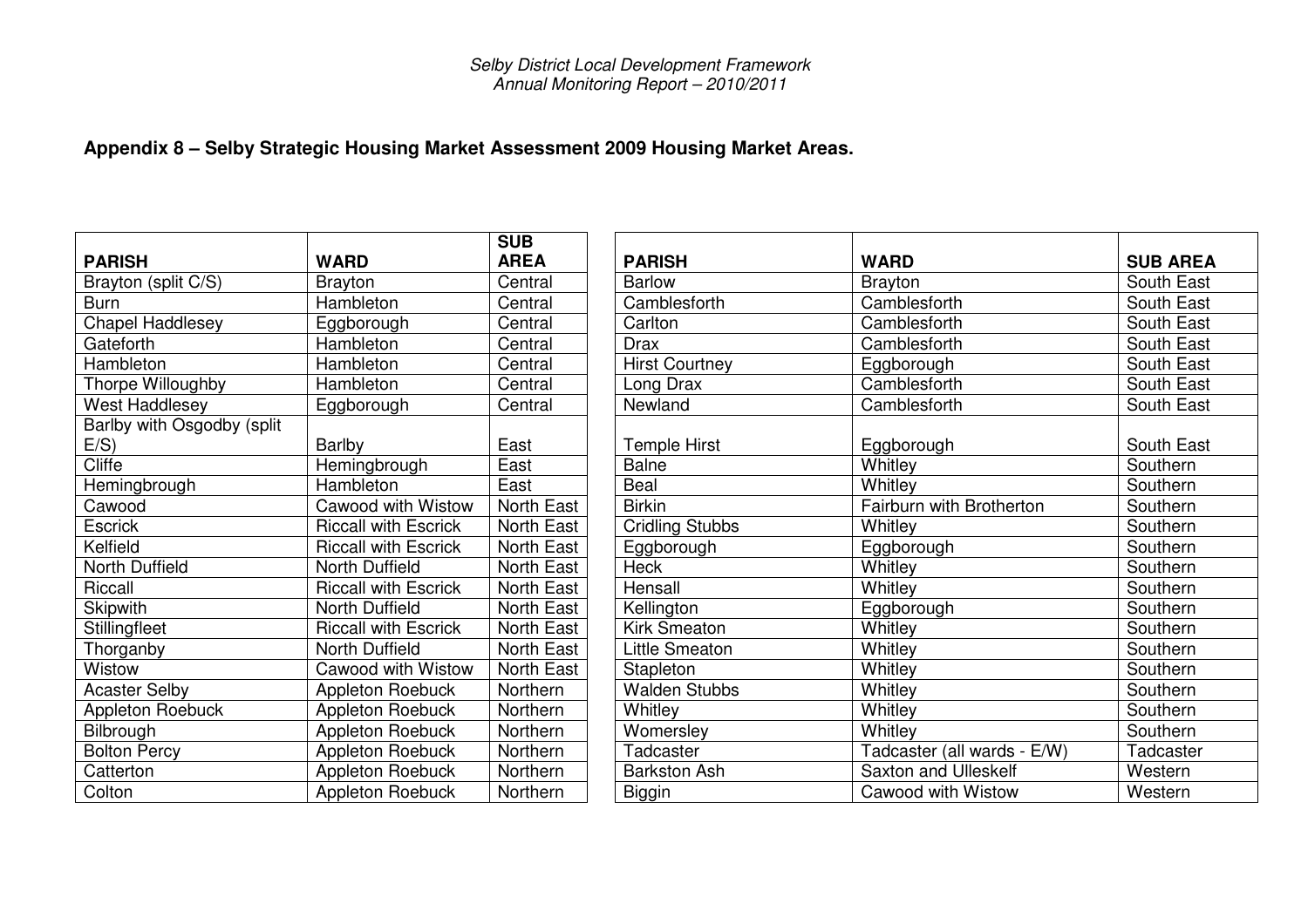| Grimston                  | <b>Saxton and Ulleskelf</b> | Northern | <b>Brotherton</b>          | Fairburn with Brother        |
|---------------------------|-----------------------------|----------|----------------------------|------------------------------|
| Healaugh                  | Appleton Roebuck            | Northern | <b>Burton Salmon</b>       | Fairburn with Brother        |
| Kirkby Wharfe with North  |                             |          |                            |                              |
| Milford                   | <b>Saxton and Ulleskelf</b> | Northern | Byram cum Sutton           | <b>Fairburn with Brother</b> |
| Lead                      | <b>Saxton and Ulleskelf</b> | Northern | Church Fenton              | Cawood with Wistow           |
| Newton Kyme cum Toulston  | <b>Tadcaster West</b>       | Northern | Fairburn                   | <b>Fairburn with Brother</b> |
| Oxton                     | Tadcaster East              | Northern | Hillam                     | Monk Fryston and So          |
| Ryther cum Ossendyke      | Cawood with Wistow          | Northern | Huddleston with Newthorpe  | Monk Fryston and So          |
| Saxton with Scarthingwell | <b>Saxton and Ulleskelf</b> | Northern | Little Fenton              | Cawood with Wistow           |
| Steeton                   | Appleton Roebuck            | Northern | Monk Fryston               | Monk Fryston and So          |
| Stutton with Hazlewood    | <b>Tadcaster West</b>       | Northern | South Milford              | Monk Fryston and So          |
|                           |                             |          | Barlby with Osgodby (split |                              |
| Towton                    | <b>Saxton and Ulleskelf</b> | Northern | $E/S$ )                    | Barlby                       |
| <b>Ulleskelf</b>          | Saxton and Ulleskelf        | Northern | Brayton (split C/S)        | <b>Brayton</b>               |
|                           |                             |          | Selby                      | Selby (all wards - N/S       |
|                           |                             |          | Sherburn in Elmet          | Sherburn in Elmet            |

| Grimston                  | <b>Saxton and Ulleskelf</b> | Northern        | <b>Brotherton</b>          | Fairburn with Brotherton       | Western     |
|---------------------------|-----------------------------|-----------------|----------------------------|--------------------------------|-------------|
| Healaugh                  | Appleton Roebuck            | Northern        | <b>Burton Salmon</b>       | Fairburn with Brotherton       | Western     |
| Kirkby Wharfe with North  |                             |                 |                            |                                |             |
| Milford                   | Saxton and Ulleskelf        | <b>Northern</b> | <b>Byram cum Sutton</b>    | Fairburn with Brotherton       | Western     |
| Lead                      | Saxton and Ulleskelf        | Northern        | Church Fenton              | Cawood with Wistow             | Western     |
| Newton Kyme cum Toulston  | <b>Tadcaster West</b>       | Northern        | Fairburn                   | Fairburn with Brotherton       | Western     |
| Oxton                     | Tadcaster East              | Northern        | Hillam                     | Monk Fryston and South Milford | Western     |
| Ryther cum Ossendyke      | <b>Cawood with Wistow</b>   | Northern        | Huddleston with Newthorpe  | Monk Fryston and South Milford | Western     |
| Saxton with Scarthingwell | <b>Saxton and Ulleskelf</b> | Northern        | Little Fenton              | Cawood with Wistow             | Western     |
| Steeton                   | Appleton Roebuck            | Northern        | Monk Fryston               | Monk Fryston and South Milford | Western     |
| Stutton with Hazlewood    | <b>Tadcaster West</b>       | Northern        | South Milford              | Monk Fryston and South Milford | Western     |
|                           |                             |                 | Barlby with Osgodby (split |                                |             |
| Towton                    | Saxton and Ulleskelf        | Northern        | E/S)                       | Barlby                         | Selby       |
| Ulleskelf                 | Saxton and Ulleskelf        | Northern        | Brayton (split C/S)        | Brayton                        | Selby       |
|                           |                             |                 | Selby                      | Selby (all wards - N/S/W)      | Selby       |
|                           |                             |                 |                            |                                | Sherburn in |
|                           |                             |                 | Sherburn in Elmet          | Sherburn in Elmet              | Elmet       |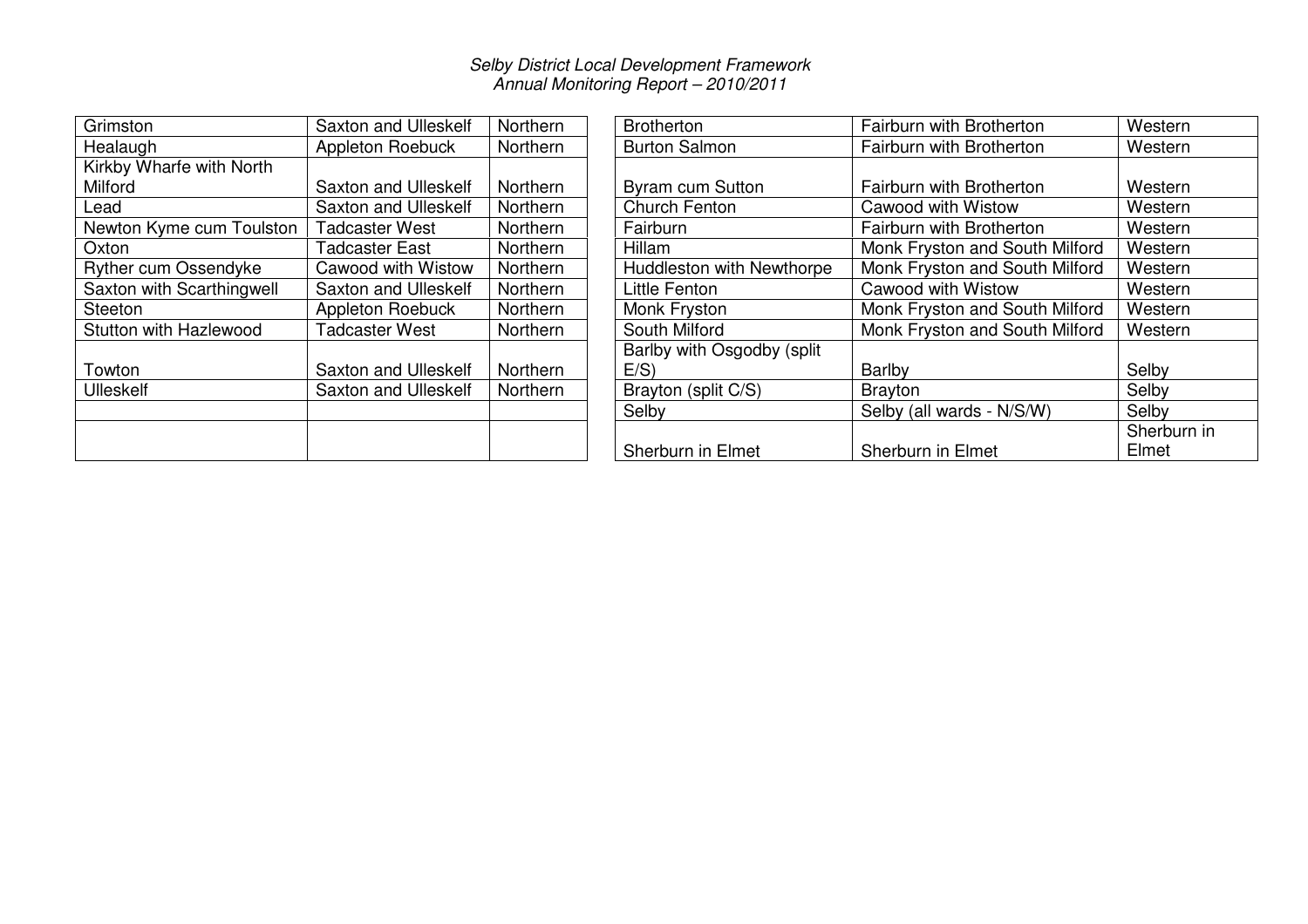# **Appendix 9 – Discontinued Indicators From AMR 09/10.**

| 09/10 Local Indicator                                                                                                                                                            | <b>Reason for discontinuation.</b>                                                                                                                                                                                                  |
|----------------------------------------------------------------------------------------------------------------------------------------------------------------------------------|-------------------------------------------------------------------------------------------------------------------------------------------------------------------------------------------------------------------------------------|
| CO10 - Total Recorded Crime per 1000<br>population 2009/10                                                                                                                       | Contextual information, non statutory, duplicated within other Council reports.                                                                                                                                                     |
| CO11 - General Health                                                                                                                                                            | Contextual information, non statutory, duplicated within other Council reports.                                                                                                                                                     |
| CO12 - Life Expectancy                                                                                                                                                           | Contextual information, non statutory, duplicated within other Council reports.                                                                                                                                                     |
| CO13 - Obesity, Smoking and Alcohol 2008                                                                                                                                         | Contextual information, non statutory, duplicated within other Council reports.                                                                                                                                                     |
| CO14 - Adults Doing Regular Sport and Active<br>Recreation                                                                                                                       | Contextual information, non statutory, duplicated within other Council reports.                                                                                                                                                     |
| CO15 - Household waste sent for Reuse,<br>Recycling and Composting 2009/10                                                                                                       | Contextual information, non statutory, duplicated within other Council reports.                                                                                                                                                     |
| LO2 - Location of completed employment<br>developments and permissions granted 09/10<br>for employment development - by market<br>towns, other villages and outside limits (sqm) | AMR Local Indicator, non statutory, required as part of Core Strategy monitoring although unable to provide data for this<br>monitoring year due to resources.                                                                      |
| LO6 - Losses of employment land in the Local<br>Authority area, by use type to which lost                                                                                        | AMR Local Indicator, non statutory, required as part of Core Strategy monitoring although unable to provide data for this<br>monitoring year due to resources.                                                                      |
| LO7- Potential losses of employment land<br>(outstandings)                                                                                                                       | AMR Local Indicator, non statutory, required as part of Core Strategy monitoring although unable to provide data for this<br>monitoring year due to resources.                                                                      |
| LO11- Number of Commitments on New Sites                                                                                                                                         | AMR Local Indicator, non statutory, no longer required as part of Core Strategy monitoring.                                                                                                                                         |
| LO13- Number of dwellings approved through<br>planning permissions received in 2009/10 in<br>Flood Risk Zones 2 and 3                                                            | AMR Local Indicator, non statutory, Flood risk is considered within CLG indicator E1 - Number of planning permissions<br>granted contrary to the advice of the Environment Agency on either flood defence grounds or water quality. |
| LO14- Number of dwellings by house type<br>(completions and permissions) in 09/10                                                                                                | AMR Local Indicator, non statutory, required as part of Core Strategy monitoring although unable to provide data for this<br>monitoring year due to resources.                                                                      |
| LO15- Percentage of completed dwellings and<br>dwellings granted planning permission in 09/10<br>- by settlement type                                                            | AMR Local Indicator, non statutory, required as part of Core Strategy monitoring although unable to provide data for this<br>monitoring year due to resources.                                                                      |